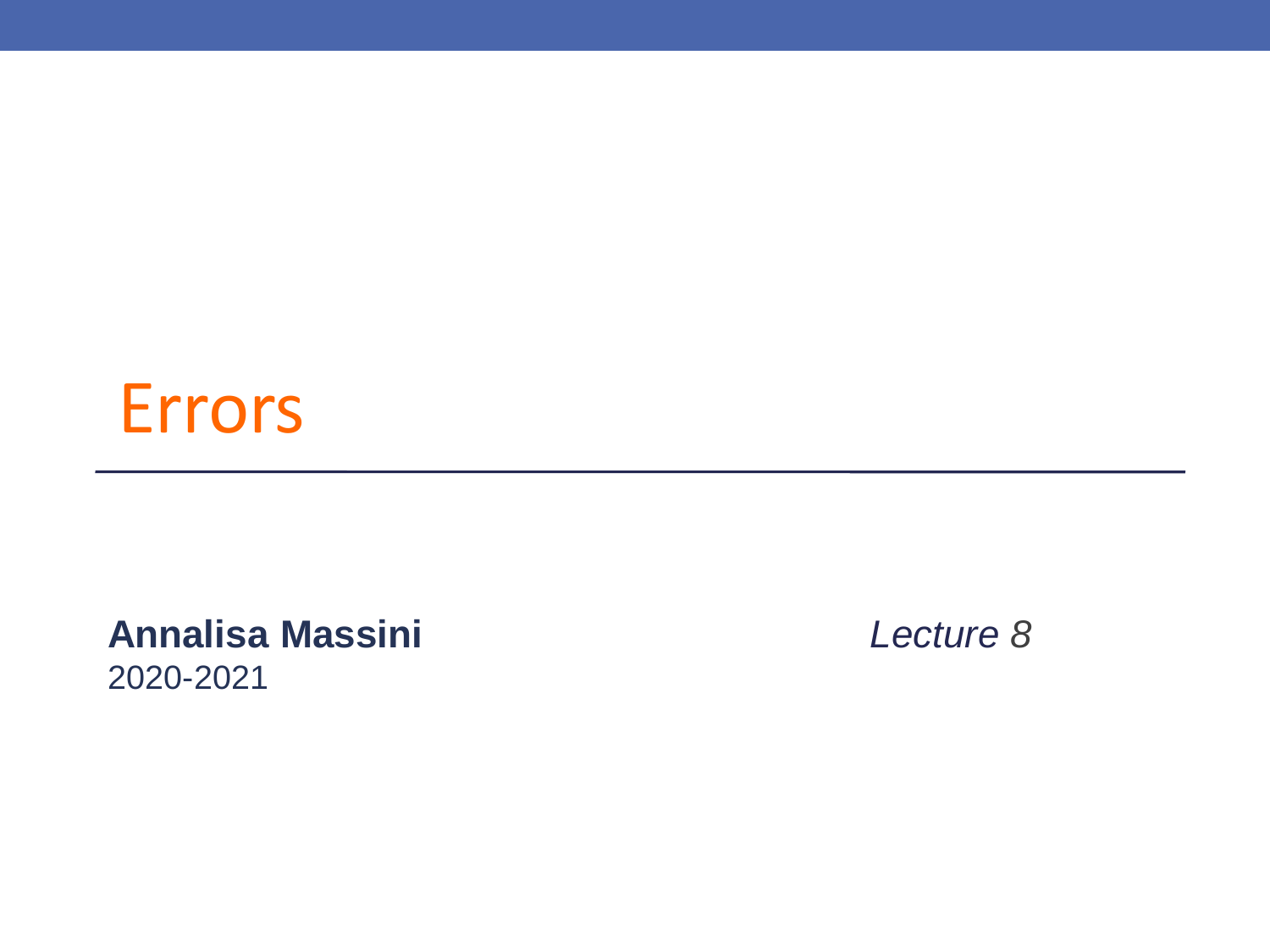## References

- Scientific Computing: An Introductory Survey *Chapter 1* M.T. Heath <http://heath.cs.illinois.edu/scicomp/notes/index.html>
- Principles of Scientific Computing Sources of Error [http://www.cs.nyu.edu/courses/spring09/G22.2112-](http://www.cs.nyu.edu/courses/spring09/G22.2112-001/book/SourcesOfError.chapter.pdf) 001/book/SourcesOfError.chapter.pdf
- Error analysis for linear systems [http://homepage.math.uiowa.edu/~atkinson/m171.dir/sec\\_8-4.pdf](http://homepage.math.uiowa.edu/~atkinson/m171.dir/sec_8-4.pdf)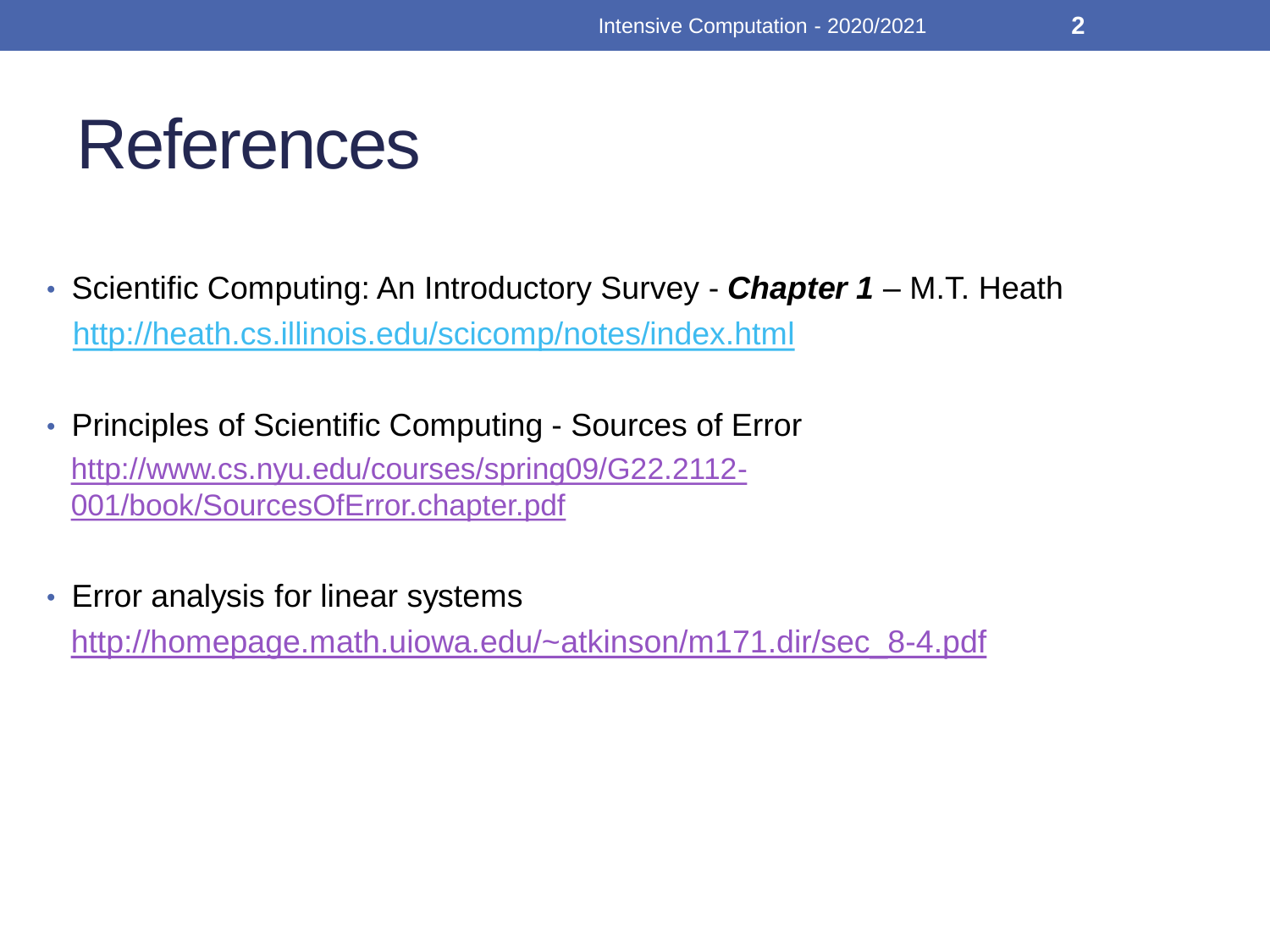## **OVERVIEW**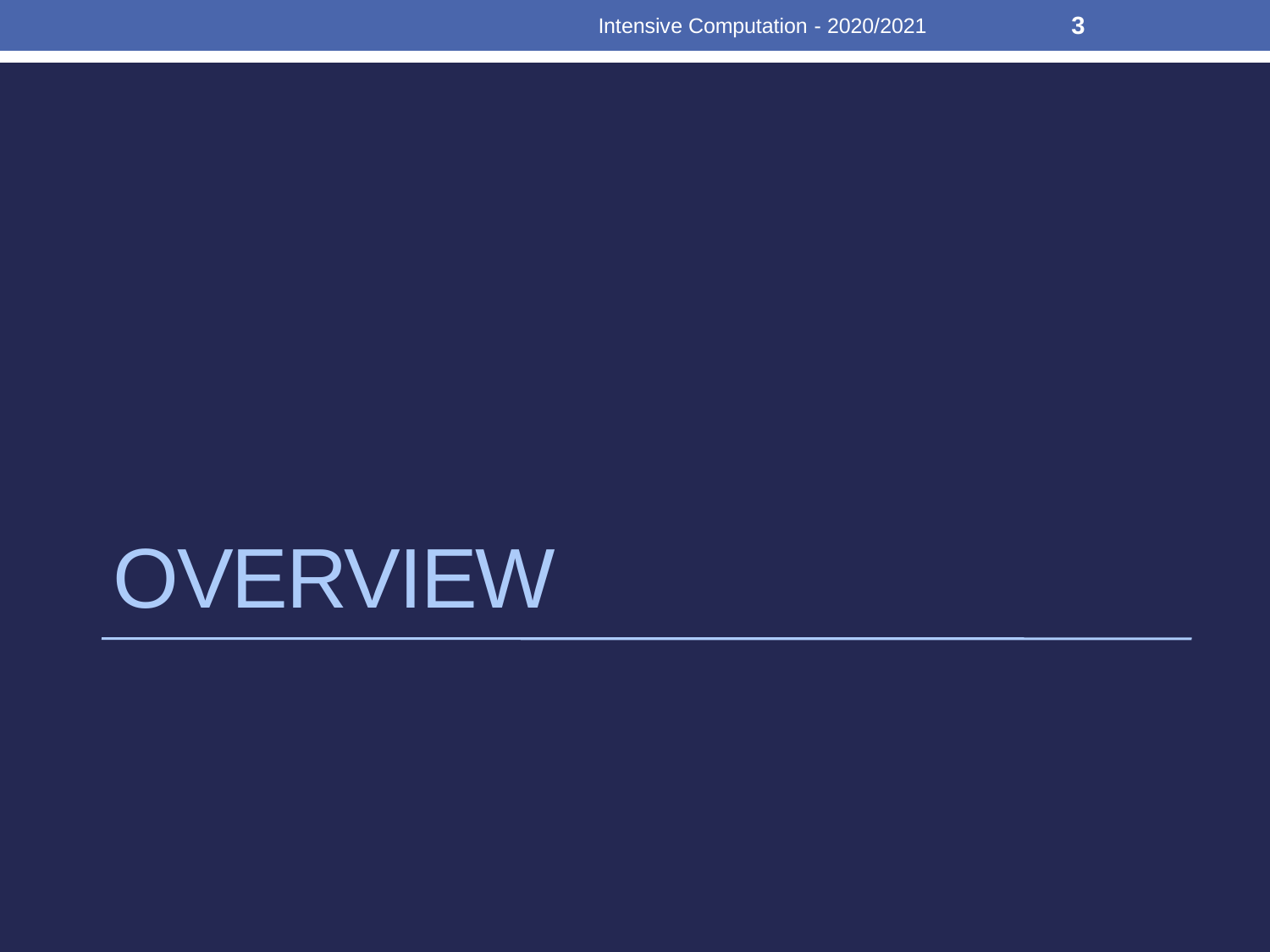## Sources of Approximation

#### • *Before* computation

- modeling
- empirical measurements
- previous computations
- *During* computation
	- truncation or discretization
	- rounding
- **Accuracy** of final result reflects all these
- **Uncertainty** in input may be amplified by the problem
- **Perturbations** during computation may be *amplified* by algorithm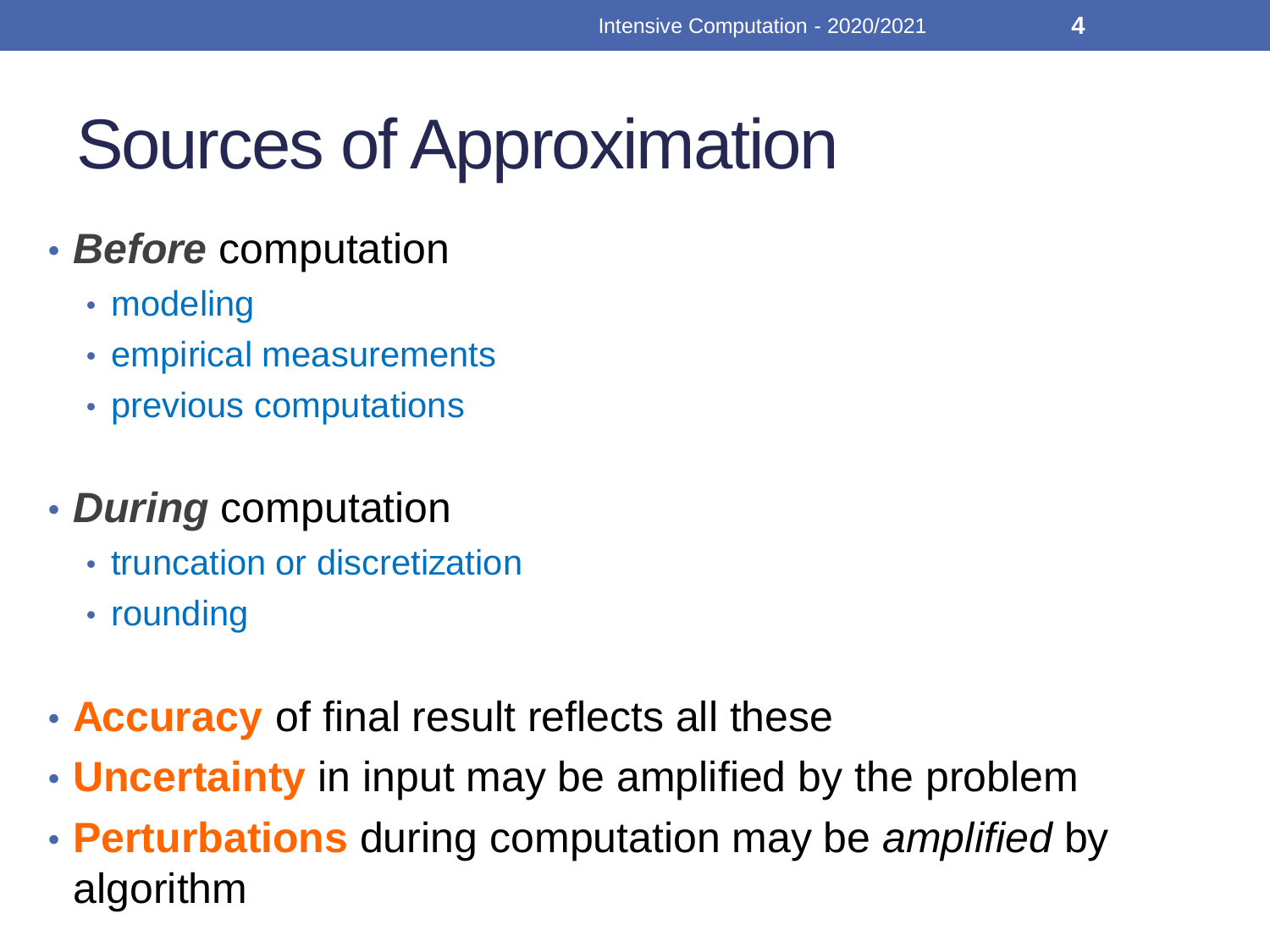• Computing surface area of Earth using formula  $A = 4\pi r^2$ involves *several approximations*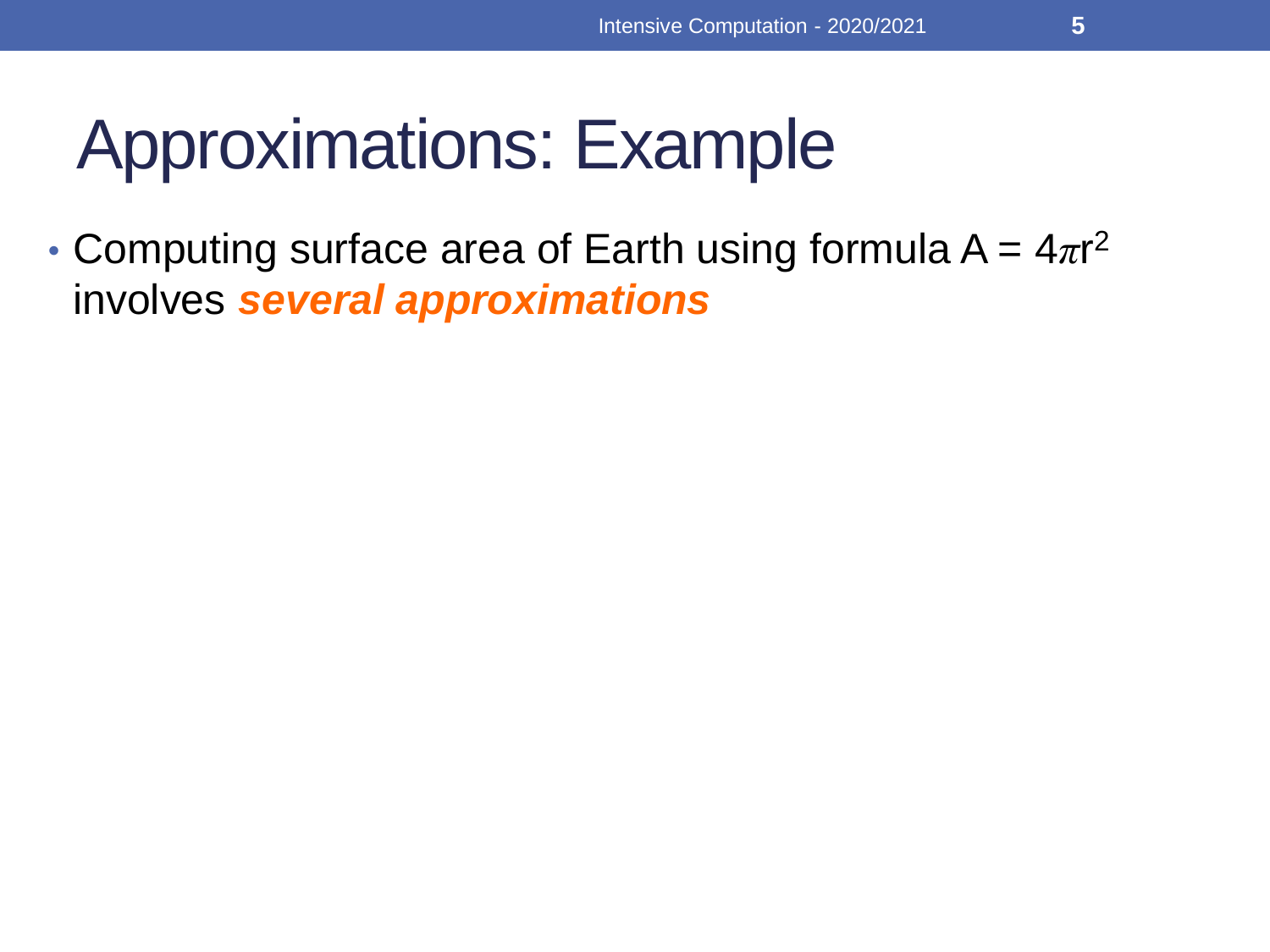- Computing surface area of Earth using formula  $A = 4\pi r^2$ involves *several approximations*
	- Earth is modeled as **sphere**, idealizing its true shape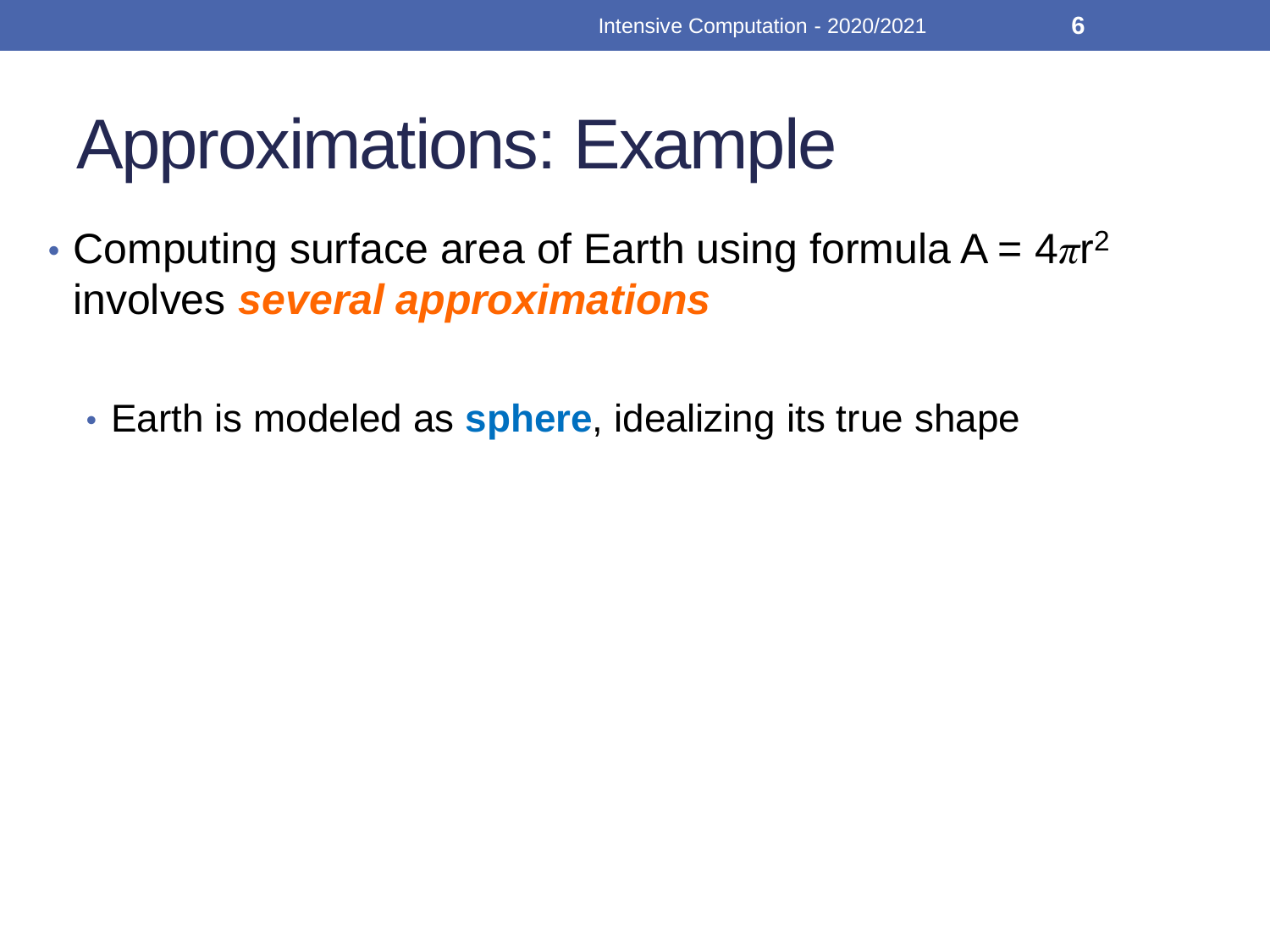- Computing surface area of Earth using formula  $A = 4\pi r^2$ involves *several approximations*
	- Earth is modeled as **sphere**, idealizing its true shape
	- Value for **radius** is based on empirical measurements and previous computations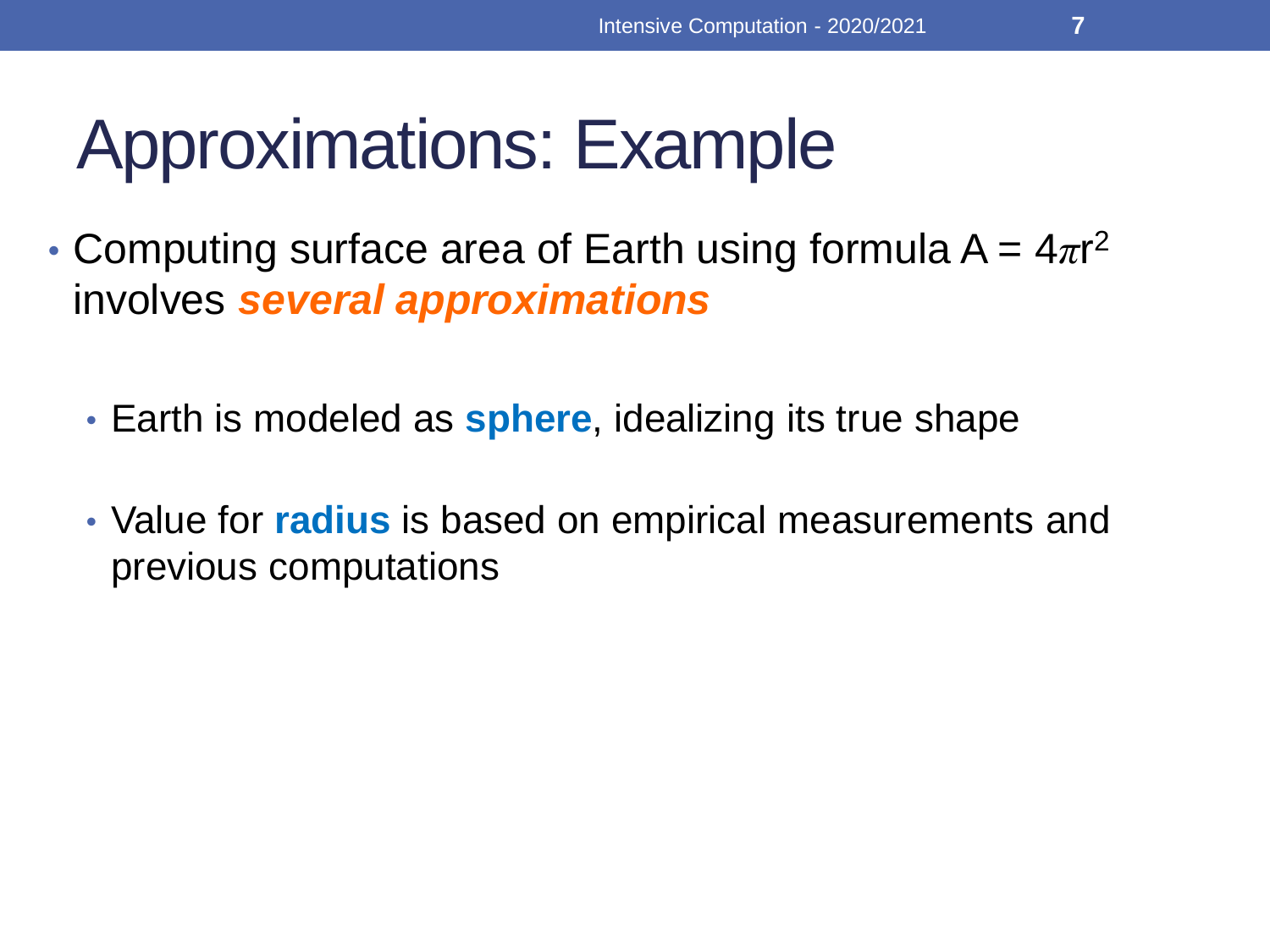- Computing surface area of Earth using formula  $A = 4\pi r^2$ involves *several approximations*
	- Earth is modeled as **sphere**, idealizing its true shape
	- Value for **radius** is based on empirical measurements and previous computations
	- Value for *π* requires **truncating** infinite process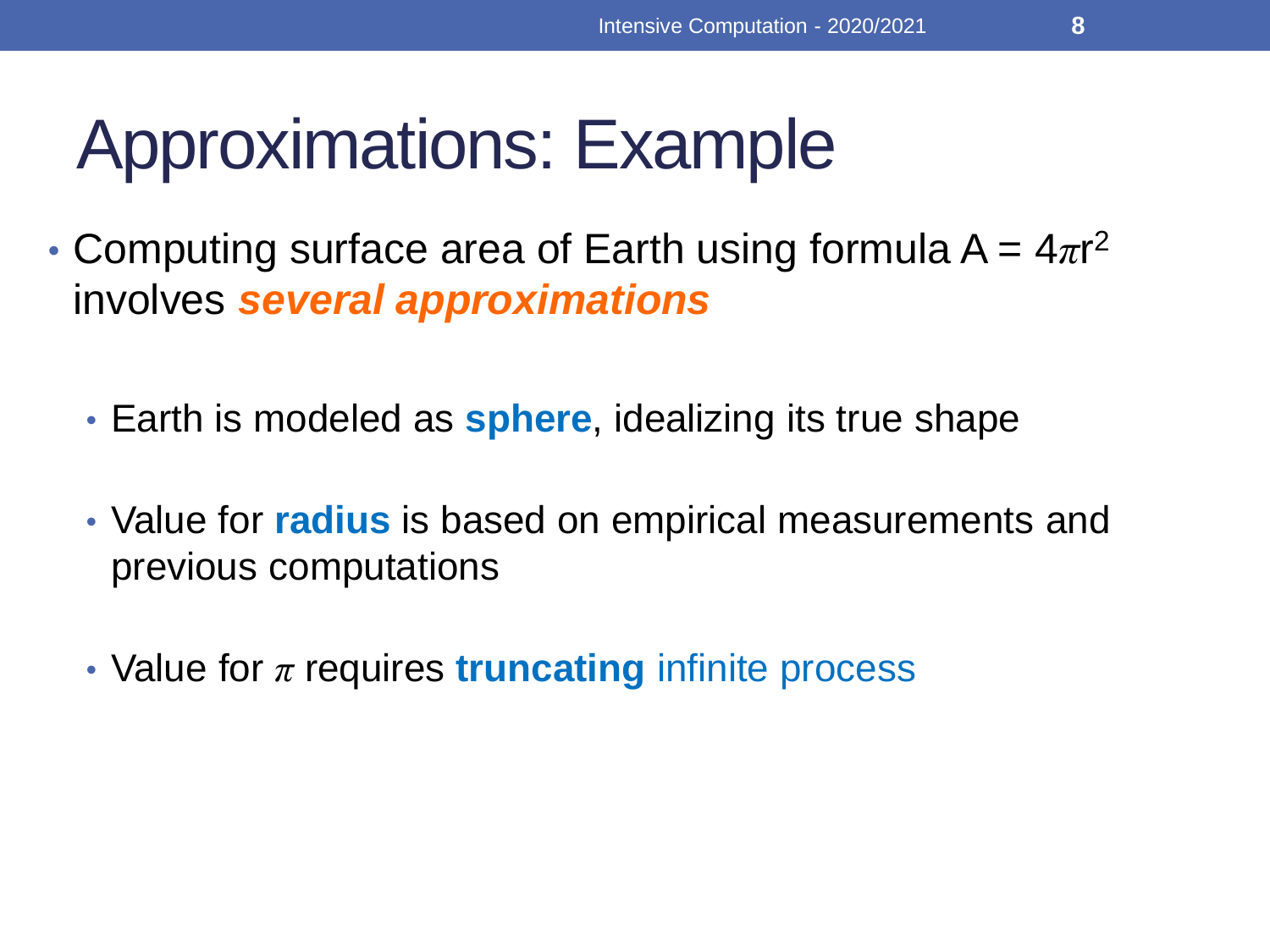- Computing surface area of Earth using formula  $A = 4\pi r^2$ involves *several approximations*
	- Earth is modeled as **sphere**, idealizing its true shape
	- Value for **radius** is based on empirical measurements and previous computations
	- Value for *π* requires **truncating** infinite process
	- Values for input data and results of arithmetic operations are **rounded** in computer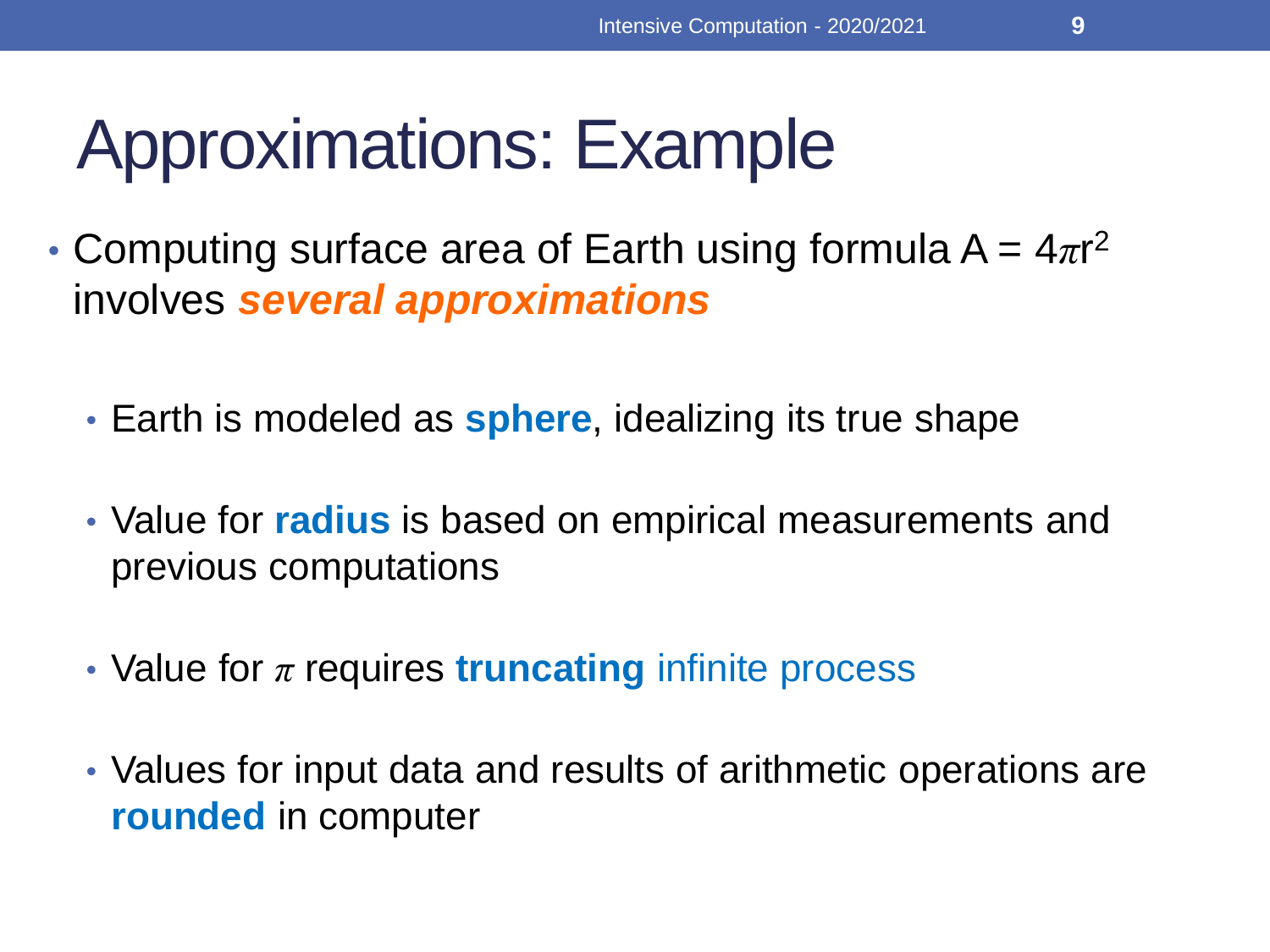• Scientific computing usually gives *inexact answers*

#### **Example**

- the code  $x = sqrt(2)$  produces something that is not the mathematical  $\sqrt{2}$
- x differs from  $\sqrt{2}$  by an amount that we call the **error**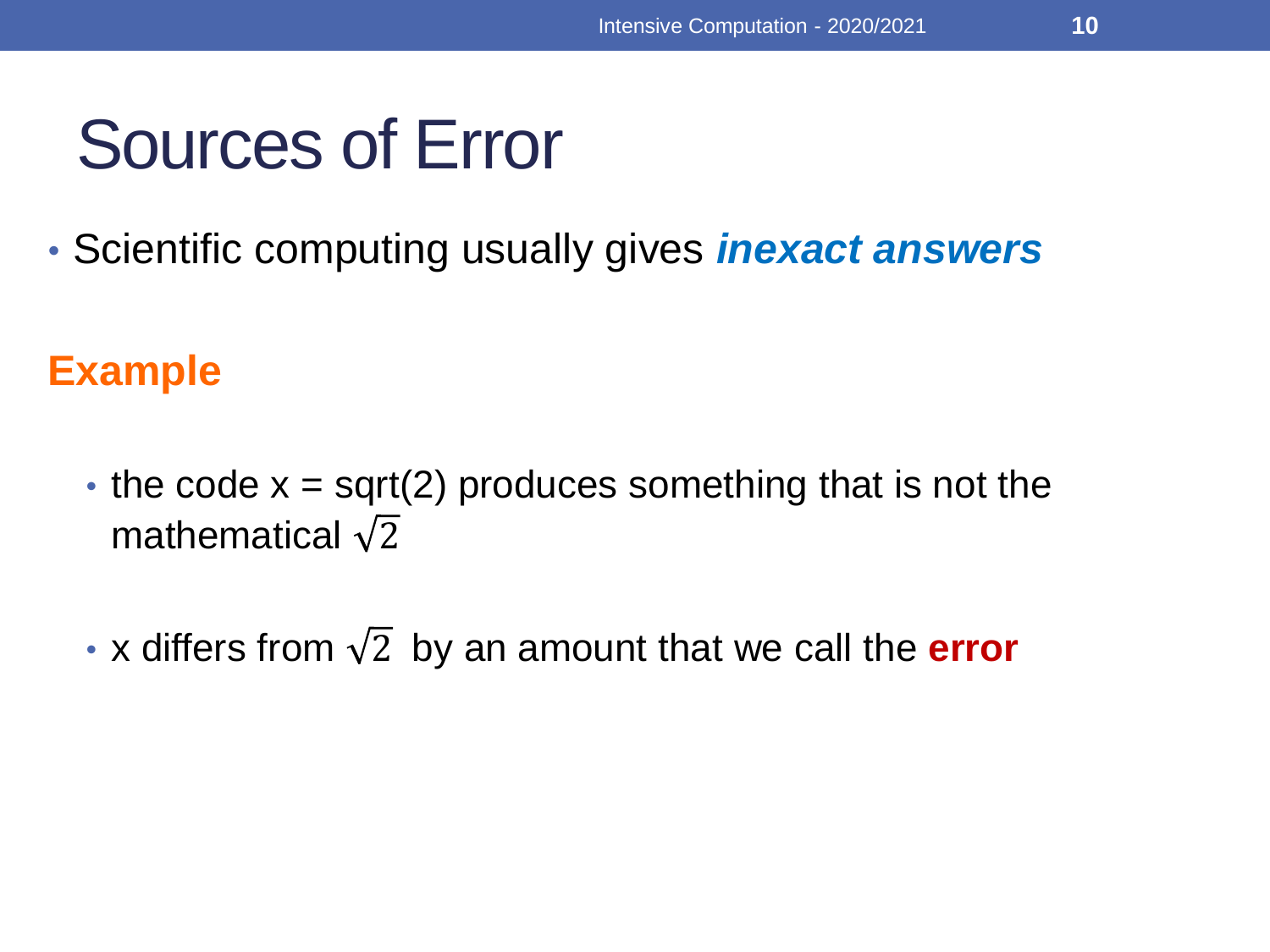- The **goal** of a **scientific computation** is rarely the exact answer, but a **result** that is **as accurate as needed**
- An **accurate result** has a **small error**
- We use
	- A to denote the exact answer to some problem
	- $\cdot$   $\hat{A}$  to denote the computed approximation
- The **error** is  $\hat{A} A$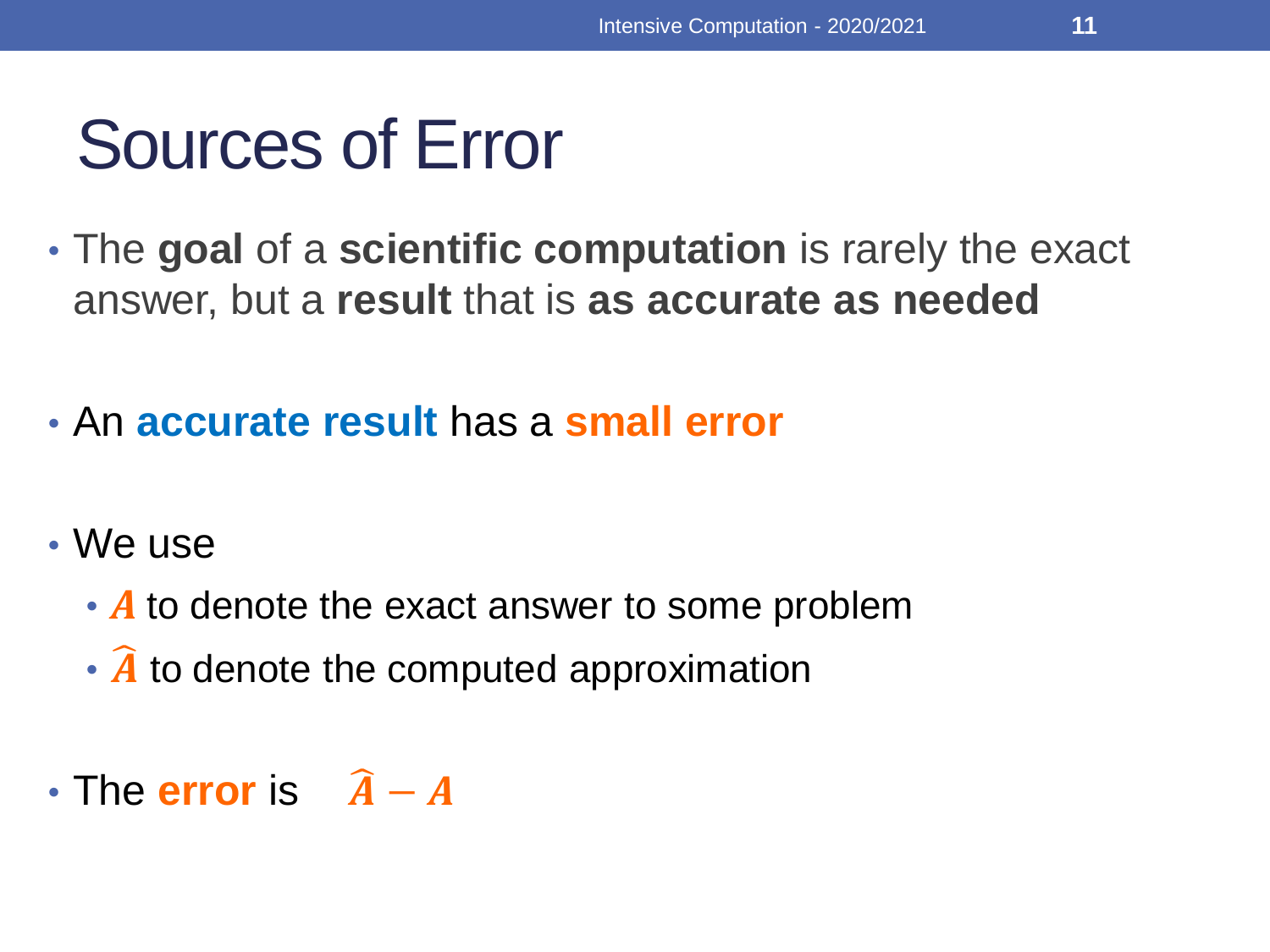- There are four primary ways in which error is introduced into a computation:
- *Roundoff error* from inexact computer arithmetic
- *Truncation error* from approximate formulas
- *Termination of iterations*
- *Statistical error* in Monte Carlo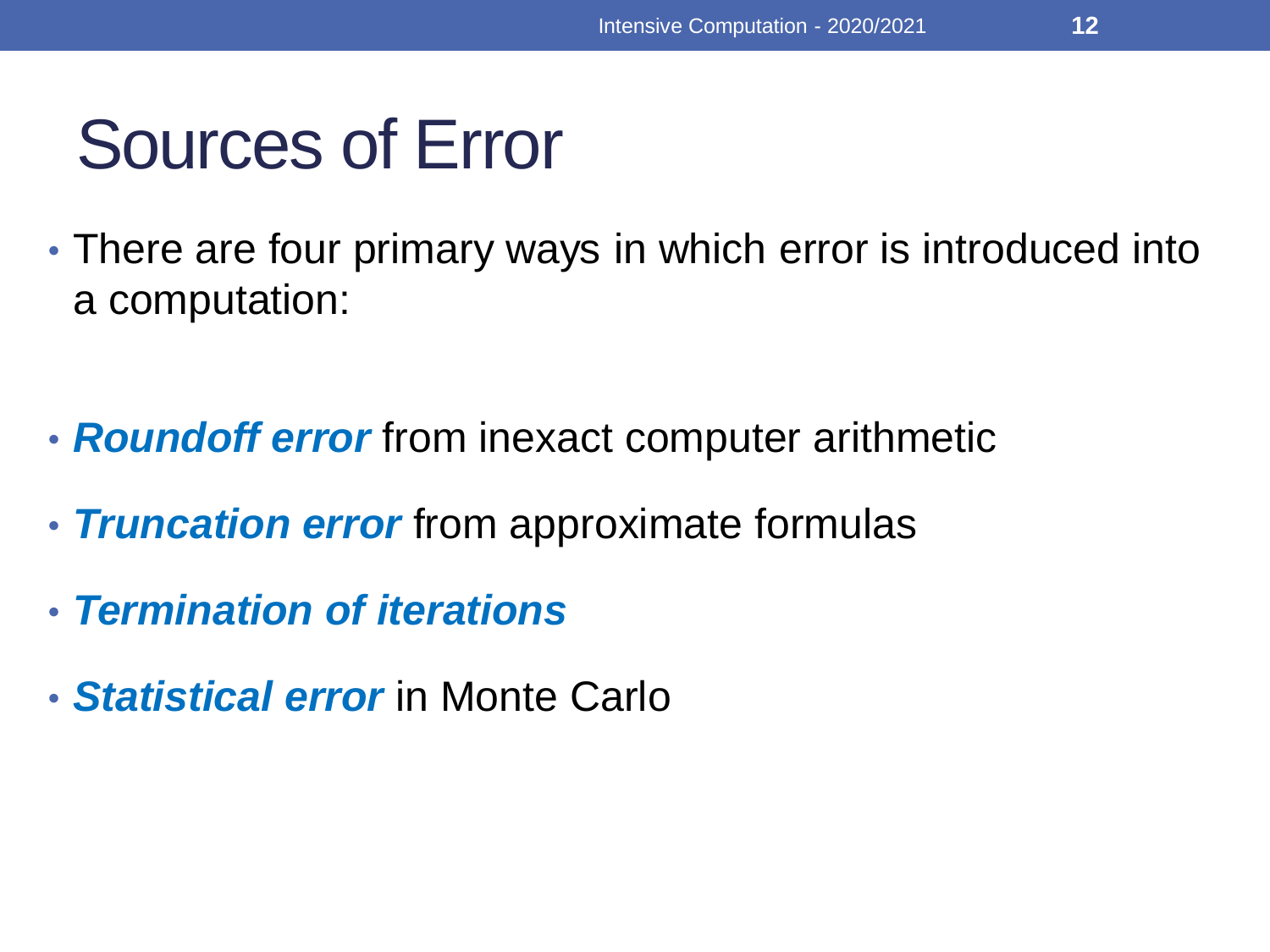- It is important:
	- To understand the likely *relative sizes* **of the** *various kinds of error*
	- To focus our efforts on *reducing the largest sources of error*
- This will help:
	- To better design computational algorithms
	- To understand the various *sources of error* and to debug scientific computing software
- Finally, if a result is supposed to be A and instead is  $\hat{A}$ , it is important to understand if:
	- $\cdot$  The difference between  $A$  and  $\hat{A}$  is the result of a *programming mistake*
	- **Or** the way of calculating something is simply *not accurate enough*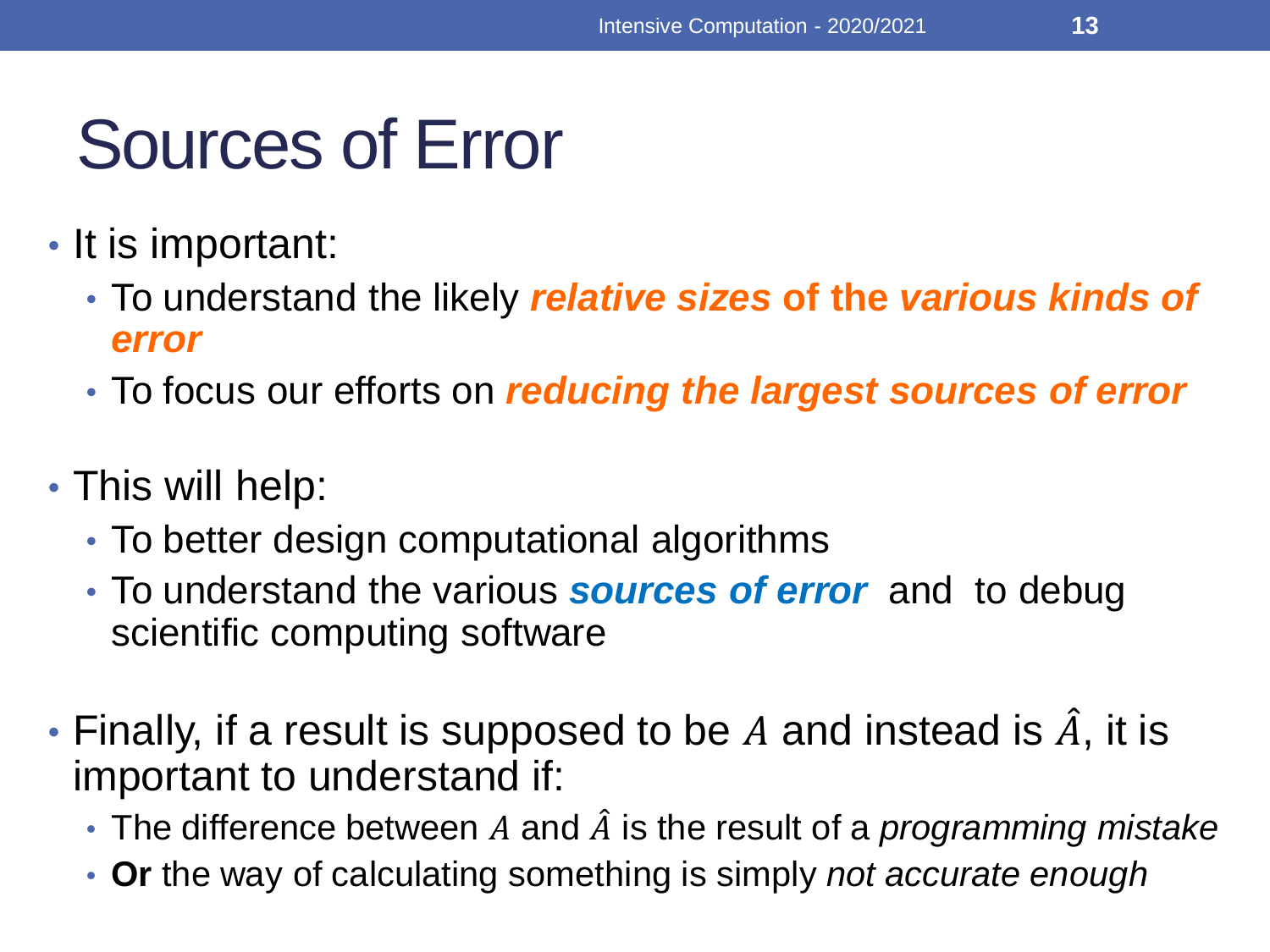## Error propagation

- A typical computation has several stages, with the results of one stage being the inputs to the next
- *Errors* in the output of *one stage* most likely mean that the *output of the next* would be *inexact* even if the second stage computations were done exactly
- **It is unlikely that the second stage would produce the**  *exact output from inexact inputs*
- On the contrary, it is possible to have *error amplification*  due to *error propagation*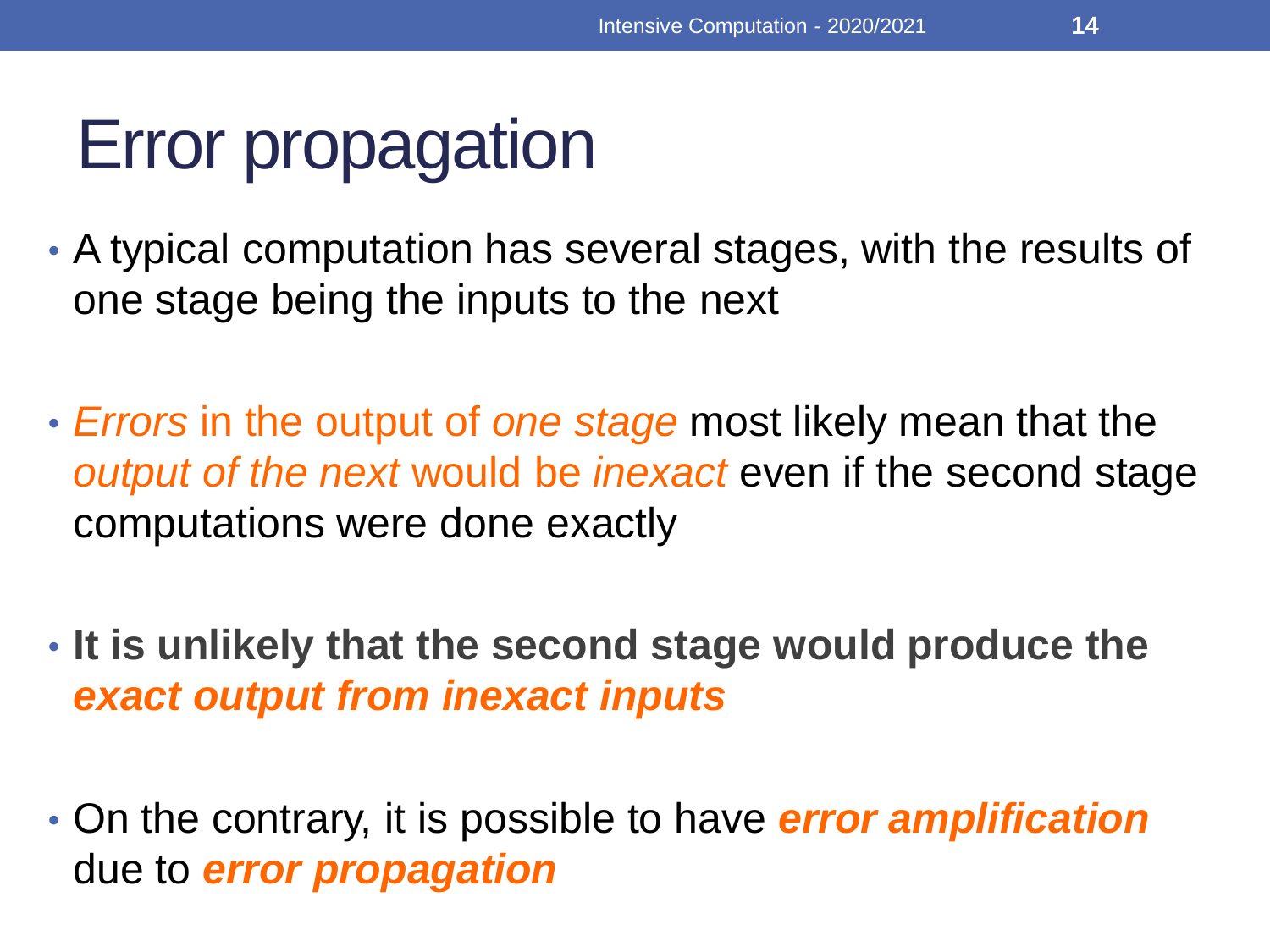## Error propagation

- If the second stage output is very *sensitive* to its input, **small errors in the input** could result in **large errors in the output** that is, the error will be amplified
- A method with **large error amplification** is *unstable*
- The **condition number** of a problem measures the *sensitivity* of the answer to small changes in its input data
- The *condition number* is *determined by the problem*, not the method used to solve it
- The *accuracy of a solution is limited by the condition number*  of the problem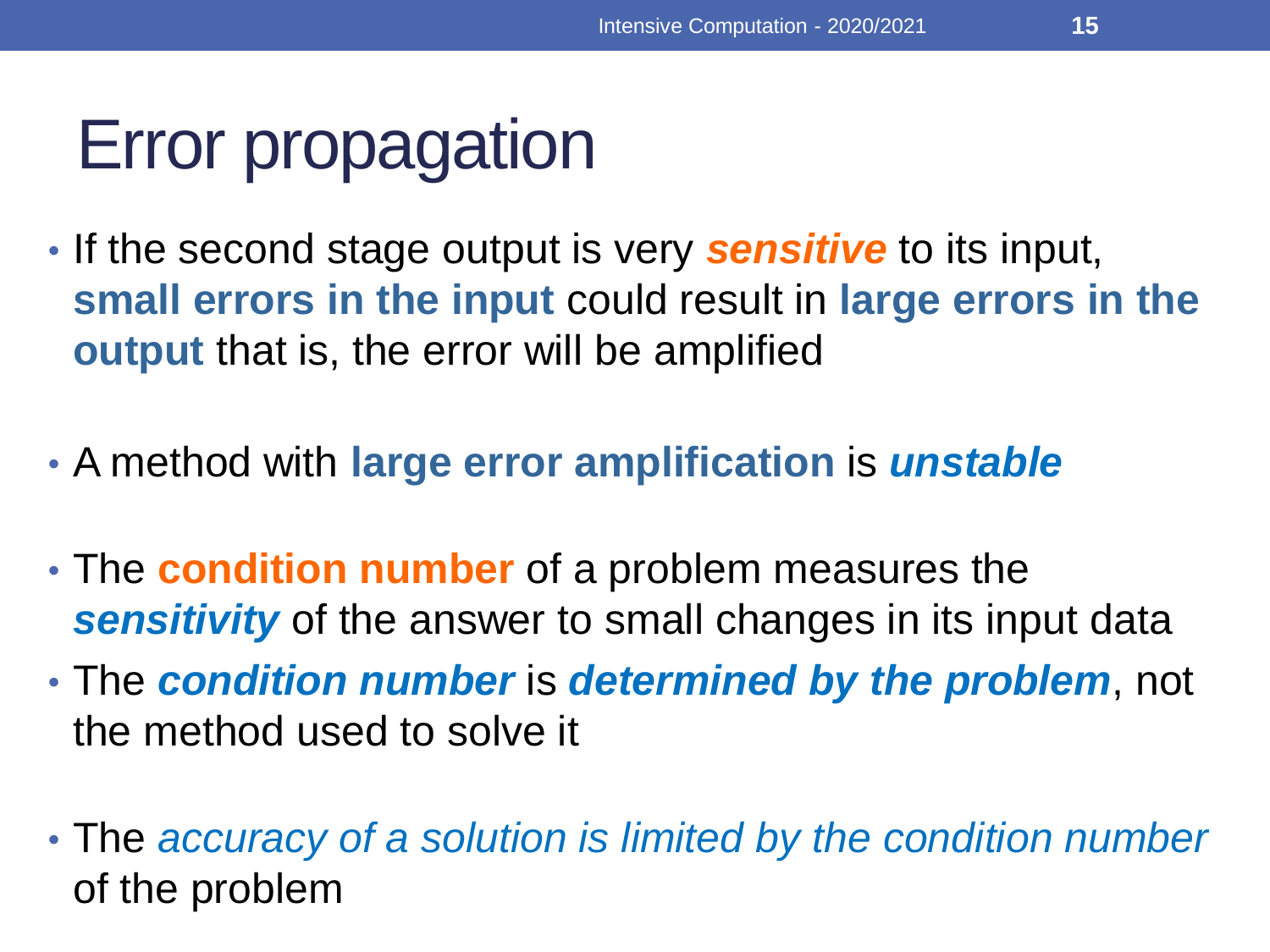## Error propagation

- A problem is called *ill-conditioned* if the condition number is so large that it is hard/impossible to solve it accurately enough
- A computational strategy is likely to be **unstable** if it has an *ill-conditioned subproblem*

#### **Example**

- Suppose we solve a system of linear differential equations using the eigenvector basis of the corresponding matrix
- Finding eigenvectors of a matrix can be *ill-conditioned*
- This makes the eigenvector approach to solving linear differential equations potentially *unstable*, even when the differential equations themselves are well-conditioned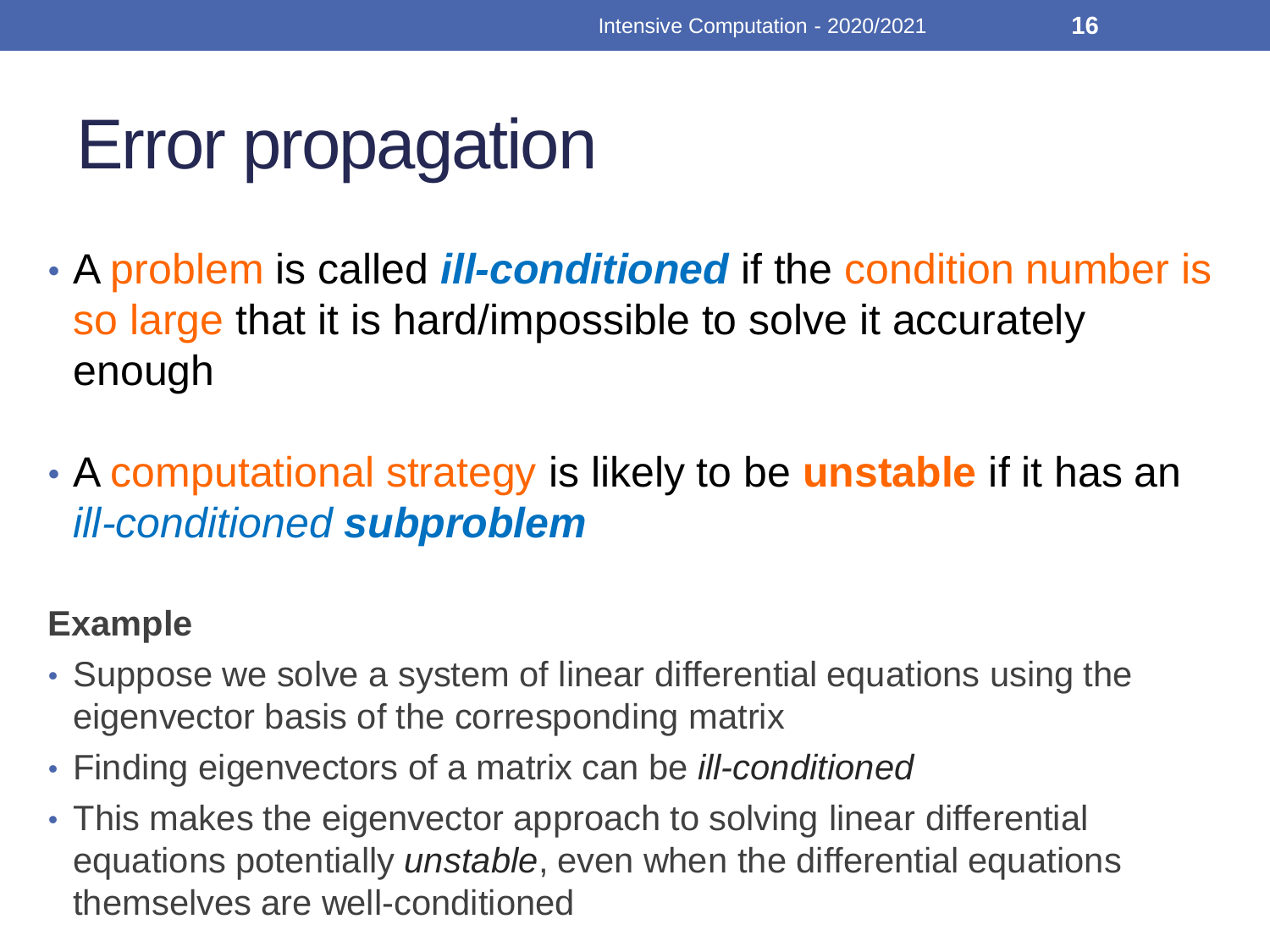# **COMPUTATIONAL** ERRORS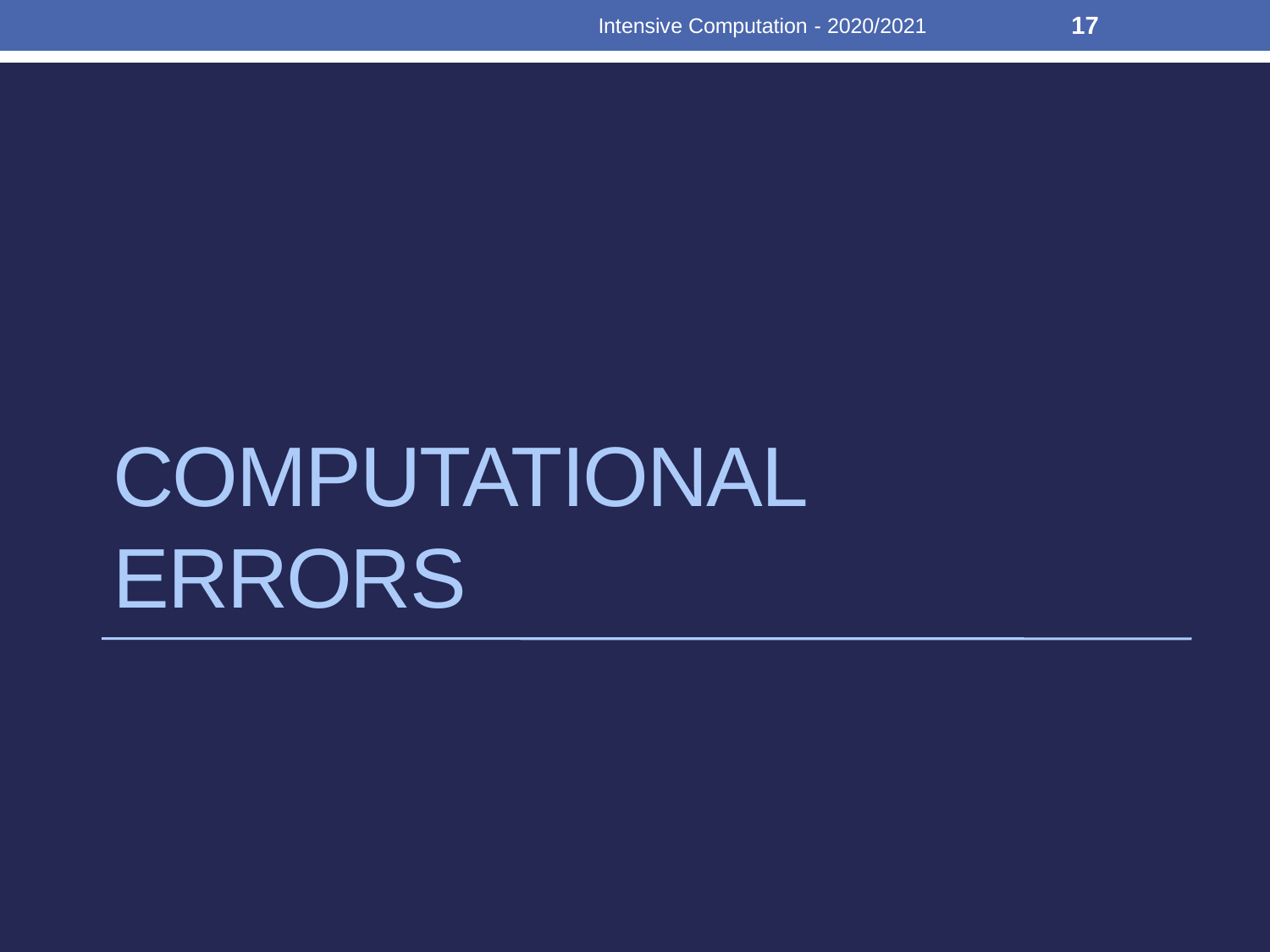## Absolute Error and Relative Error

- **absolute error**: approximate value true value • **relative error**: absolute error true value
- Equivalently: approx value = (true value)  $\times$  (1 + rel error)
- *True value* is usually *unknown*, so we *estimate* or *bound* the error rather than to compute it exactly
- The *relative error* is often taken *relative to approximate value*, rather than (unknown) true value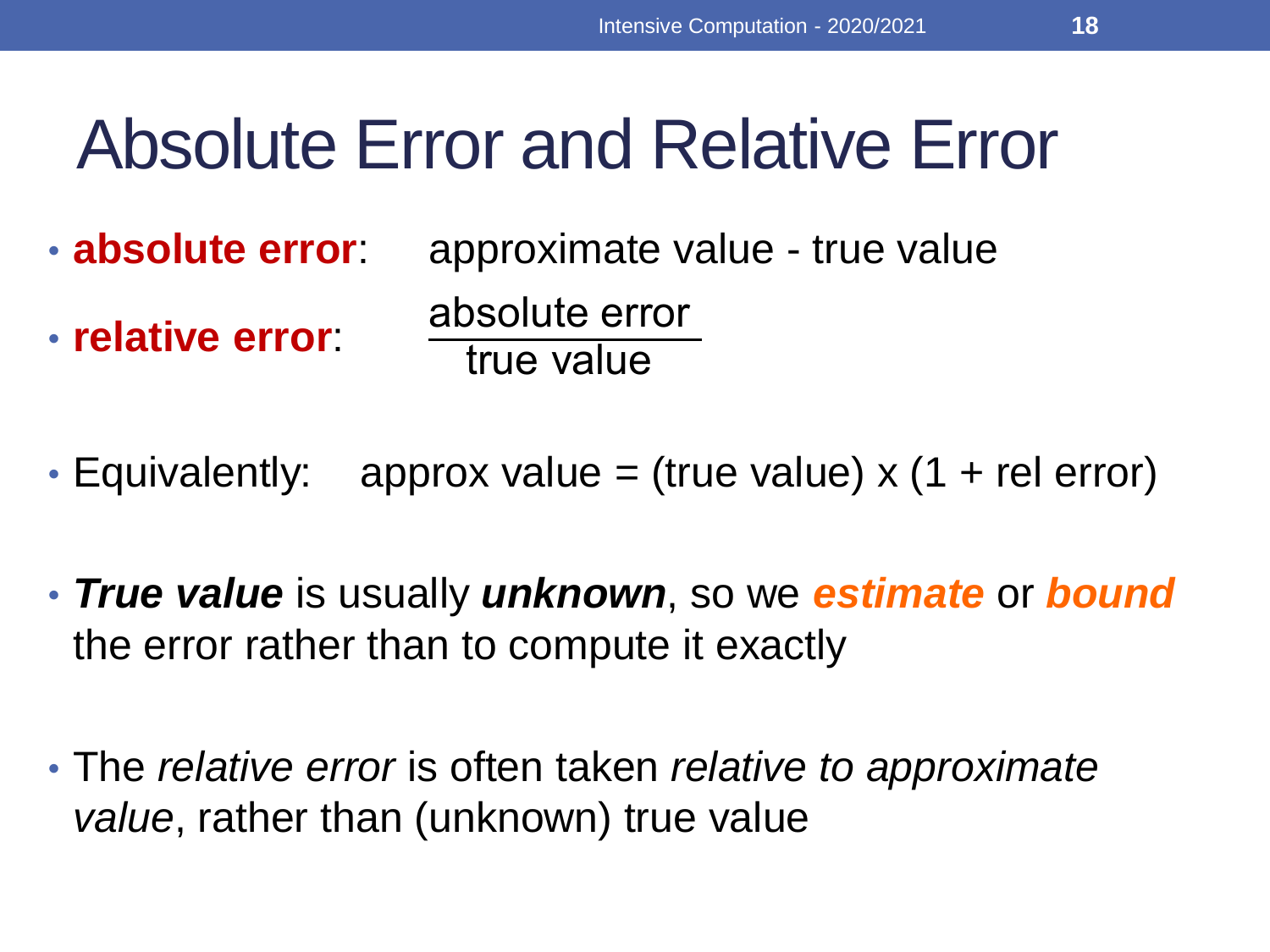## Data Error and Computational Error

Typical problem: compute value of function  $f: R \to R$  for given argument

- $x =$  true value of input
- $f =$  exact result and  $f(x)$  is the desired result
- $\hat{x}$  = approximate (inexact) input
- $\cdot \hat{f}$  = approximate function actually computed
- Total error:  $\hat{f}(\hat{x}) f(x) =$

$$
\hat{f}(\hat{x}) - f(\hat{x}) + f(\hat{x}) - f(x)
$$

**computational error** + **propagated data error**

• *Algorithm has no effect on propagated data error*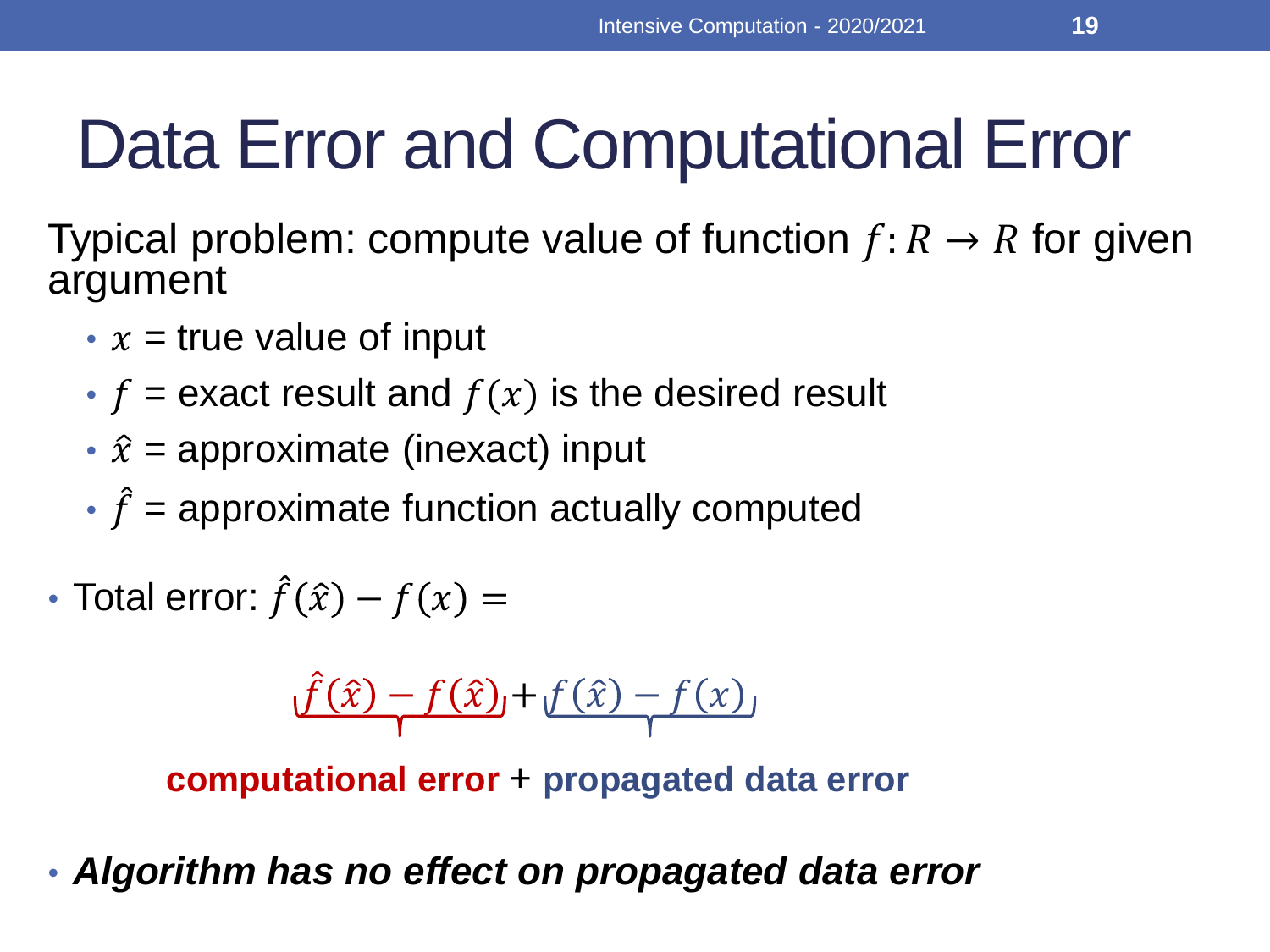### Example

- We need to compute **value of**  $sin(π/β)$ ) *without a calculator*
- We could approximate:
	- $\cdot \pi$  with 22/7, but it is easier to use  $\pi = 3$
- Also, we can approximate
	- **sine** function by truncating Taylor series after first term (we are considering a small value of the argument), that is  $\sin x = x$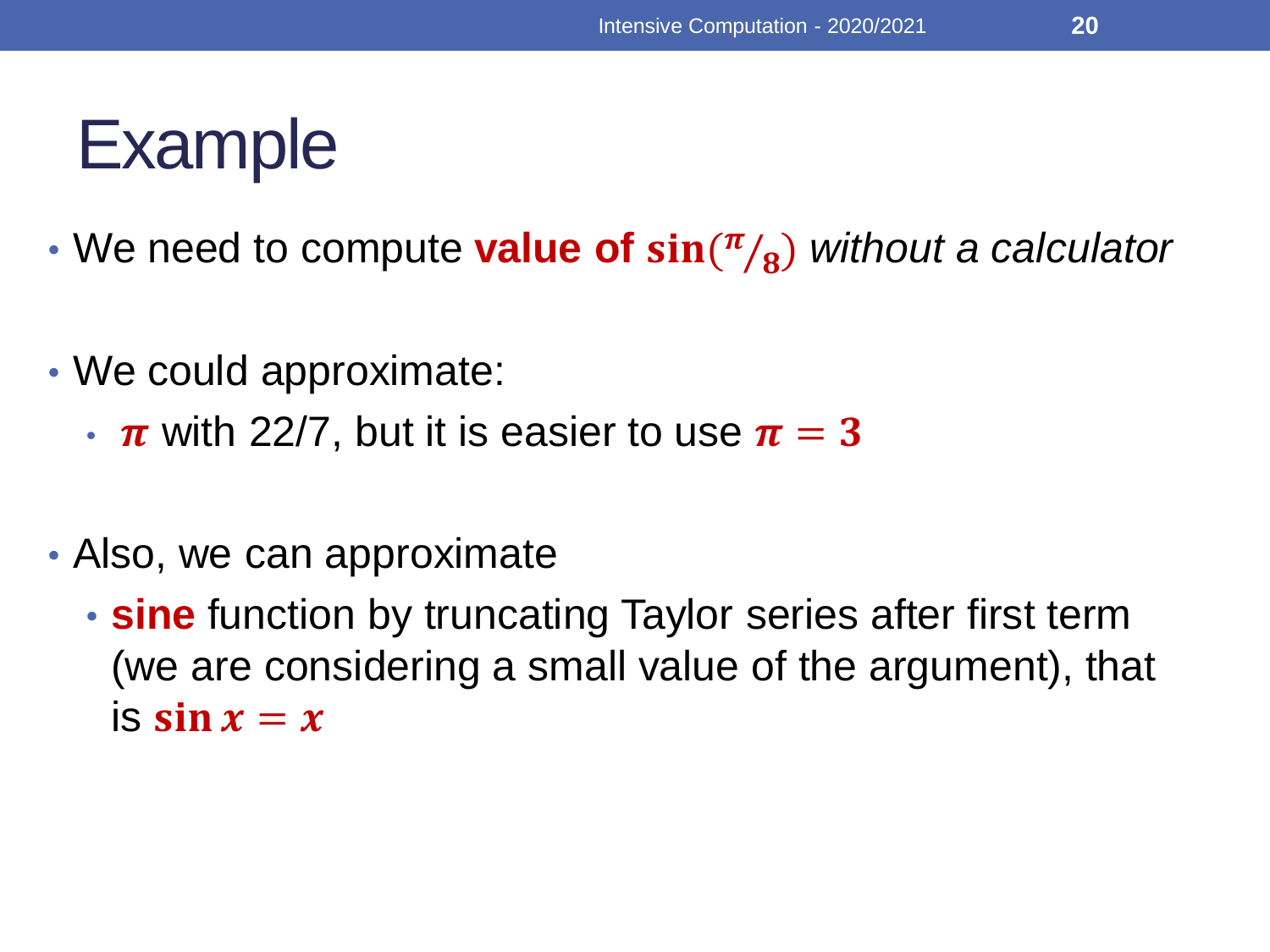### Example

#### • **Computational error** is obtained by

 $\hat{f}(\hat{x}) \approx \sin({}^3/\!_8) \approx {}^3/\!_8 \approx 0.3750$  $f(\hat{x}) = 0.3662$  (*obtained by using a calculator*) • Hence the **computational error** is

 $\hat{f}(\hat{x}) - f(\hat{x}) = 0.3750 - 0.3662 = 0.0088$ 

• **Propagated data error** is obtained by

 $f(x) = 0.3826$  (*obtained by using a calculator*)

• Hence the **propagated data error** is

 $f(\hat{x}) - f(x) = 0.3662 - 0.3826 = -0.0164$ 

• Computational error and propagated data error balance each other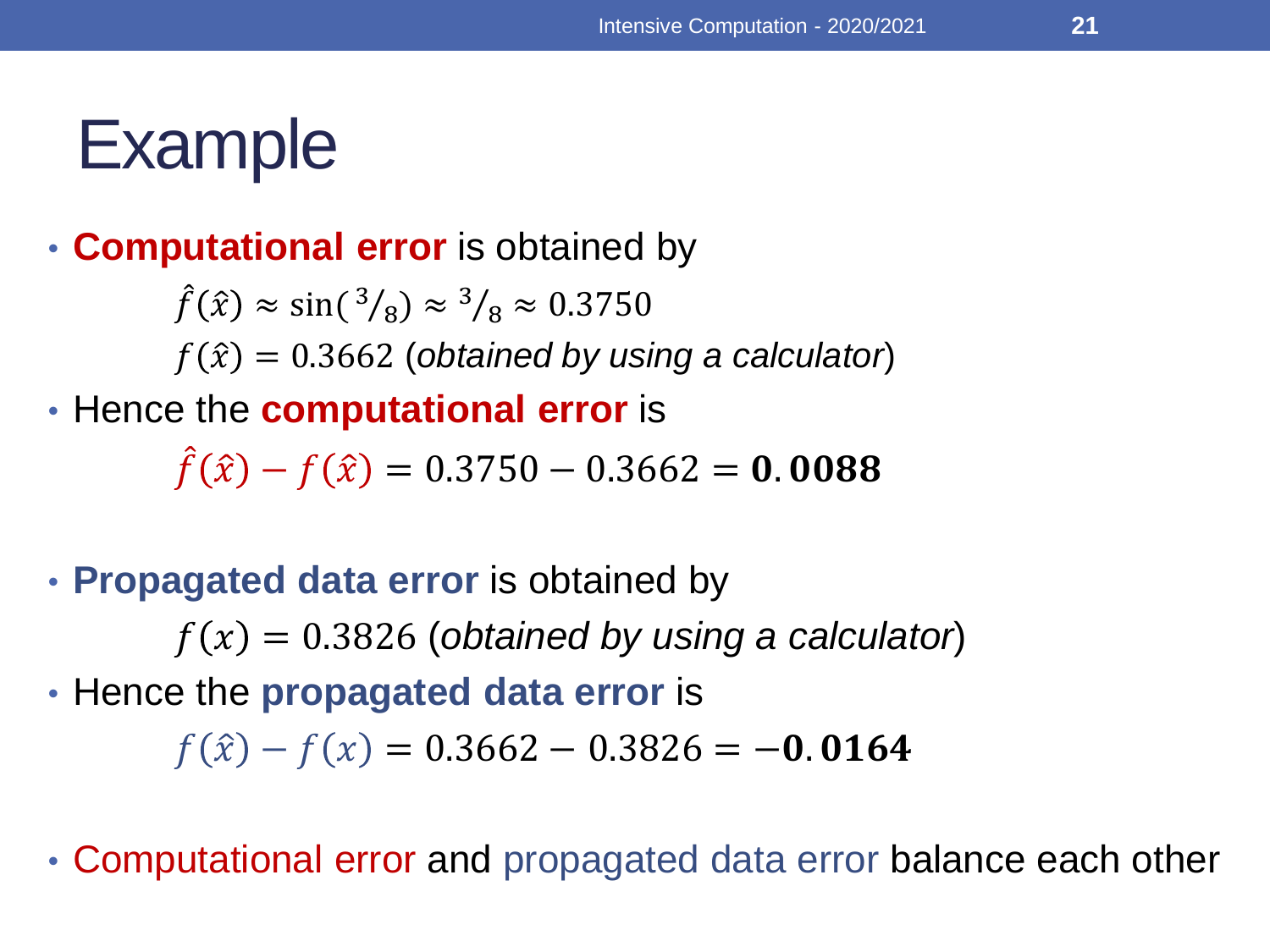## Truncation Error and Rounding Error

- **Truncation error**: difference between true result (for actual input) and result produced by given algorithm using exact arithmetic
	- Due to approximations such as truncating infinite series or terminating iterative sequence before convergence
- **Rounding error**: difference between result produced by given algorithm using exact arithmetic and result produced by same algorithm using limited precision arithmetic
	- Due to inexact representation of real numbers and arithmetic operations upon them
- **Computational error** is the sum of **truncation error** and **rounding error**, but *one of these usually dominates*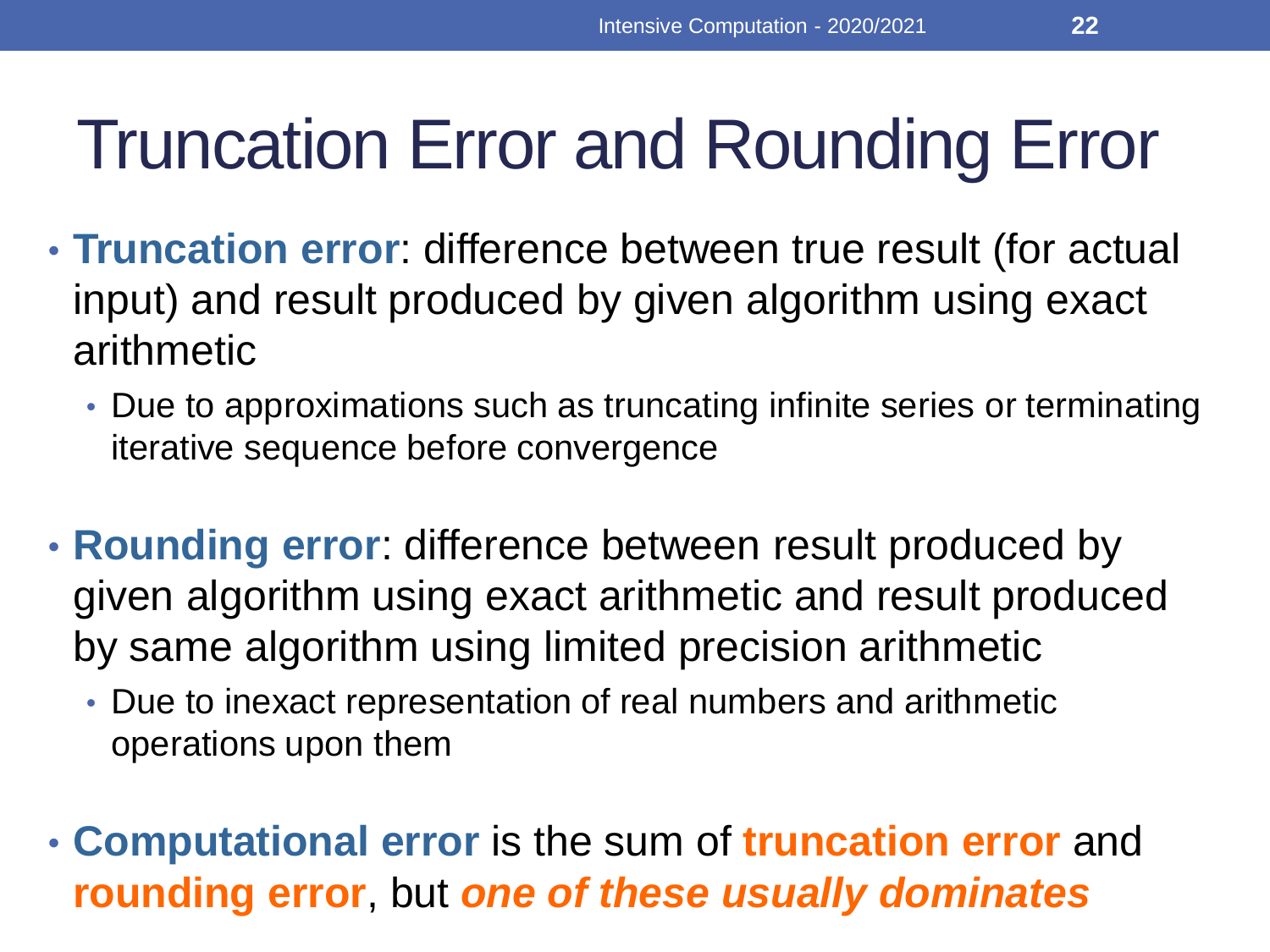• Error in finite difference approximation

$$
f'(x) \approx \frac{f(x+h) - f(x)}{h}
$$

exhibits tradeoff between rounding error and truncation error

• **Truncation error** bounded by  $\frac{Mh}{2}$ 2 , where *M* bounds  $|f''(t)|$  for *t* near *x*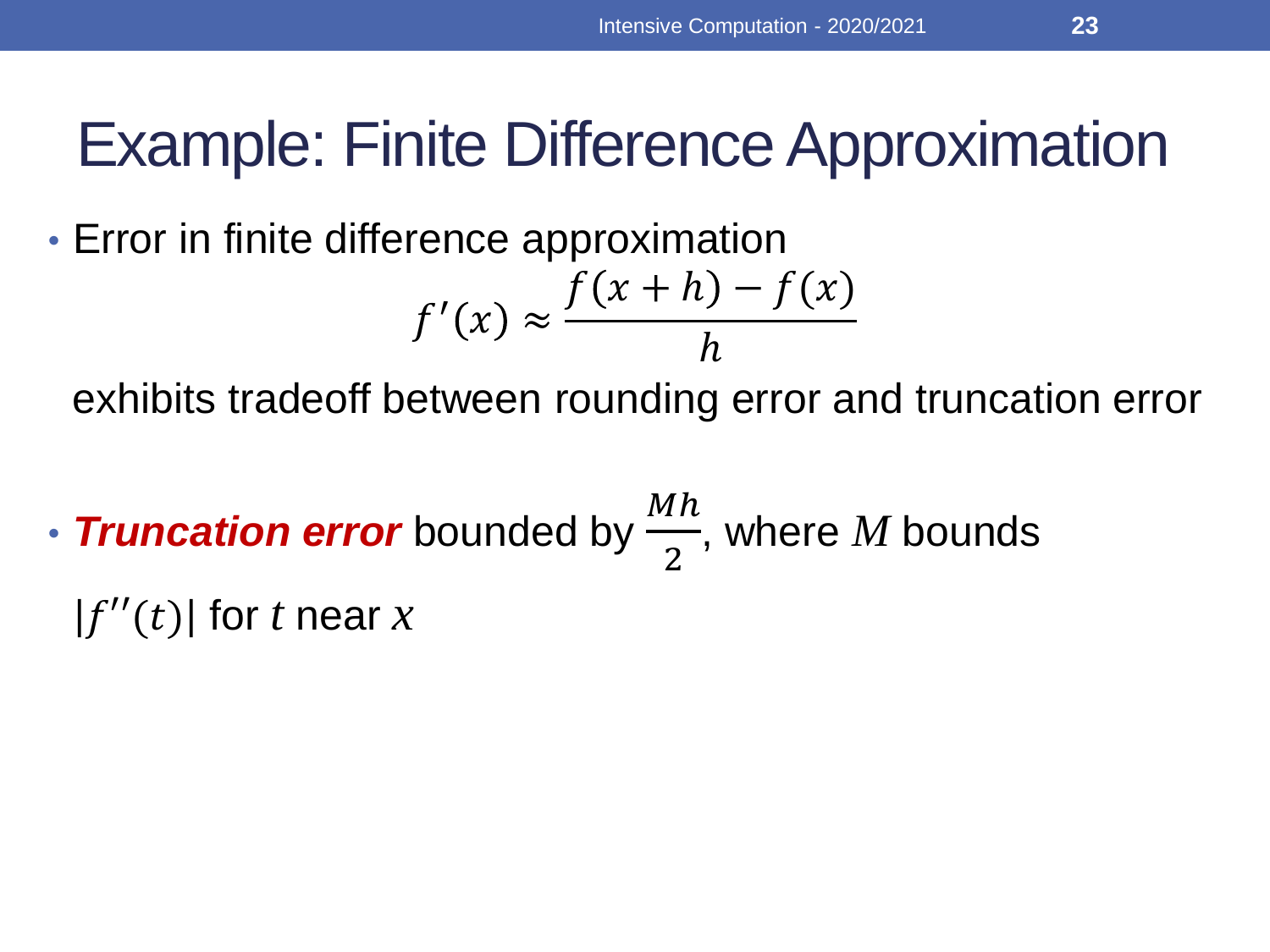• Error in finite difference approximation

$$
f'(x) \approx \frac{f(x+h) - f(x)}{h}
$$

exhibits tradeoff between rounding error and truncation error

- **Truncation error** bounded by  $\frac{Mh}{2}$ 2 , where *M* bounds  $|f''(t)|$  for t near x
- *Rounding error* bounded by  $\frac{2ε}{k}$  $\boldsymbol{h}$ , where error in function values bounded by ε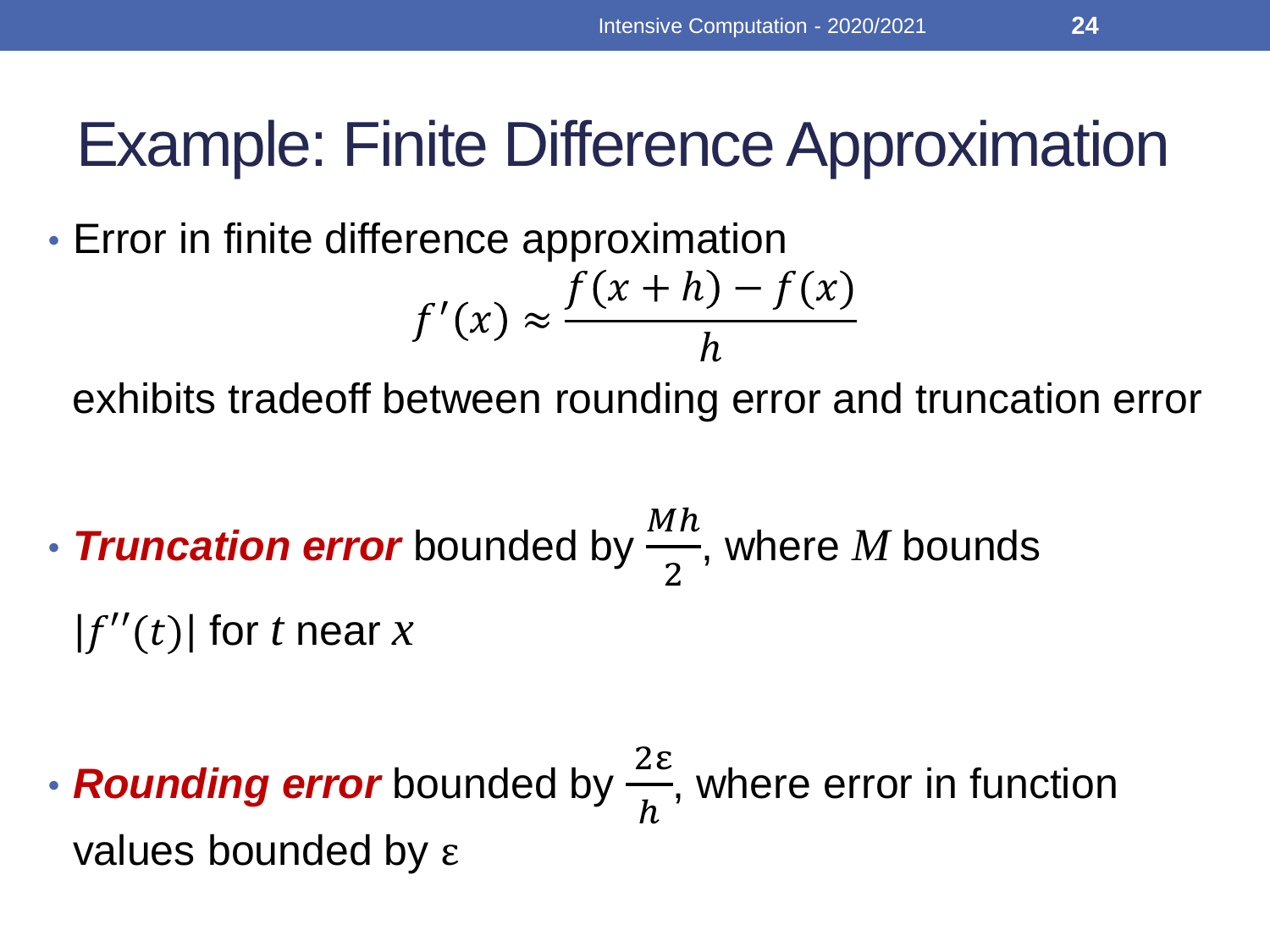• Error in finite difference approximation

$$
f'(x) \approx \frac{f(x+h) - f(x)}{h}
$$

exhibits tradeoff between rounding error and truncation error

- *Truncation error* bounded by  $\frac{Mh}{2}$ 2
- *Rounding error* bounded by  $\frac{2ε}{\hbar}$  $\boldsymbol{h}$
- **Computational error** is:  $M<sub>h</sub>$ 2 + 2ε  $\boldsymbol{h}$ 
	- It increases for *smaller h* because of rounding error
	- It increases for *larger h* because of truncation error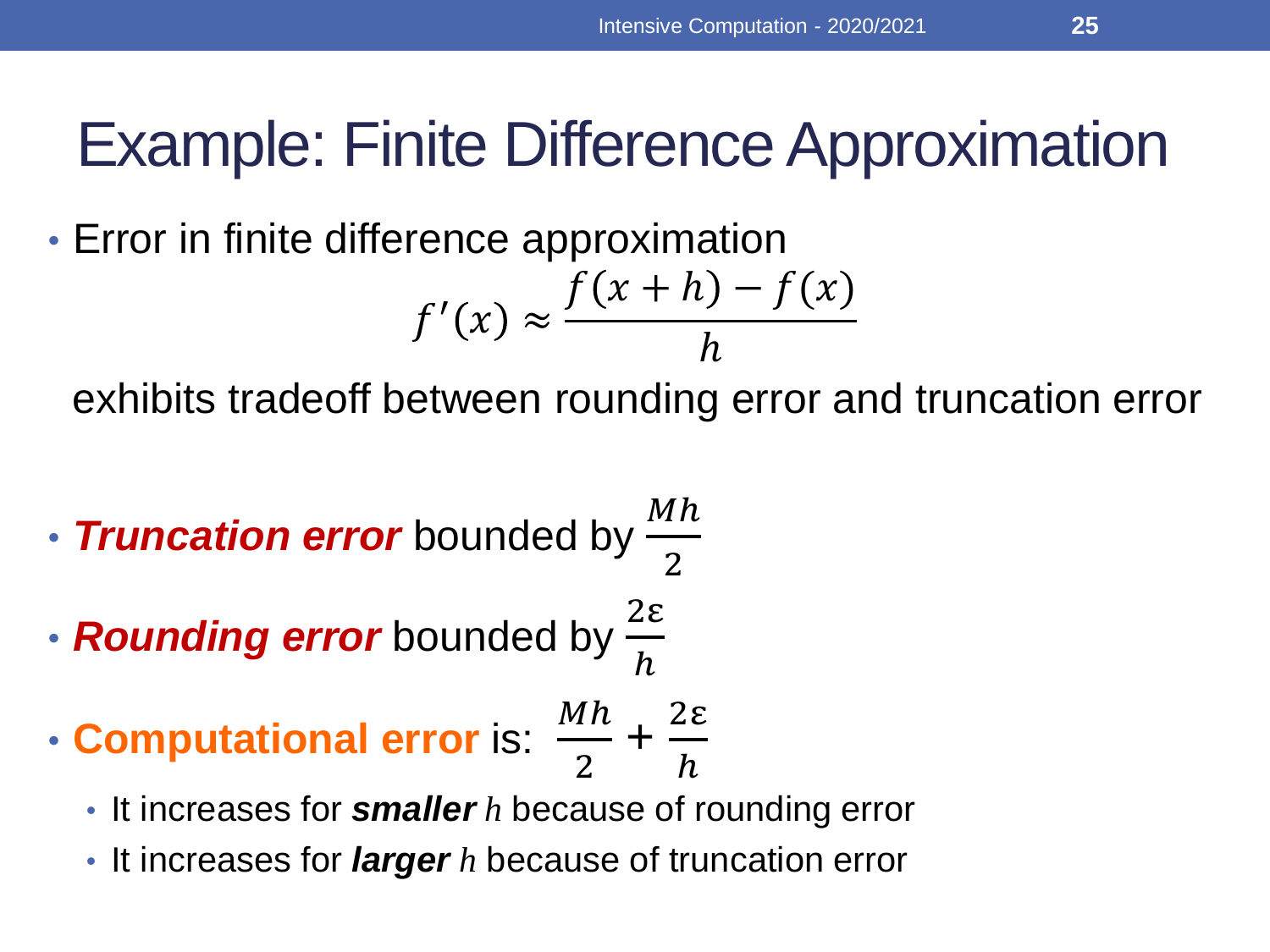• Error in finite difference approximation

$$
f'(x) \approx \frac{f(x+h) - f(x)}{h}
$$

exhibits tradeoff between rounding error and truncation error

- **Truncation error** bounded by  $\frac{Mh}{2}$ 2
- *Rounding error* bounded by  $\frac{2ε}{l}$  $\boldsymbol{h}$
- **Computational error** is:  $M<sub>h</sub>$ 2 + 2ε  $\boldsymbol{h}$

• Total error minimized when  $h \approx 2\sqrt{\epsilon/M}$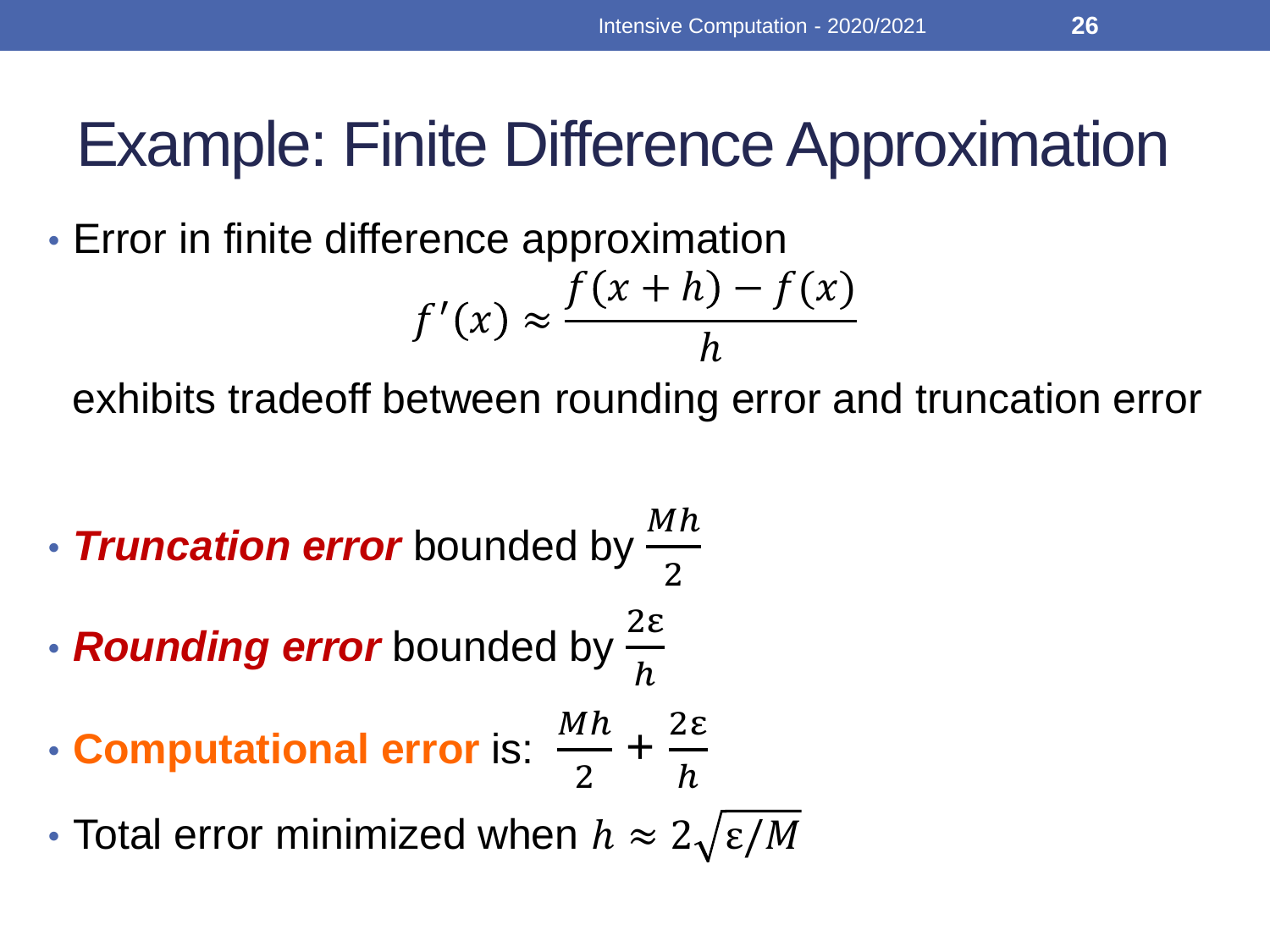# FORWARD ERRORS AND BACKWARD ERRORS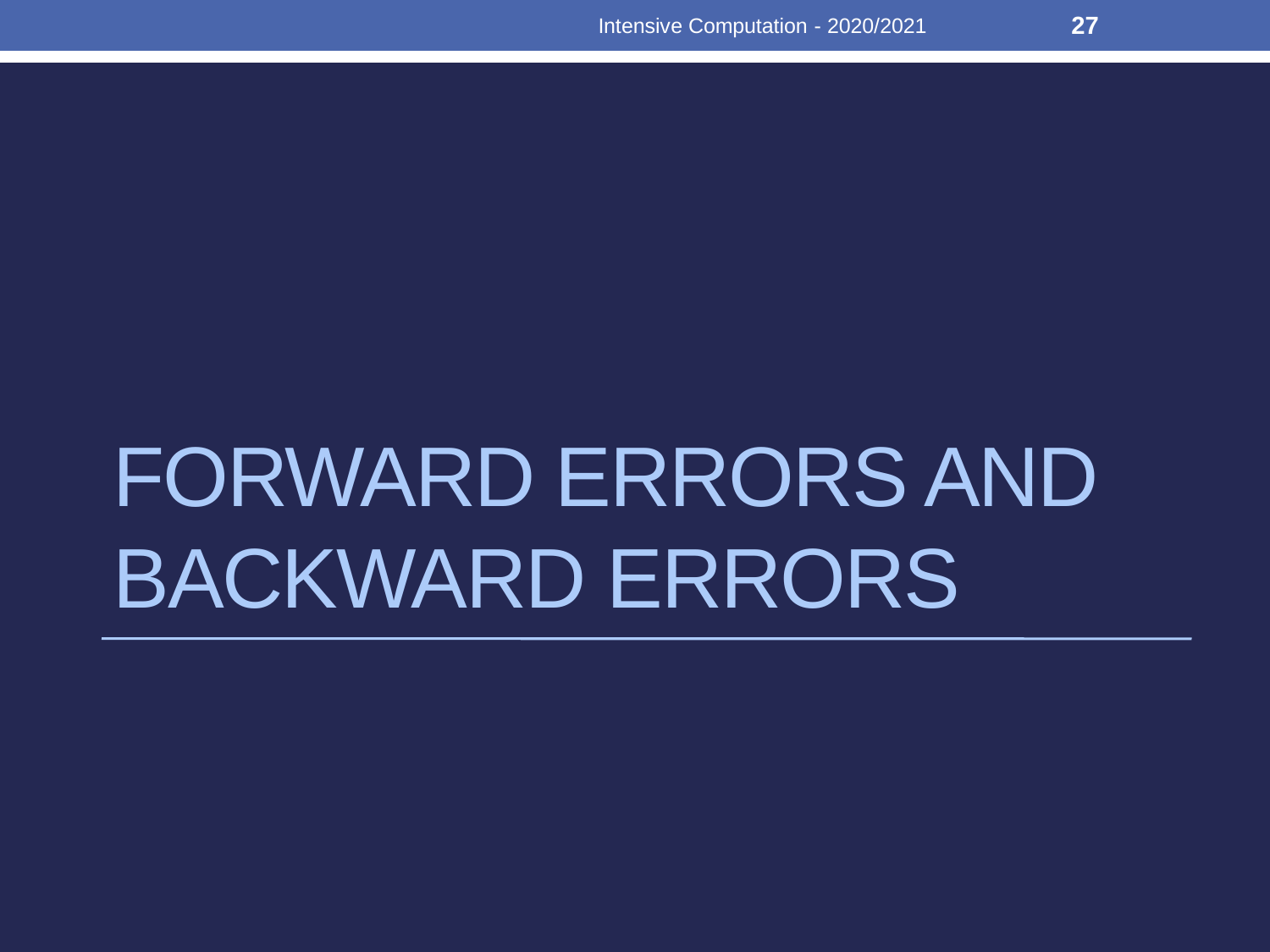### Forward and Backward Error

- Suppose we want to compute  $y = f(x)$ , where  $f: R \to R$
- **· Instead we obtain the approximate value**  $\widehat{y}$ 
	- **Forward error:**  $\hat{y} - y$  - where  $\hat{y} = \hat{f}(x)$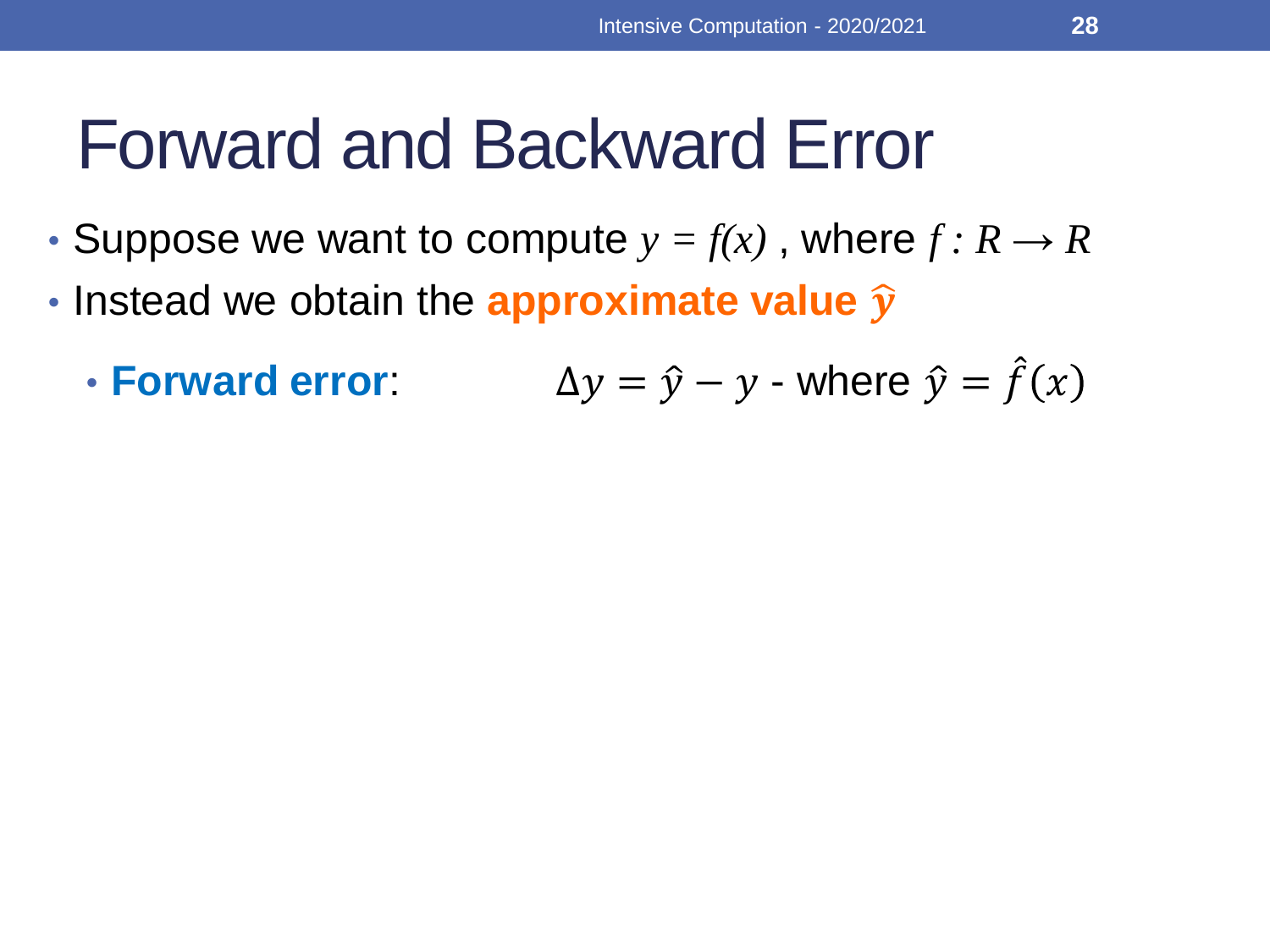#### Forward and Backward Error

- Suppose we want to compute  $y = f(x)$ , where  $f: R \to R$
- **· Instead we obtain the approximate value**  $\widehat{y}$ 
	- **Forward error:**  $\hat{y} - y$  – where  $\hat{y} = \hat{f}(x)$
	- **Backward error**:  $\Delta x = \hat{x} x$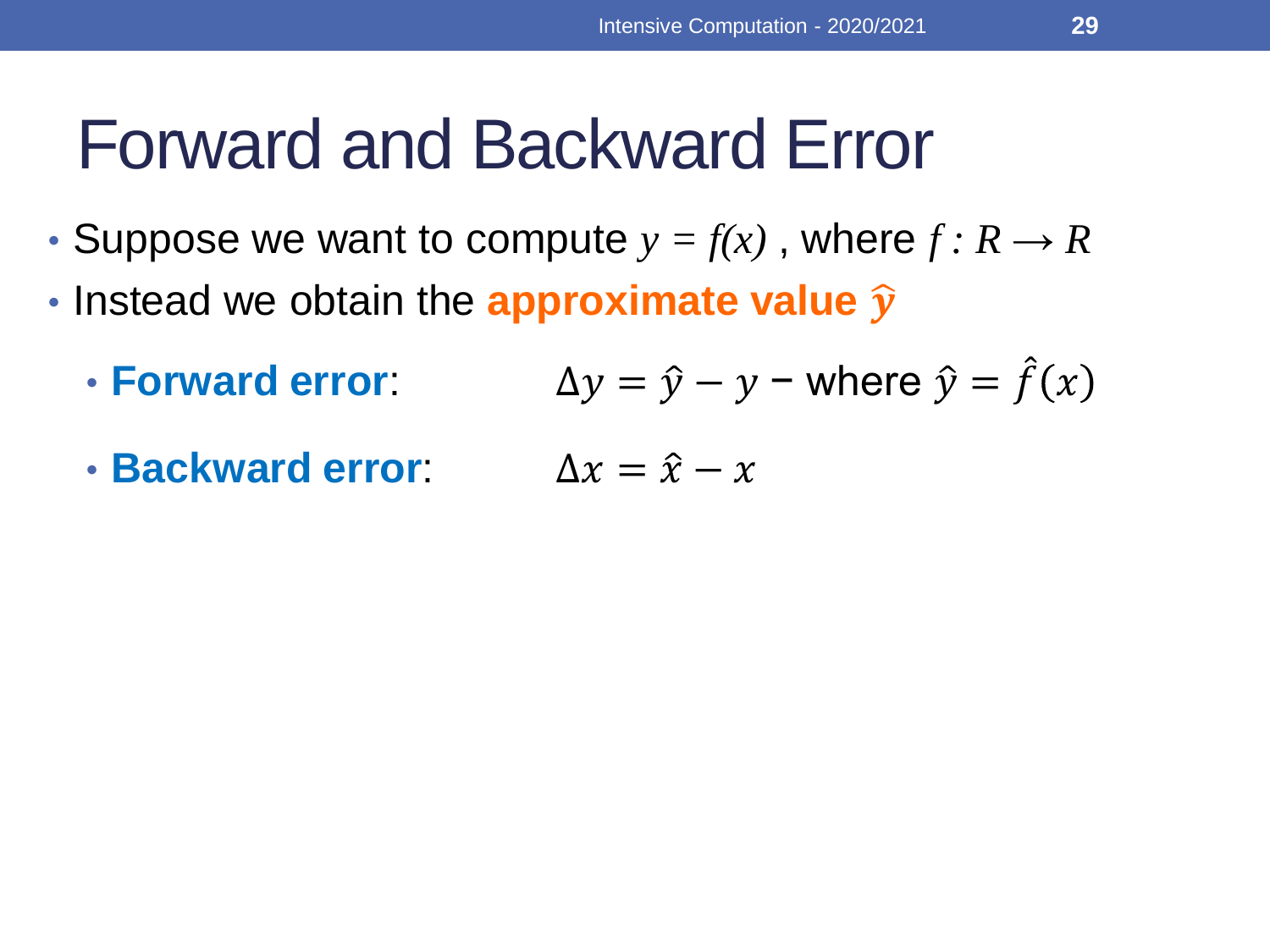#### Forward and Backward Error

- Suppose we want to compute  $y = f(x)$ , where  $f: R \to R$
- **· Instead we obtain the approximate value**  $\widehat{y}$ 
	- **Forward error:**  $\hat{y} - y$  - where  $\hat{y} = \hat{f}(x)$
	- **Backward error:**

$$
\Delta y = y - y - \text{where } y = f(x)
$$

$$
\Delta x = \hat{x} - x - \text{imposing } f(\hat{x}) = \hat{y}
$$

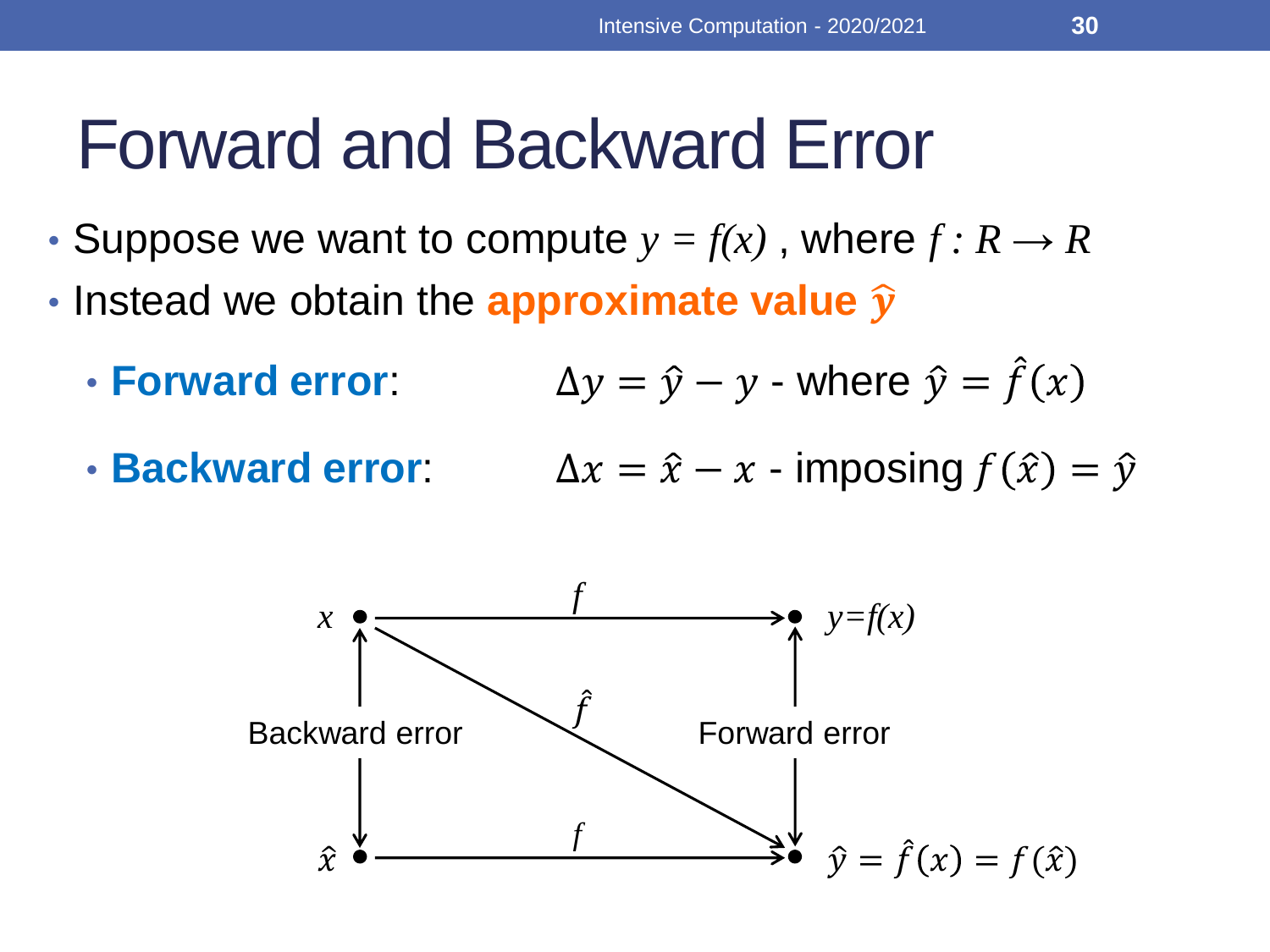#### Example: Forward and Backward Error

As approximation to  $y=\sqrt{2}$ , the value  $\widehat{y}=1.4$  has:

• *absolute* forward error

$$
|\Delta y| = |\hat{y} - y| = |1.4 - 1.41421 \dots| \approx 0.0142
$$

or *relative forward error* of about 1%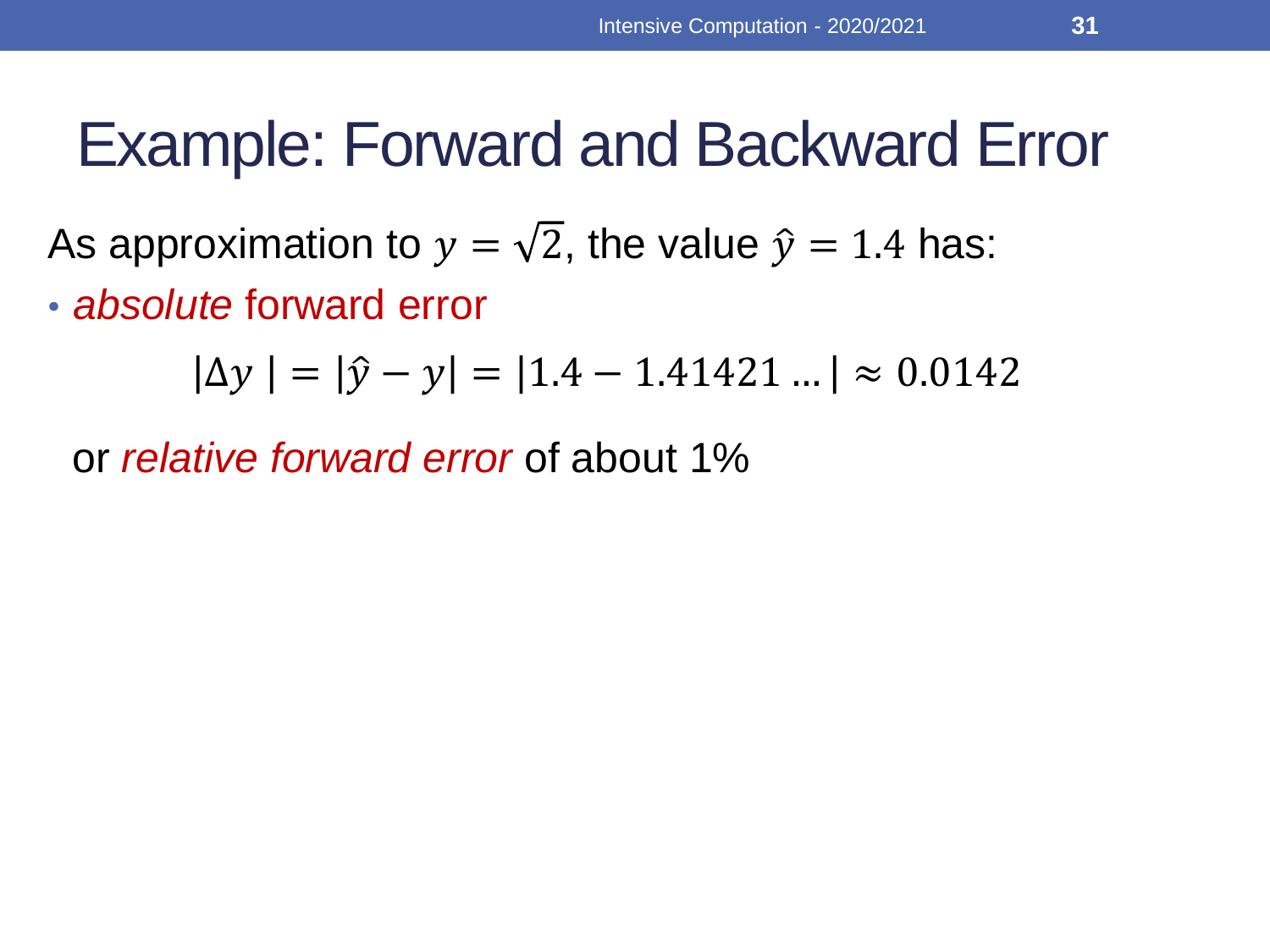#### Example: Forward and Backward Error

As approximation to  $y=\sqrt{2}$ , the value  $\widehat{y}=1.4$  has:

• *absolute* **forward** error

 $\Delta y \mid = |\hat{y} - y| = |1.4 - 1.41421 \ldots| \approx 0.0142$ 

or *relative forward error* of about 1% ( $|\Delta y| / y$ )

• Since  $\sqrt{1.96} = 1.4$ , *absolute* **backward** error is  $\Delta x \mid = |\hat{x} - x| = |1.96 - 2| = 0.04$ 

or *relative backward error* of 2% ( $|\Delta x| / x$ )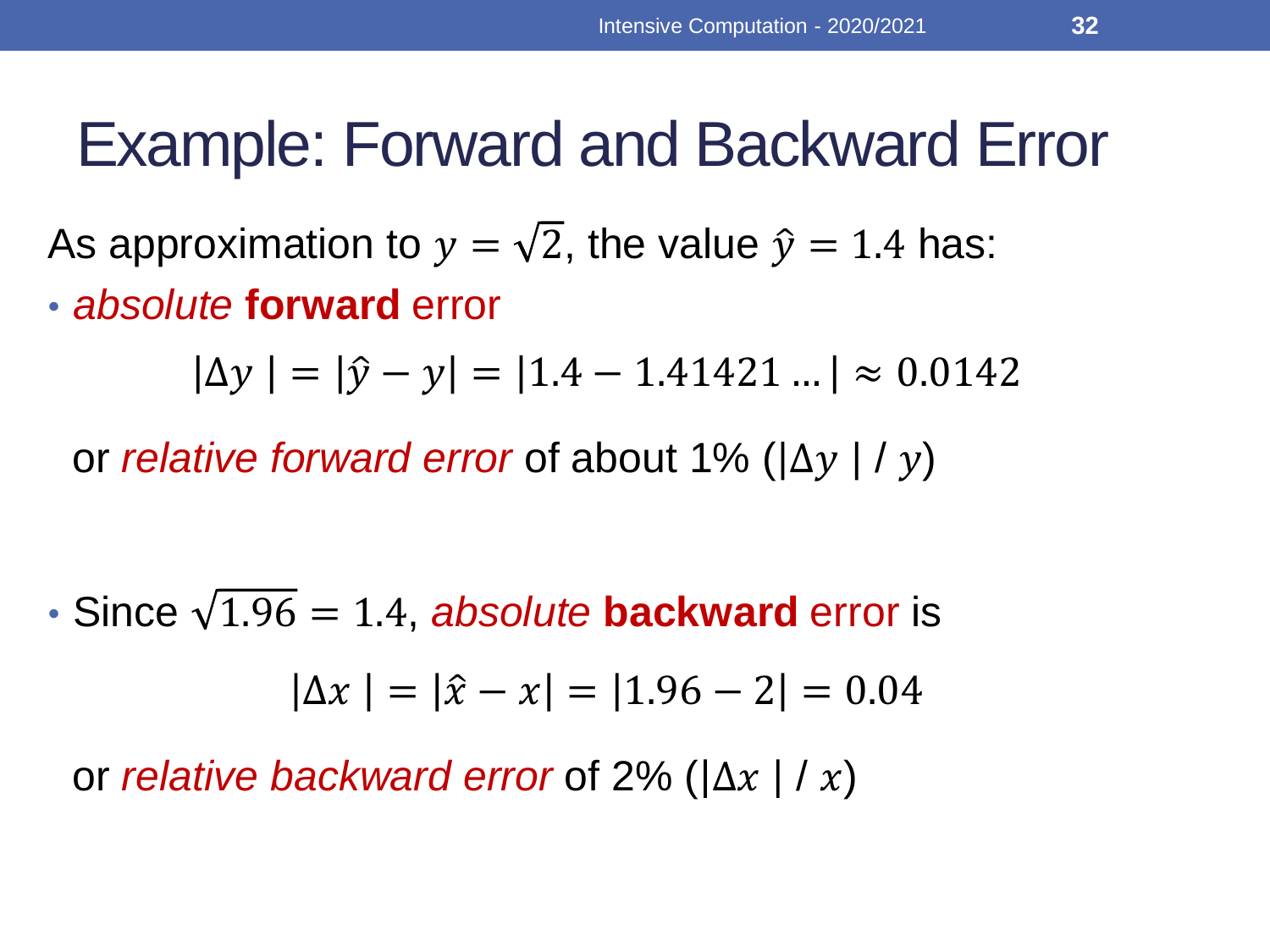## Backward Error Analysis

• **Idea of the backward error analysis** →

*approximate solution* is *exact solution to modified problem*

- Backward error analysis describes:
	- How the *original problem* changes to give result actually obtained
	- How data error in input explain *all* the errors in computed result
- *Approximate solution* is **good** if it is *exact solution* to *nearby* problem
- Backward error is often *easier* to estimate than forward error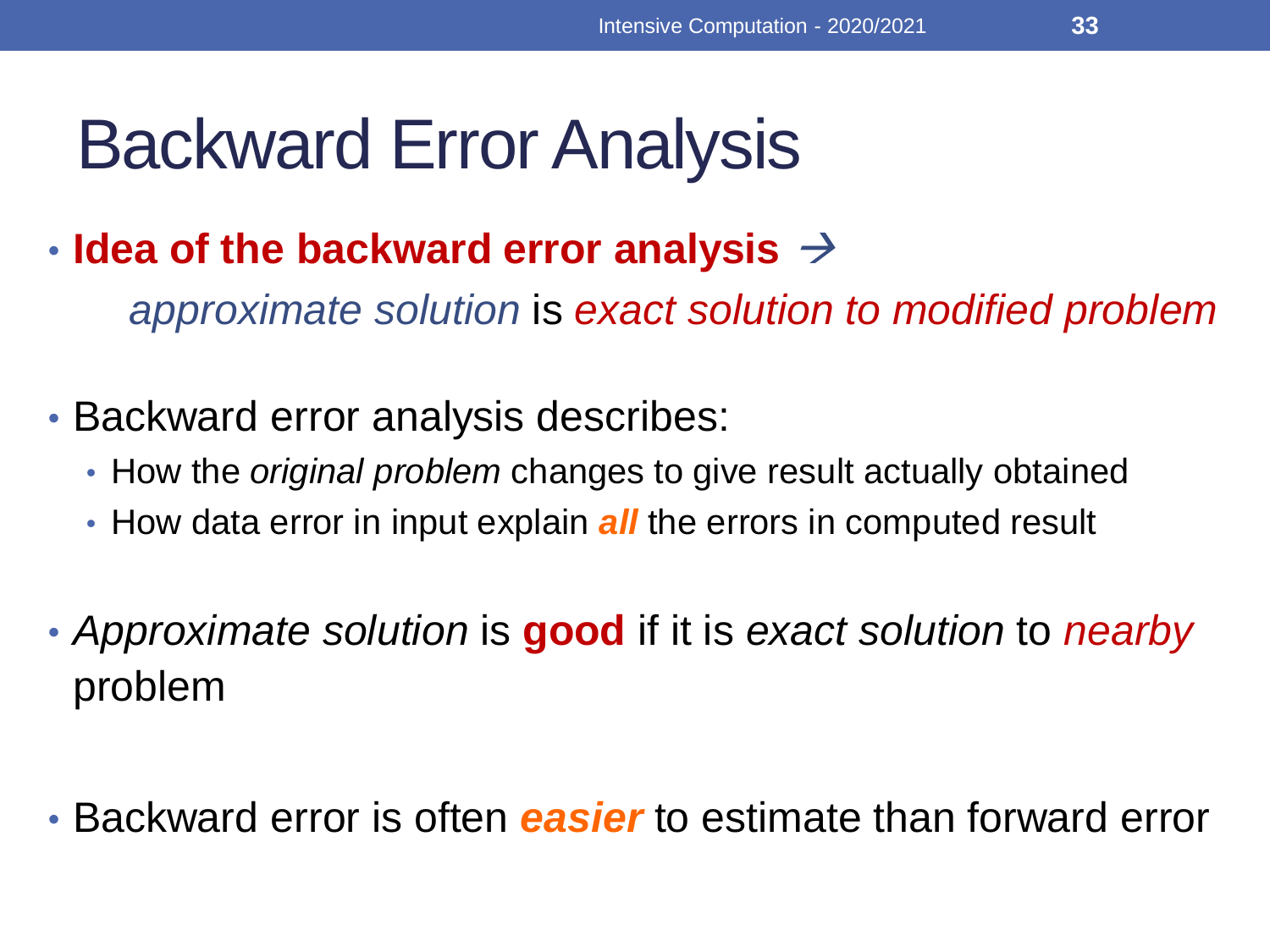## Example: Backward Error Analysis

• Approximating cosine function  $f(x) = \cos x$ , by truncating Taylor series after two terms gives

$$
\hat{y} = \hat{f}(x) = 1 - x^2/2
$$

• *Forward error* is given by

$$
\Delta y = \hat{y} - y = \hat{f}(x) - f(x) = 1 - x^2/2 - \cos x
$$

• To determine **backward error**, we need value  $\hat{x}$  such that

$$
f(\hat{x}) = \hat{f}(x)
$$

• For cosine function,  $\hat{x} = \arccos(\hat{f}(x)) = \arccos(\hat{y})$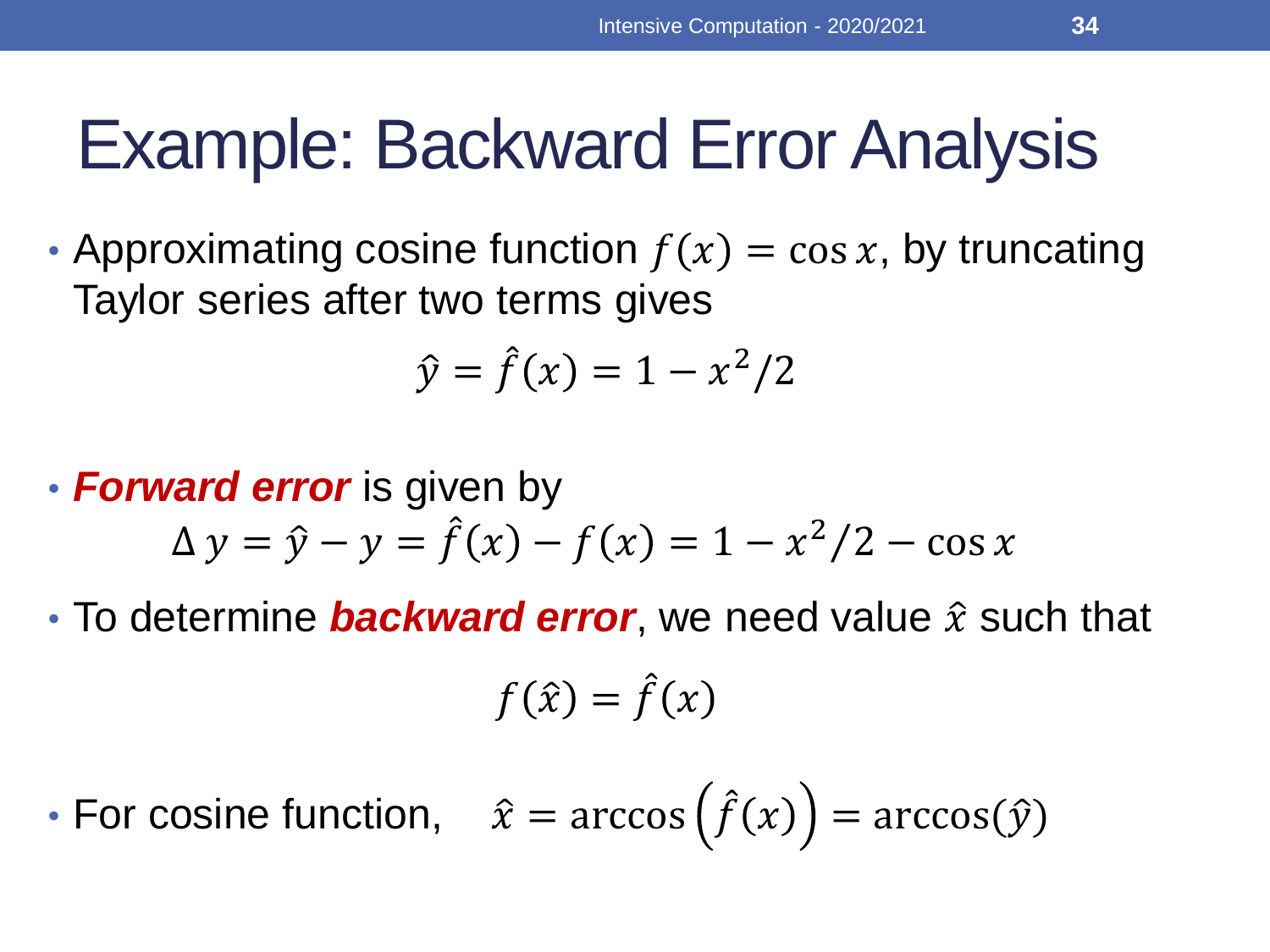### Example continued

• Fixing  $x = 1$ 

$$
y = f(1) = \cos(1) \approx 0.5403
$$
  

$$
\hat{y} = \hat{f}(1) = 1 - \frac{1^2}{2} = 0.5
$$
  

$$
\hat{x} = \arccos(\hat{y}) = \arccos(0.5) = 1.0472
$$

- **Forward error**:  $\Delta y = \hat{y} y \approx 0.5 0.5403 = -0.0403$
- **Backward error**:  $\Delta x = \hat{x} x \approx 1.0472 1 = 0.0472$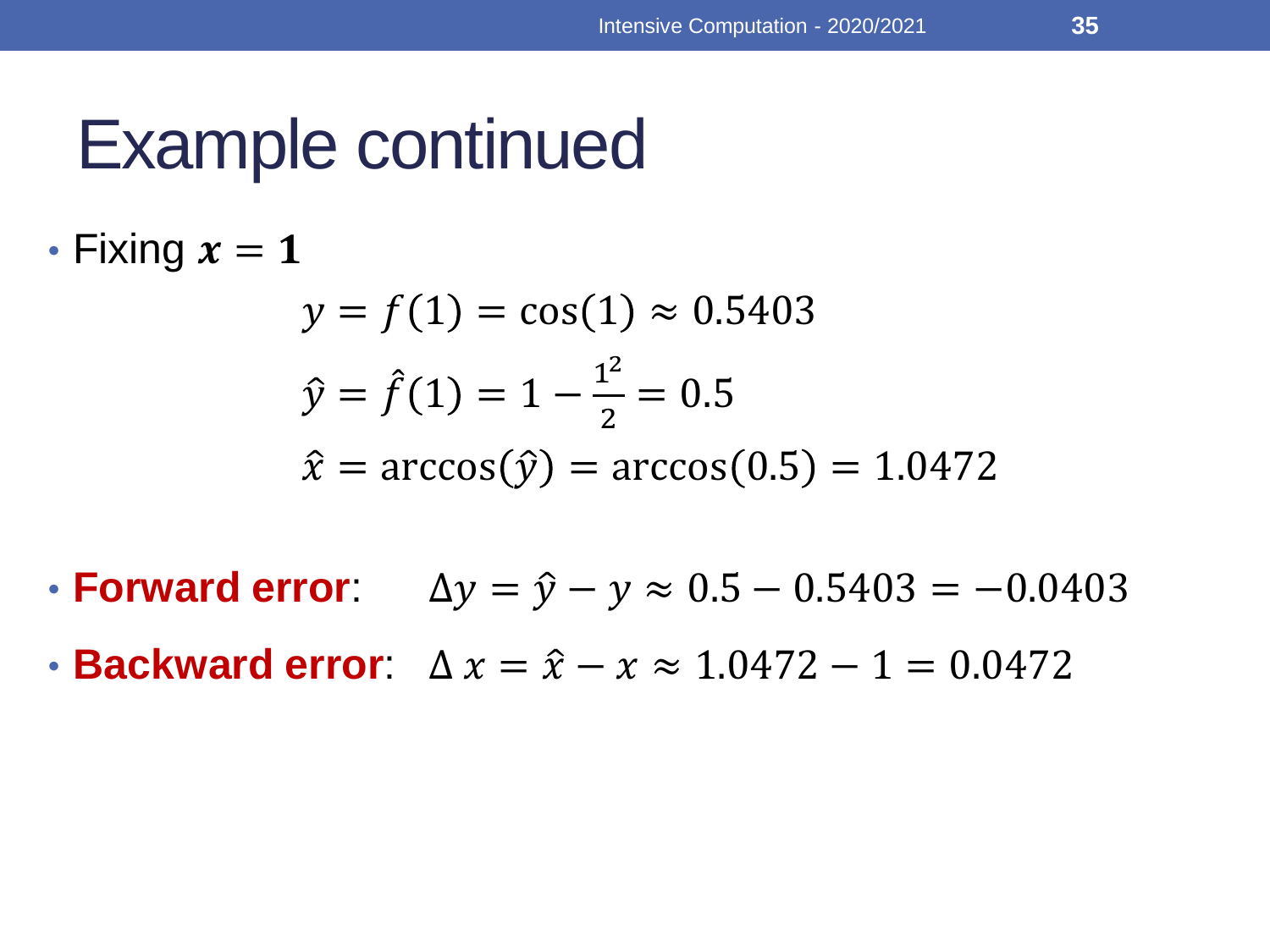# SENSITIVITY AND CONDITIONING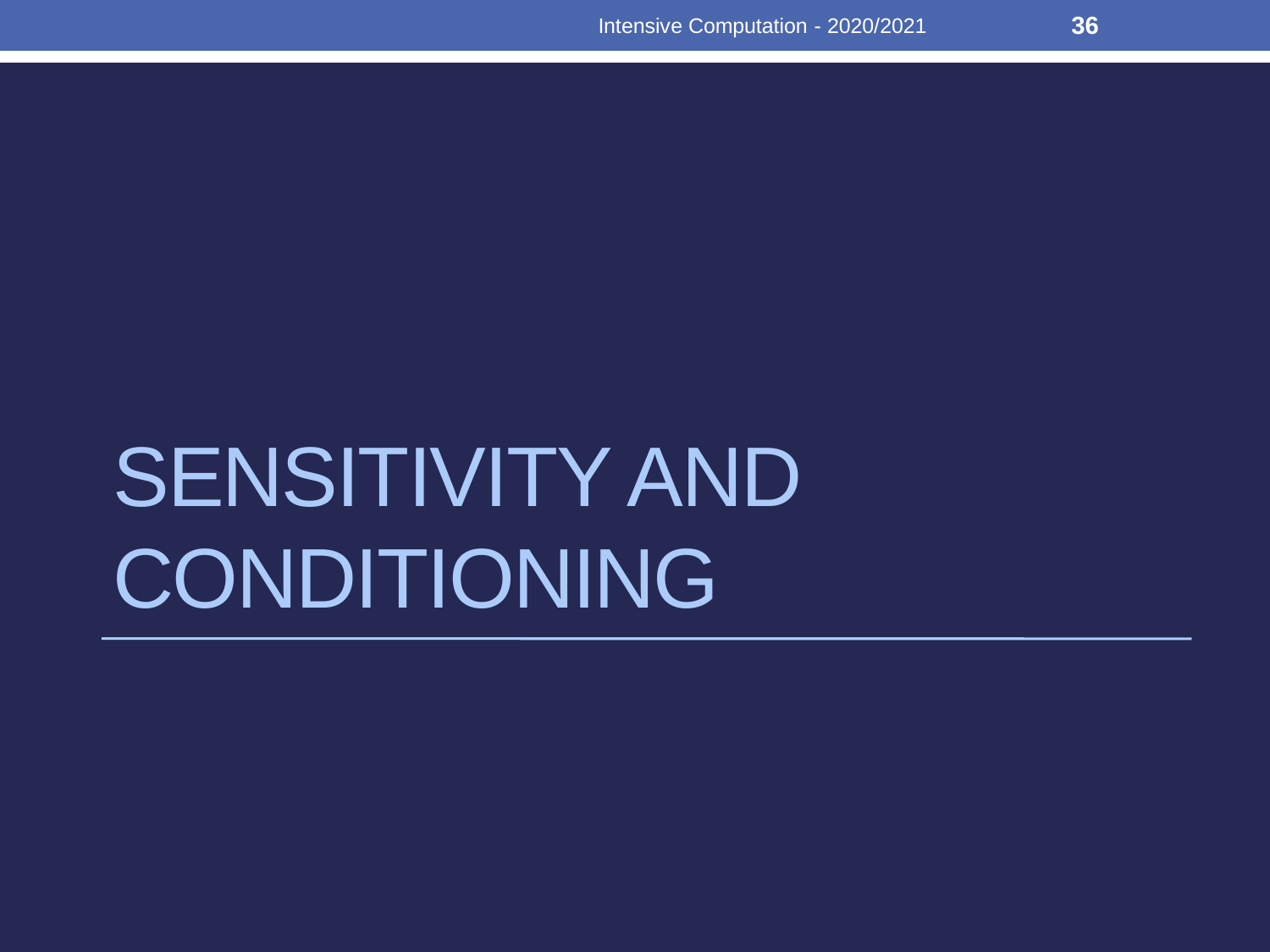#### Well-Posed Problems

- Problem is well-posed if solution
	- exists
	- is unique
	- depends continuously on problem data

Otherwise, problem is ill-posed

- Even if problem is well posed, solution may still be sensitive to input data
- Computational algorithm should not make sensitivity worse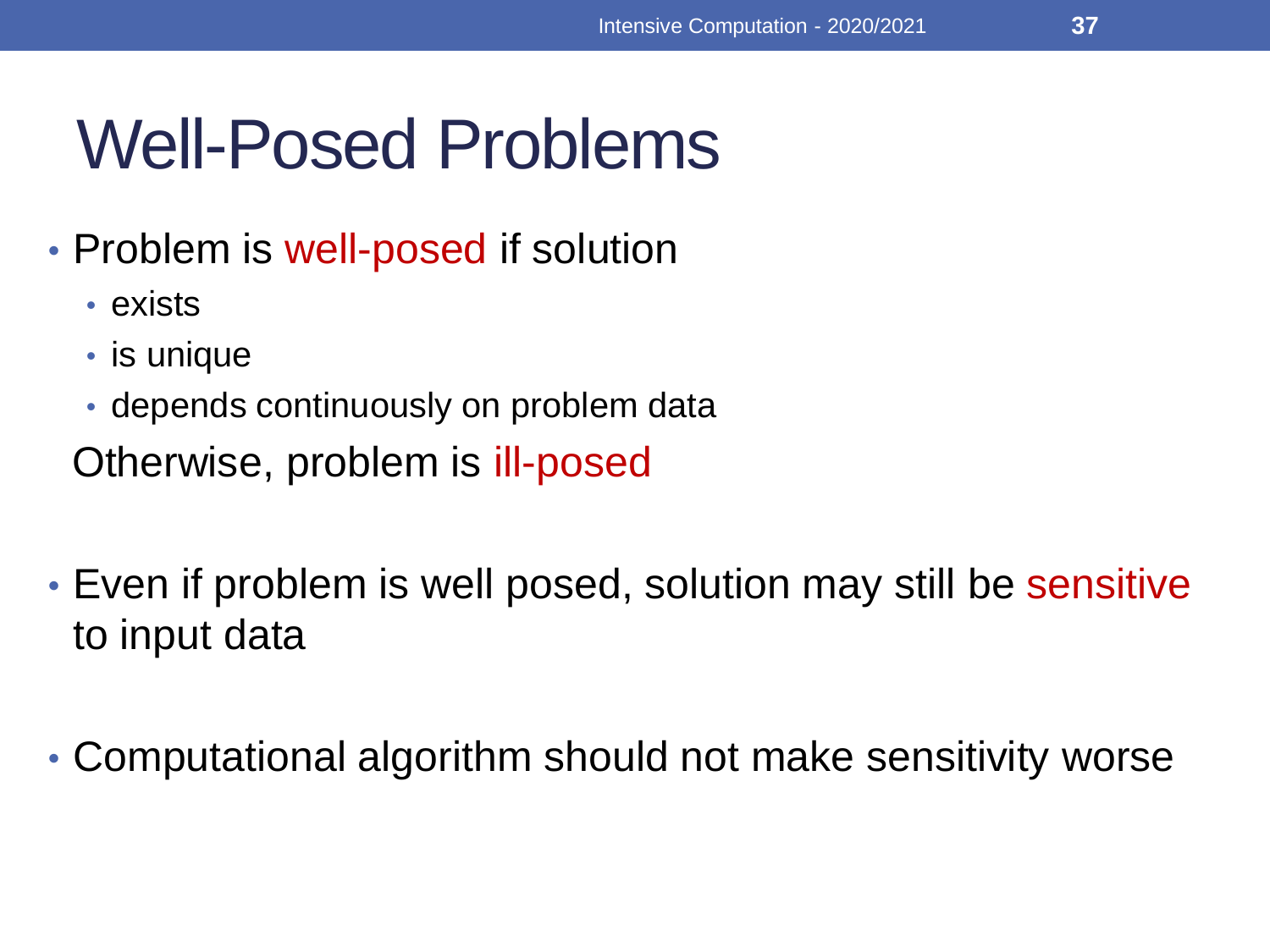### Sensitivity and Conditioning

- Problem is **insensitive**, or **well-conditioned**, if relative change in input causes similar relative change in solution
- Problem is **sensitive**, or **ill-conditioned**, if relative change in solution can be much larger than that in input data
- *Condition number* :

 $\text{cond} =$ relative change in solution relative change in input data

$$
= \frac{|(f(\hat{x}) - f(x))/f(x)|}{|(\hat{x} - x)/x|} = \frac{|\Delta y/y|}{|\Delta x/x|}
$$

• Problem is sensitive, or ill-conditioned, if cond  $\gg 1$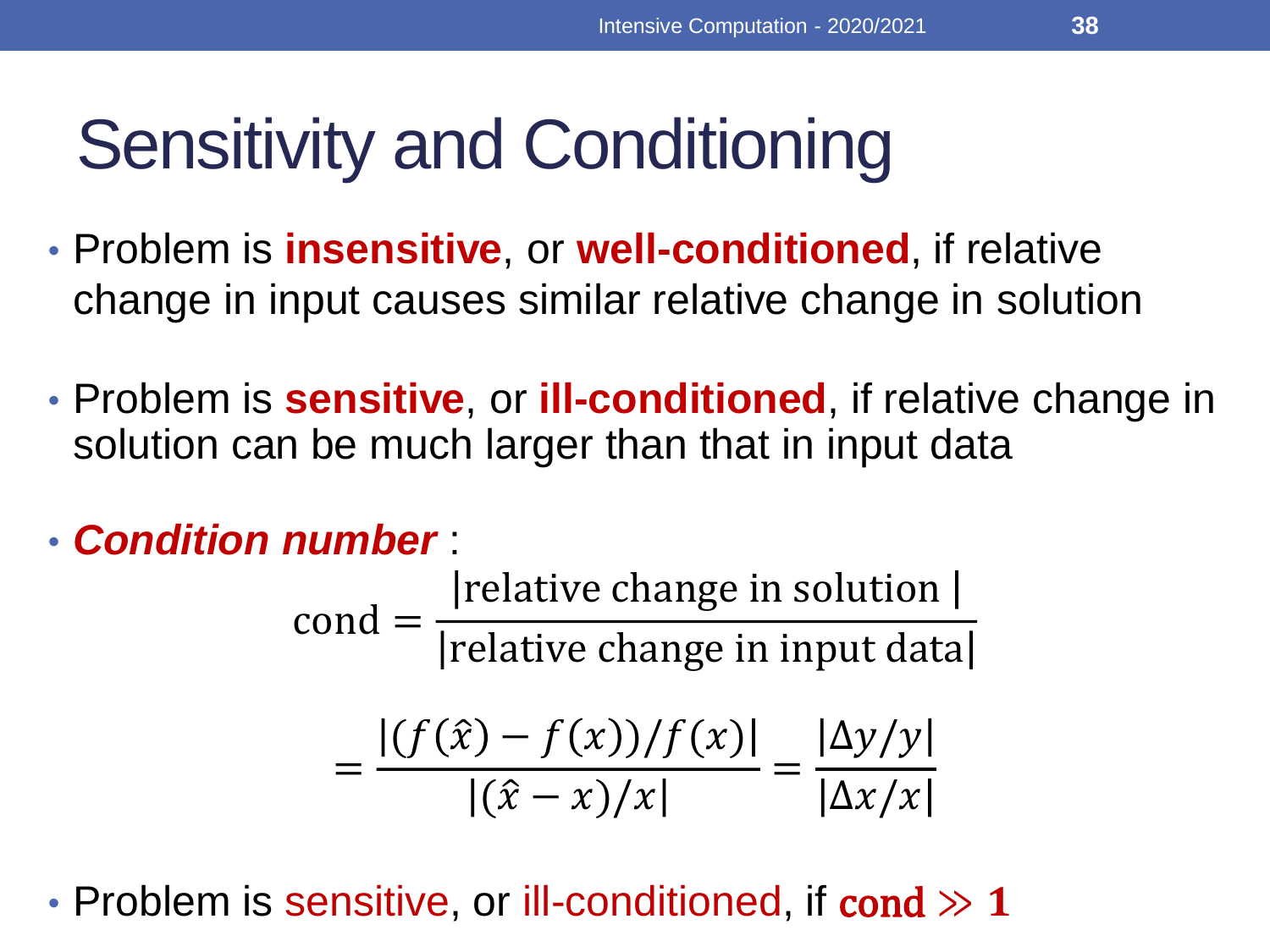### Condition number

• Condition number is **amplification factor** relating *relative forward error* to *relative backward error*

 $|$ relative forward error $| = \text{cond} \times |$ relative backward error

• Condition number usually is not known exactly and may vary with input, so rough estimate or upper bound is used for cond, yielding

 $|$ relative forward error $|<$  cond  $\times$   $|$ relative backward error $|$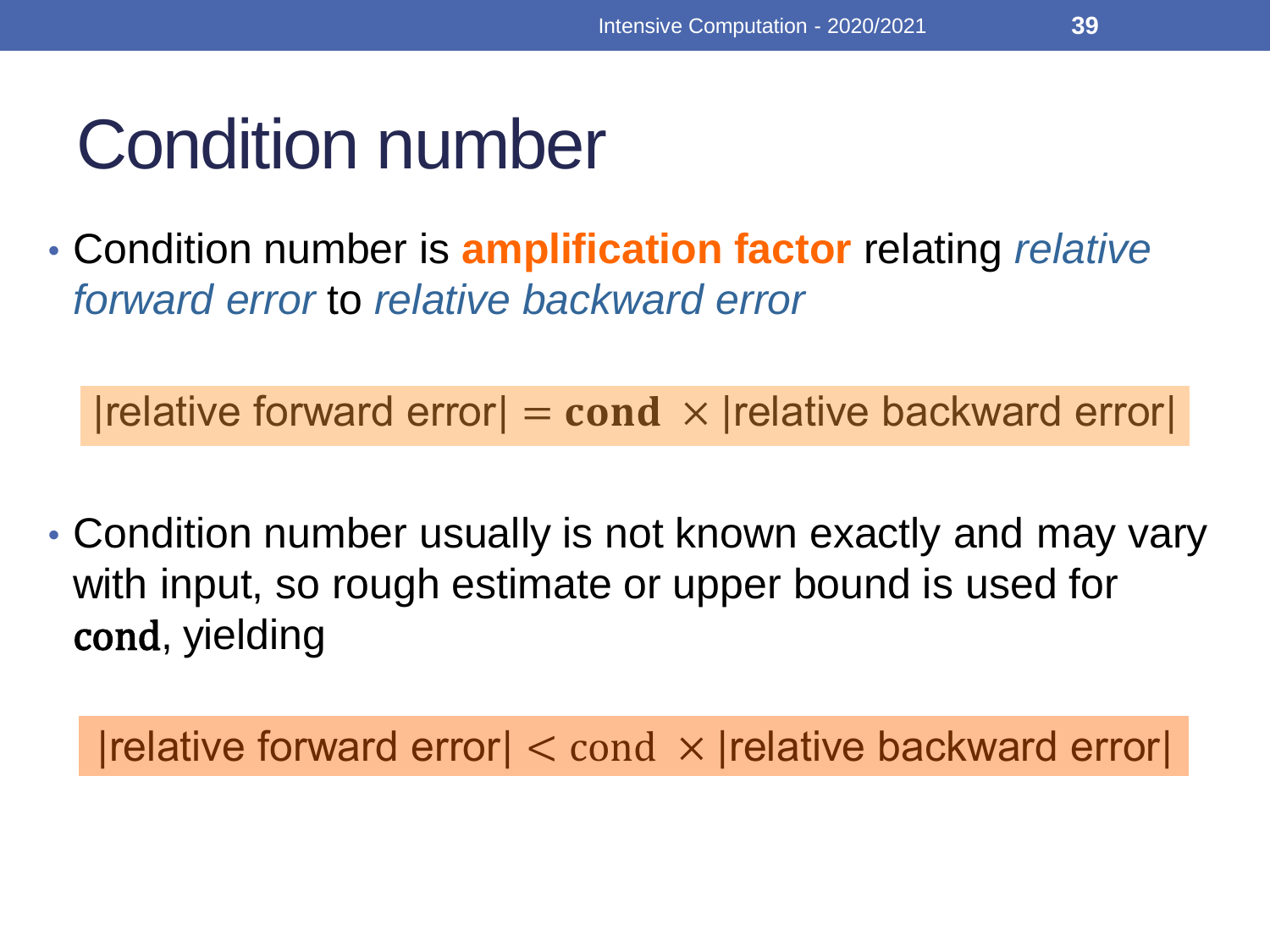### Example: Evaluating Function

- Evaluating function f for approximate input  $\hat{x} = x + \Delta x$  instead of true input *x* gives
- **Absolute forward error**:  $f(x + \Delta x) f(x) \approx f'(x) \Delta x$
- **Relative forward error**:  $\int$  $f(x)$

$$
\frac{(x+\Delta x)-f(x)}{f(x)} \approx \frac{f'(x)\Delta x}{f(x)}
$$

• **Condition number:** condition

$$
\text{cond} \approx \left| \frac{f'(x)\Delta x}{\frac{f(x)}{x}} \right| = \left| \frac{x f'(x)}{f(x)} \right|
$$

• Relative error in function value can be much larger or smaller than that in input, depending on particular *f* and *x*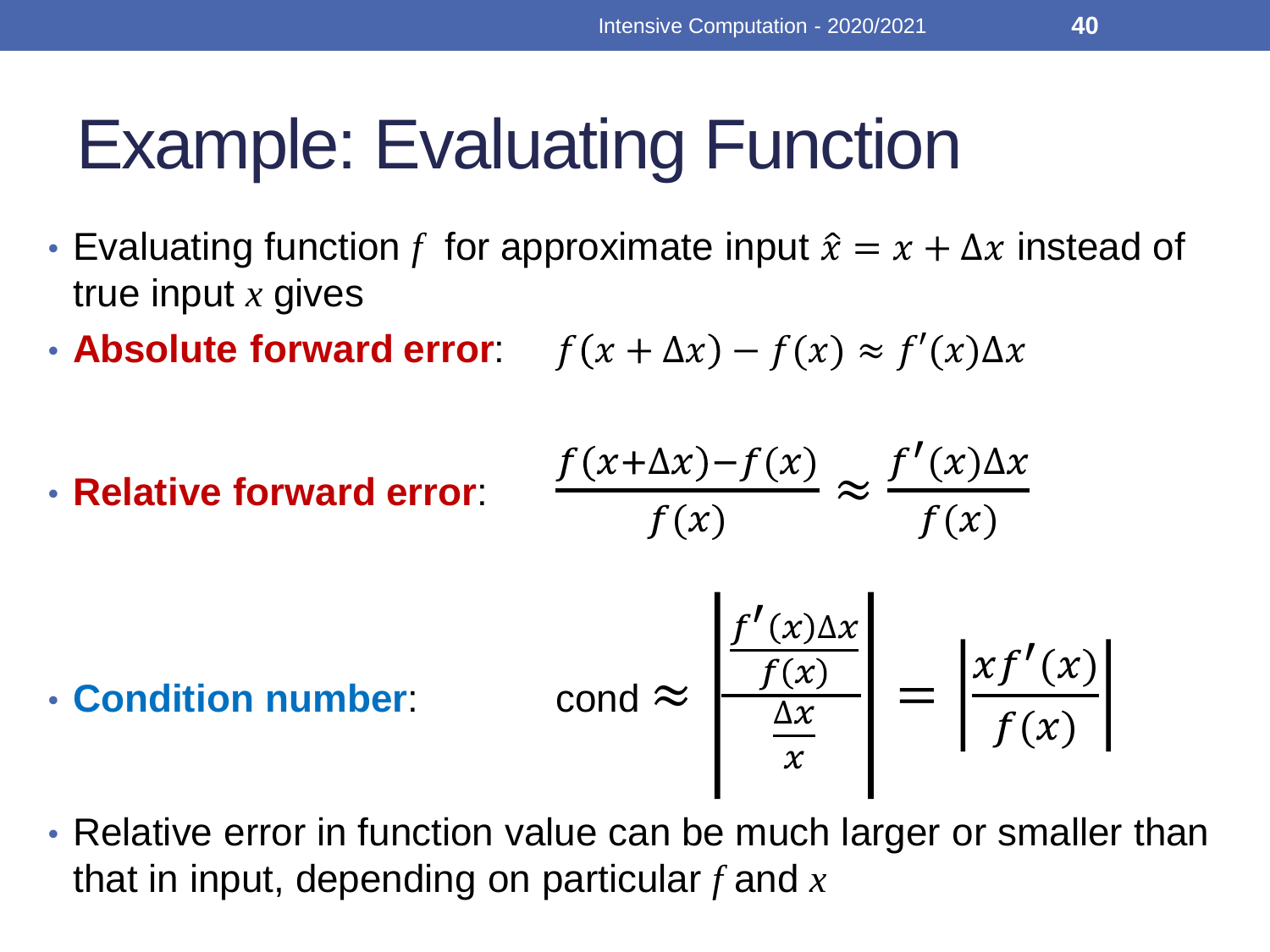# Example: Sensitivity

- Tangent function is **sensitive** for arguments near  $\pi/2$ 
	- tan(1.57079)  $\approx 1.58058 \times 10^5$
	- tan(1.57078)  $\approx 6.12490 \times 10^4$
- Relative change in output is quarter million times greater than relative change in input
	- For  $x = 1.57079$ , cond  $\approx 2.48275 \times 10^5$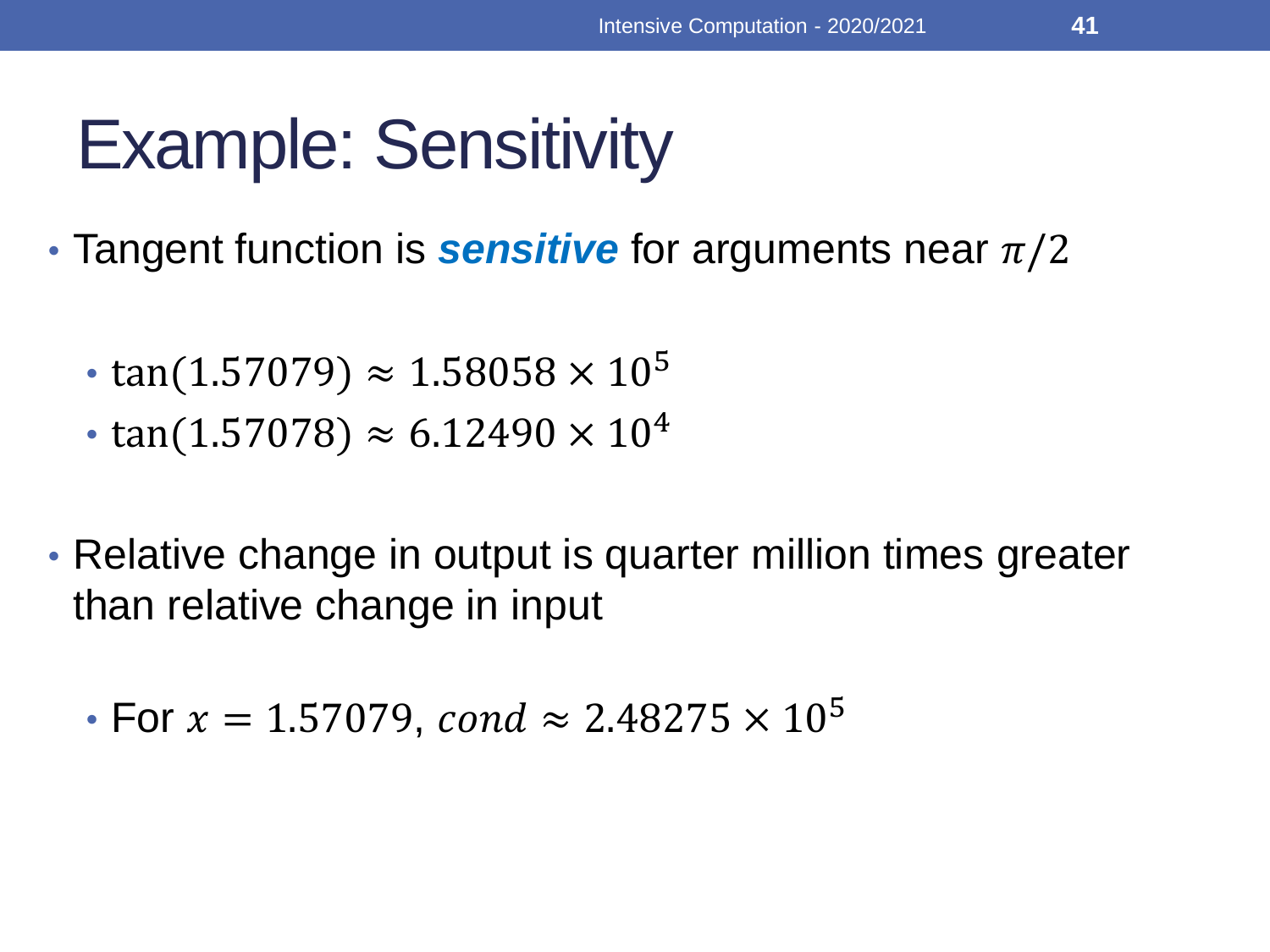### **Stability**

- Algorithm is **stable** if result produced is relatively insensitive to perturbations during computation
- Stability of algorithms is analogous to conditioning of problems
- From point of view of backward error analysis, algorithm is stable if result produced is exact solution to nearby problem
- For stable algorithm, effect of computational error is no worse than effect of small data error in input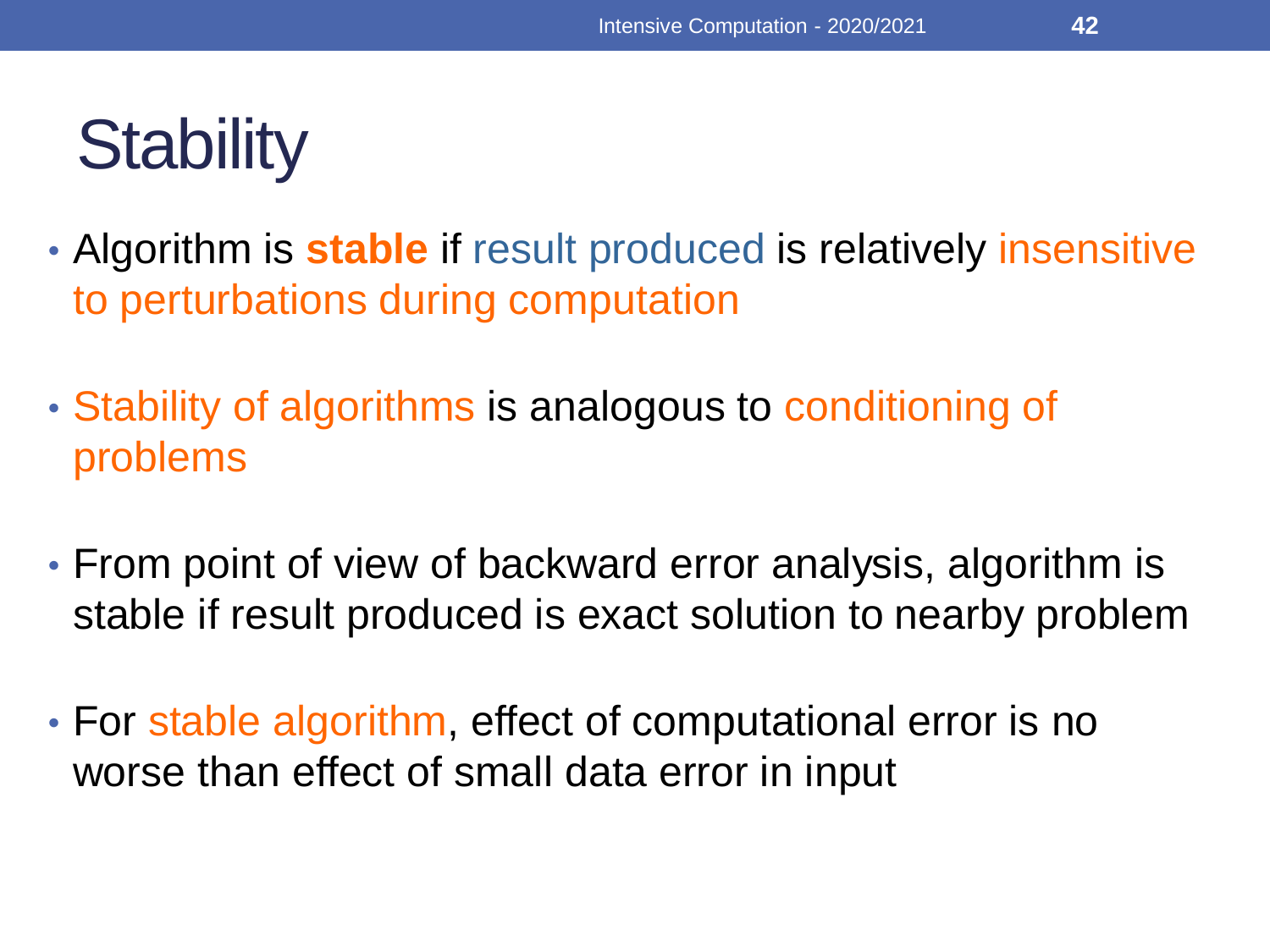#### **Accuracy**

- **Accuracy**: closeness of computed solution to true solution of problem
- Stability alone does not guarantee accurate results
- Accuracy depends on *conditioning of problem* as well as *stability of algorithm*
- *Inaccuracy* can result from applying:
	- stable algorithm to ill-conditioned problem or
	- unstable algorithm to well-conditioned problem
- Applying stable algorithm to well-conditioned problems yields **accurate solution**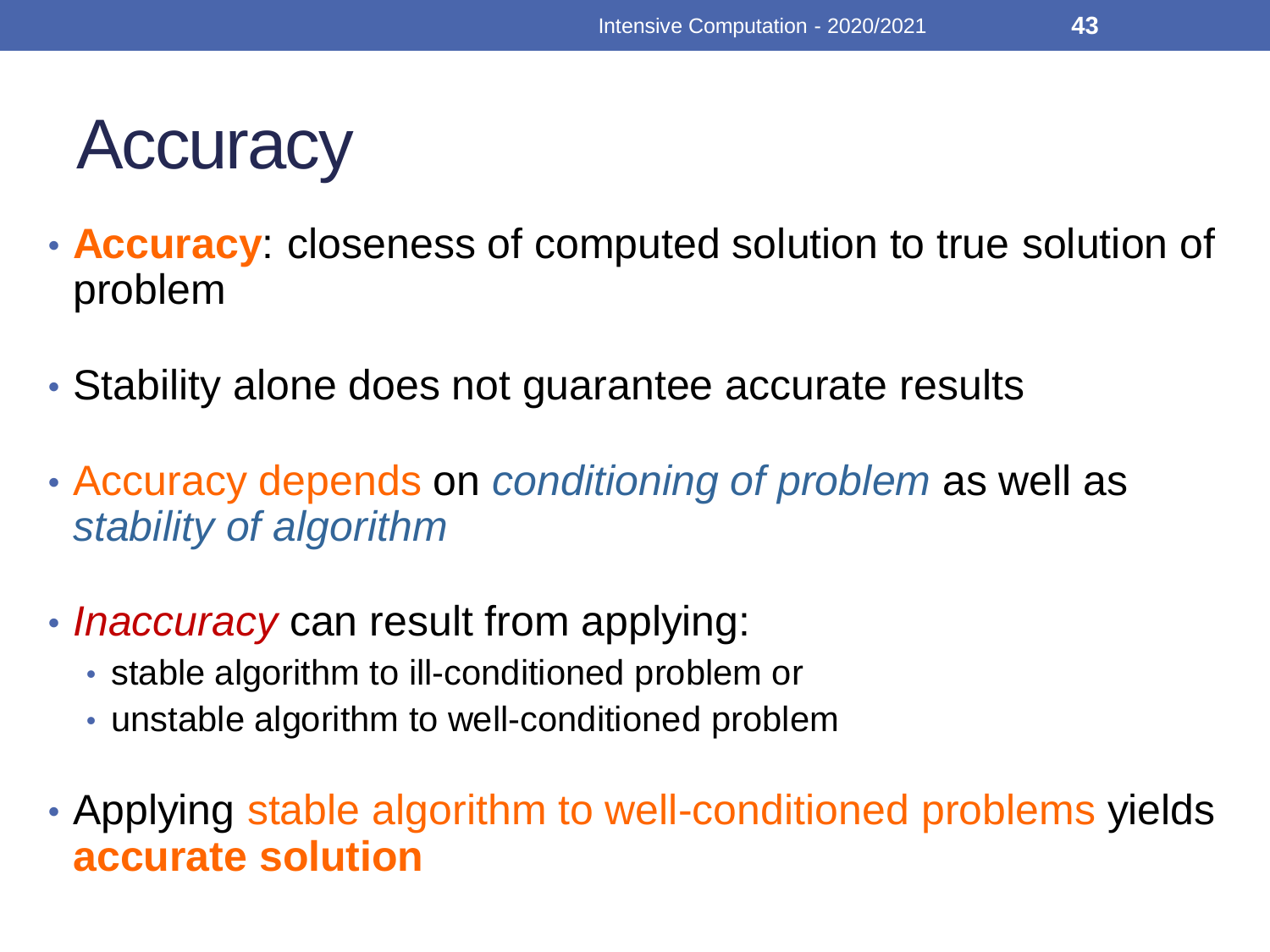• Consider the **system**

 $5x + 7y = 0.7$  $7x + 10y = 1$ 

- It has **solution**  $x=0$   $y=0.1$
- The **perturbed system**

$$
7\hat{x}+10\hat{y}=1.01
$$
  
 $5\hat{x}+7\hat{y}=0.69$   
has the **solution**  $\hat{x} = -0.17$   $\hat{y} = 0.22$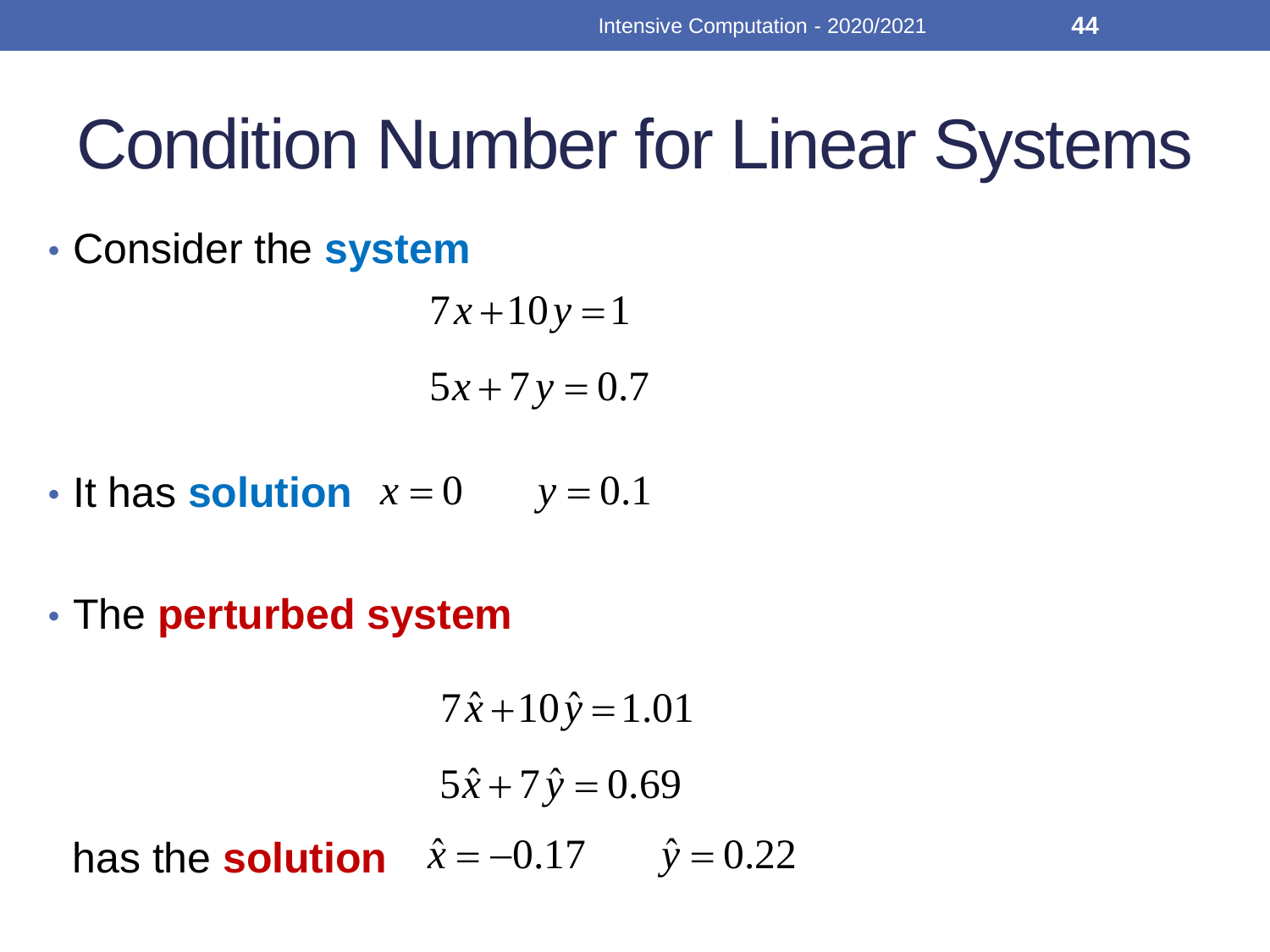- In solving a linear system *Ax = b*, we need to know the **sensitivity** of the solution *x* to changes in the right side *b*
- Consider the two linear systems  $Ax = b$   $A\tilde{x} = b + r$

• What is 
$$
\frac{\|\widetilde{x} - x\|}{\|x\|}
$$
?

• We simply solve for *x* − *x*  $\widetilde{r} = r$ 

$$
\tilde{x} - x = A^{-1}[b + r] - A^{-1}b = A^{-1}r \implies \|\tilde{x} - x\| = \|A^{-1}r\| \le \|A^{-1}\| \|r\|
$$
  

$$
\frac{\|\tilde{x} - x\|}{\|x\|} \le \frac{\|A^{-1}\| \|r\|}{\|x\|} = \|A^{-1}\| \|A\| \frac{\|r\|}{\|A\| \|x\|}
$$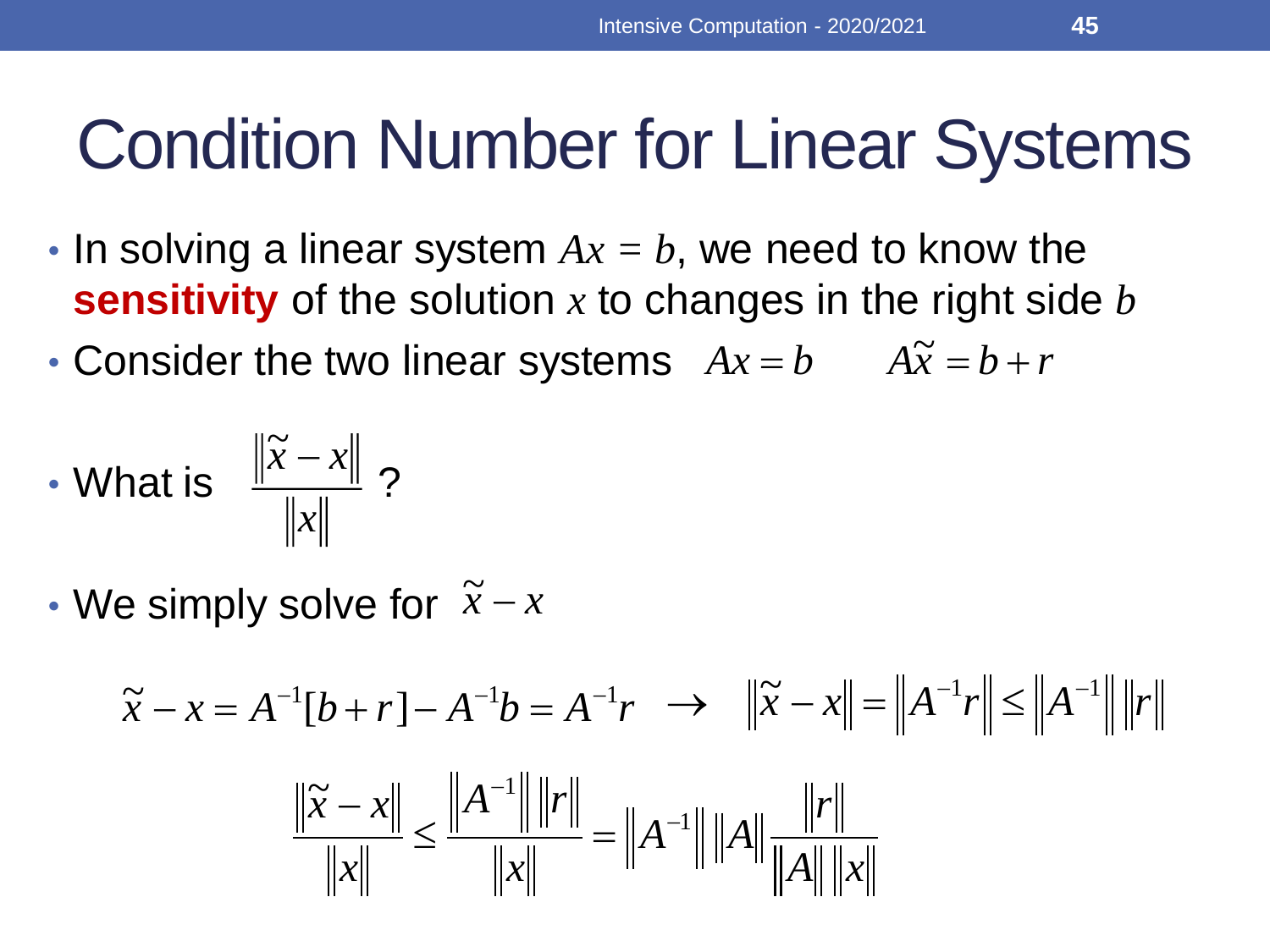• Since  $Ax = b$ , we have  $||b|| \le ||A|| ||x||$  , and then

$$
\frac{\|\widetilde{x} - x\|}{\|x\|} \le \|A^{-1}\| \|A\| \frac{\|r\|}{\|b\|}
$$

• The number  $\text{cond}(A) = \|A^{-1}\| \|A\|$  is the **condition number** for the matrix *A* and for the linear system

$$
\frac{\|\widetilde{x} - x\|}{\|x\|} \le \text{cond}(A) \frac{\|r\|}{\|b\|}
$$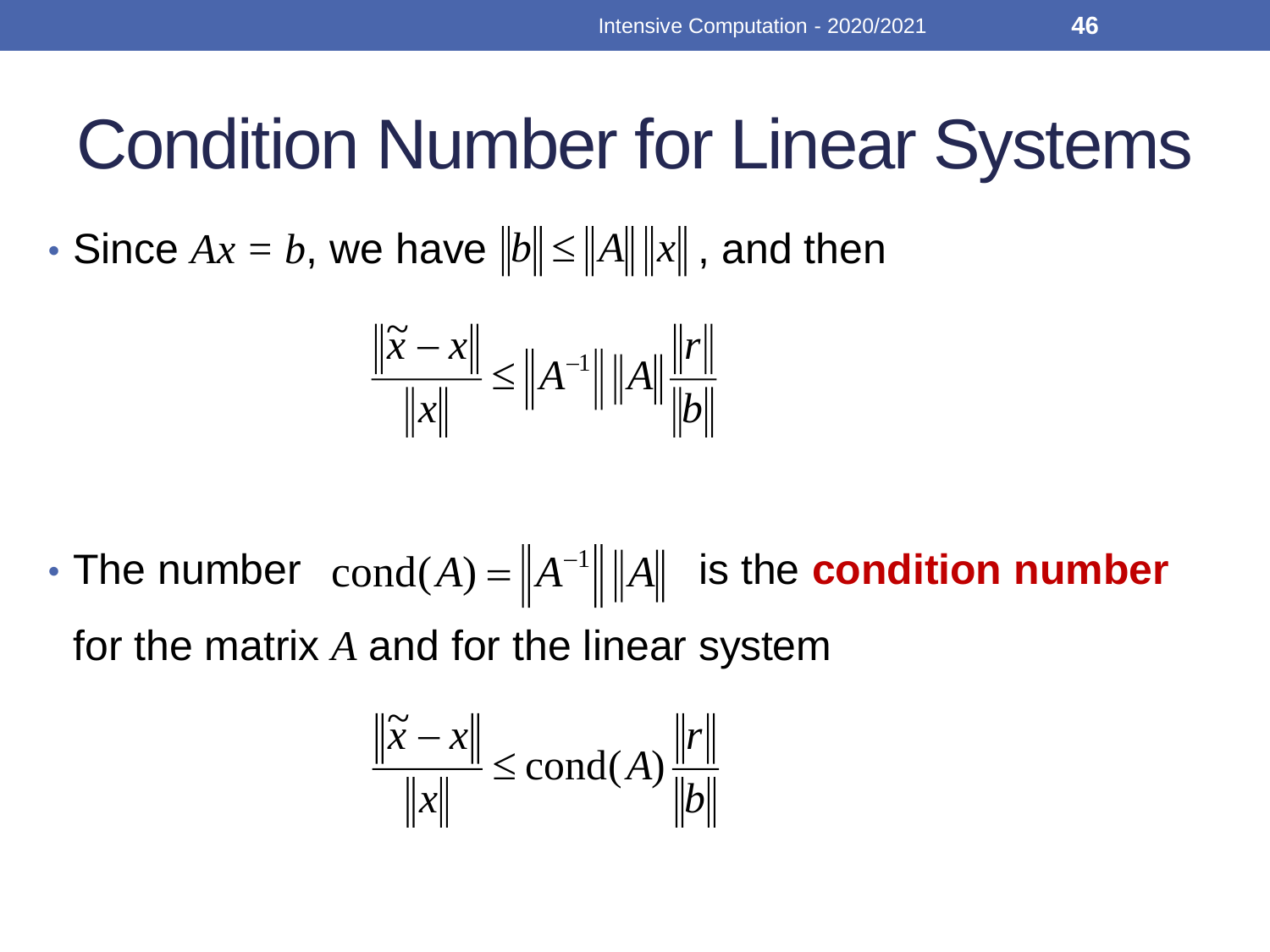• We can also prove a *lower inequality*, obtaining

$$
\frac{1}{\text{cond}(A)} \frac{\|r\|}{\|b\|} \le \frac{\|\tilde{x} - x\|}{\|x\|} \le \text{cond}(A) \frac{\|r\|}{\|b\|}
$$

• In addition, given any nonsingular *A*, there are vectors *b* and *r* for which either of the above *inequalities are actually equalities*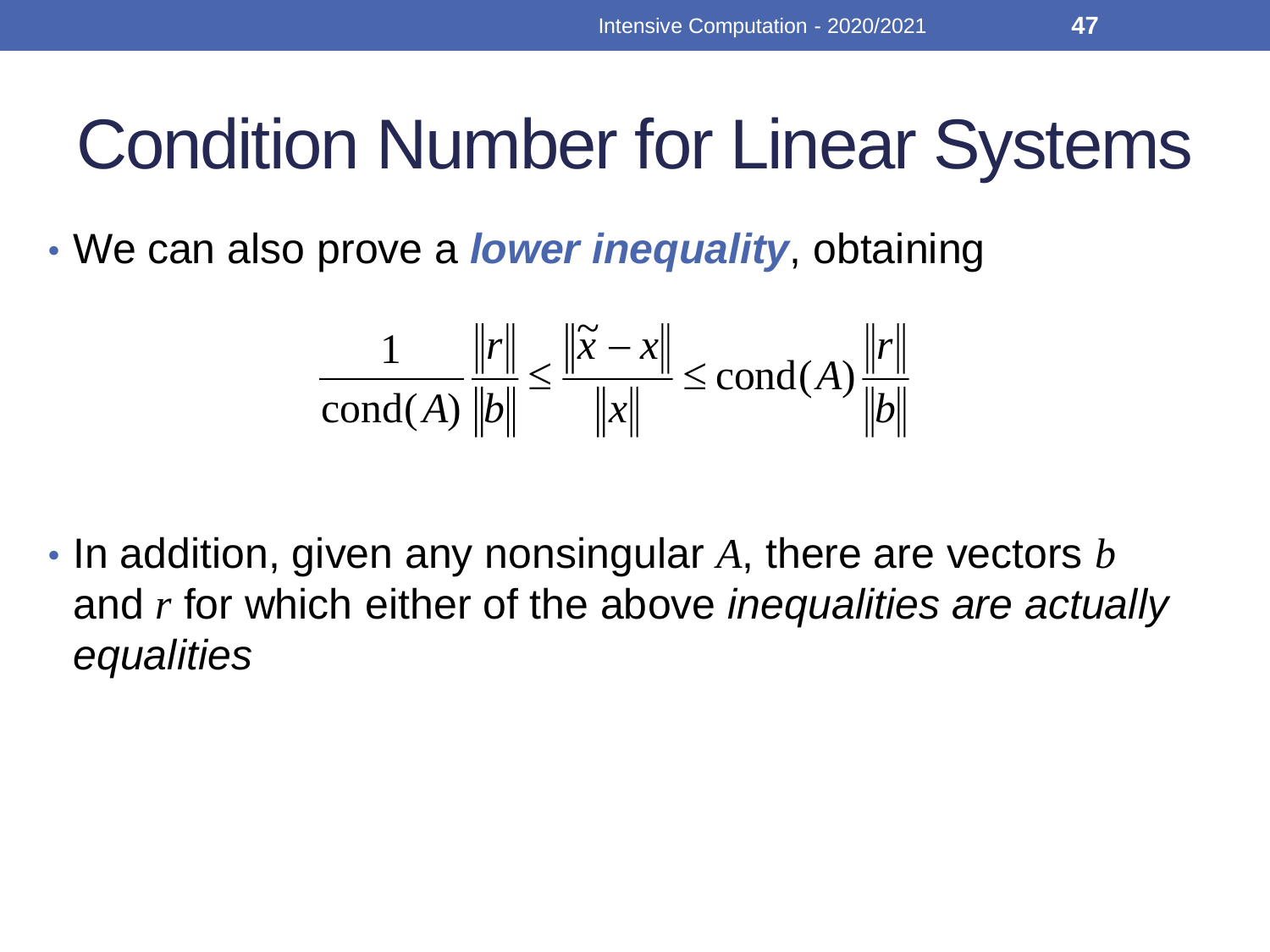$$
\text{• With } \frac{1}{\text{cond}(A)} \frac{\|r\|}{\|b\|} \le \frac{\|\widetilde{x} - x\|}{\|x\|} \le \text{cond}(A) \frac{\|r\|}{\|b\|}
$$

we see that

- if  $cond(A) \approx 1$ , then small 'relative' changes in *b* are guaranteed to lead to equally small 'relative' changes in *x*
- if **cond(***A***) is very large**, then there are values of *b* and *r* for which  $\frac{||f||}{||f||}$  is small and  $\frac{||f(f)||}{||f||}$  is large  $\widetilde{x} - x$ *b*<sup> $\parallel$ </sup> *r*<sup>ll</sup>
- In practice, it is *very difficult* to know whether your choice  $\|\rho\|$ <br>In practice, it is *very difficult* to know<br>of *b* and *r* is good or bad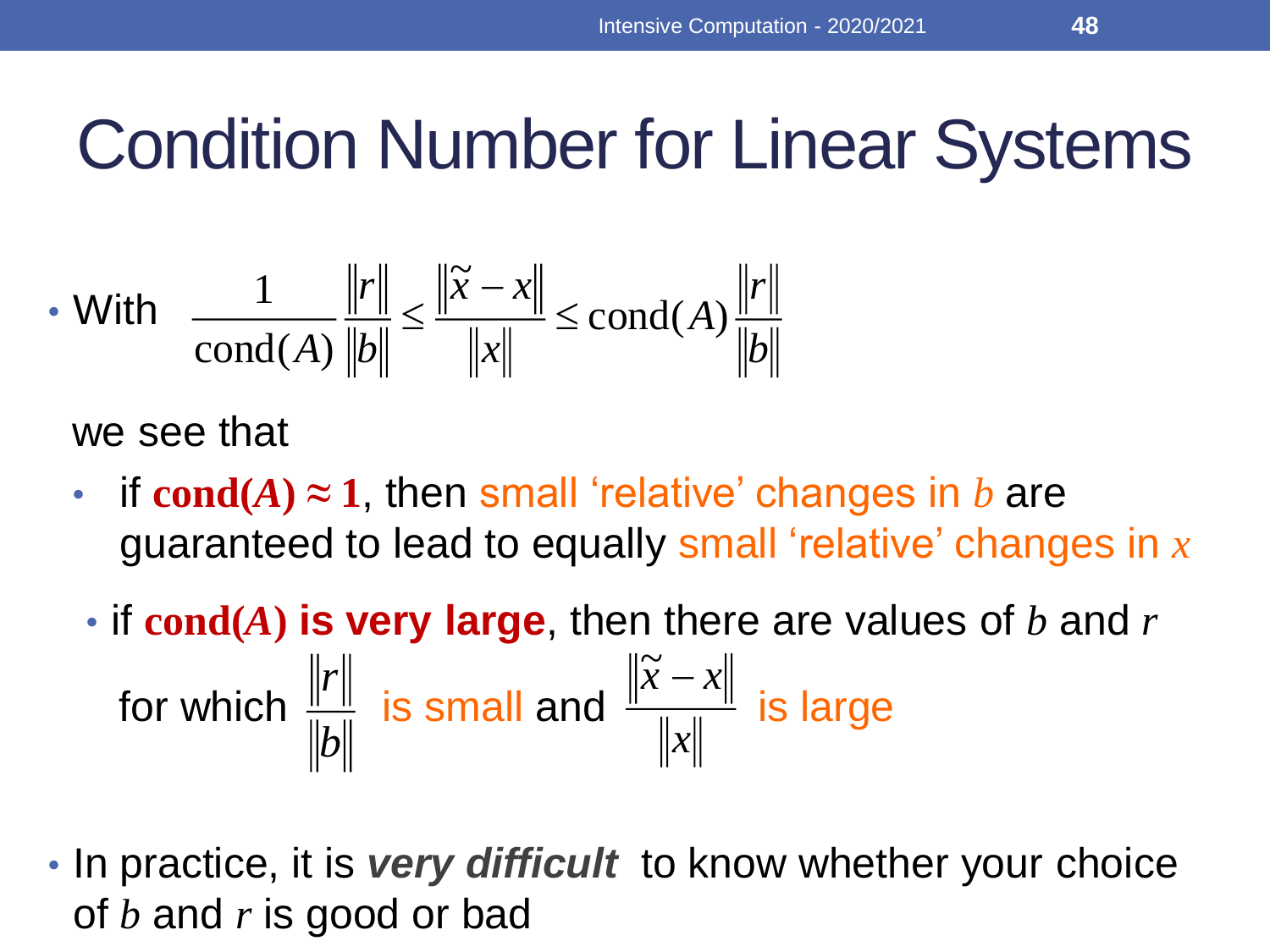# FLOATING POINT NUMBERS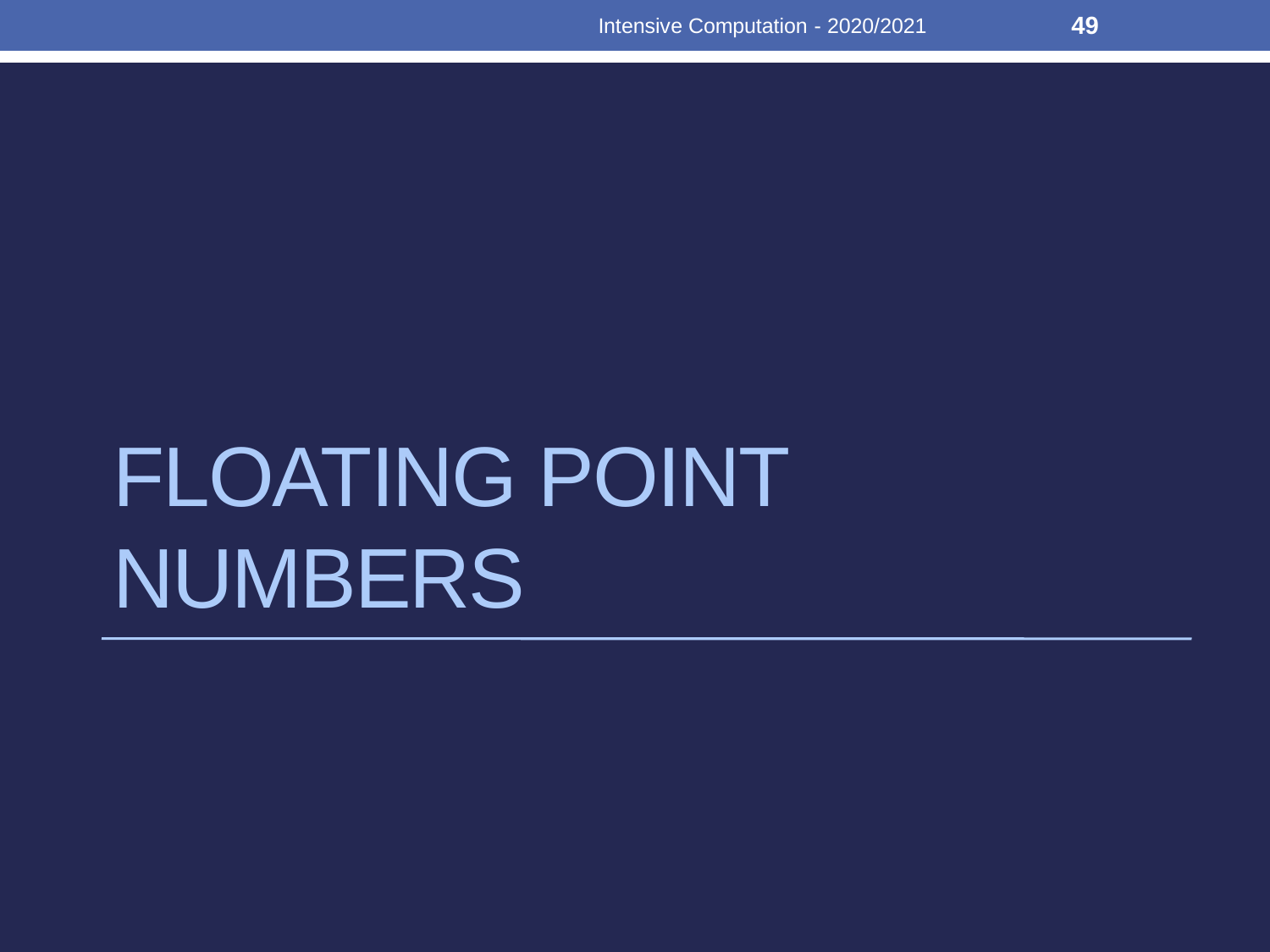• **Floating-point numbers** are designated as follows

- Sign
- Exponent
- Mantissa
- Sign, exponent, and mantissa are stored in separate fixed-width fields of each floating-point word

#### • IEEE floating-point systems are:

- Almost universal in digital computers and supported by all major CPUs
- IEEE Standard 754 established in 1985 as uniform standard for floating point arithmetic
	- Before that, many idiosyncratic formats
- Two representations
	- Single precision (32-bit)
	- Double precision (64-bit)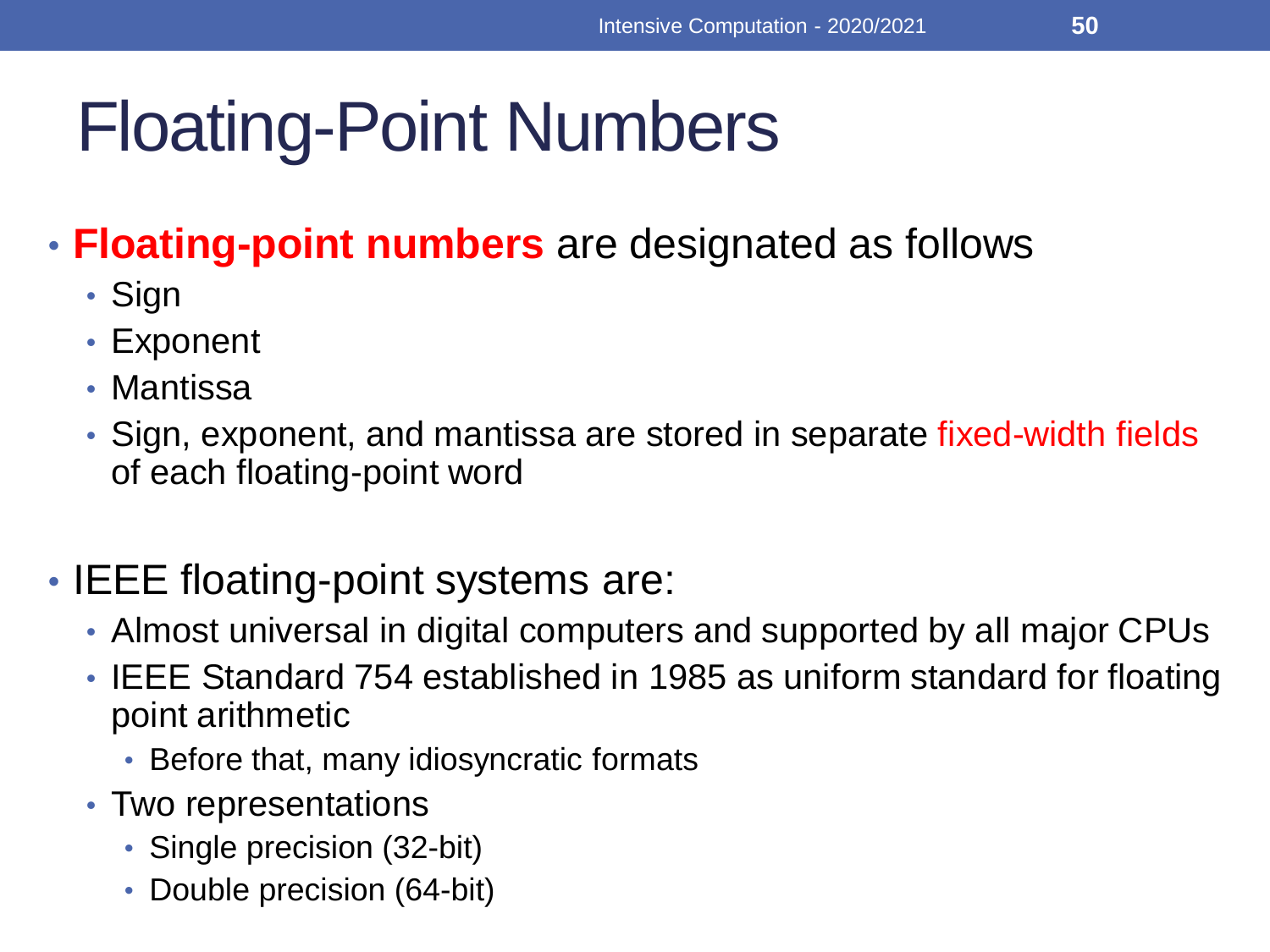• Encoding

**s exp mantissa**

- Single precision: 32 bits total
	- $\cdot$  8 exp bits,
	- 23 mantissa bits
- Double precision: 64 bits total
	- 11 exp bits,
	- 52 mantissa bits
- Extended precision: 80 bits
	- 15 exp bits, 63 frac bits
	- 1 bit wasted only found in Intel-compatible machines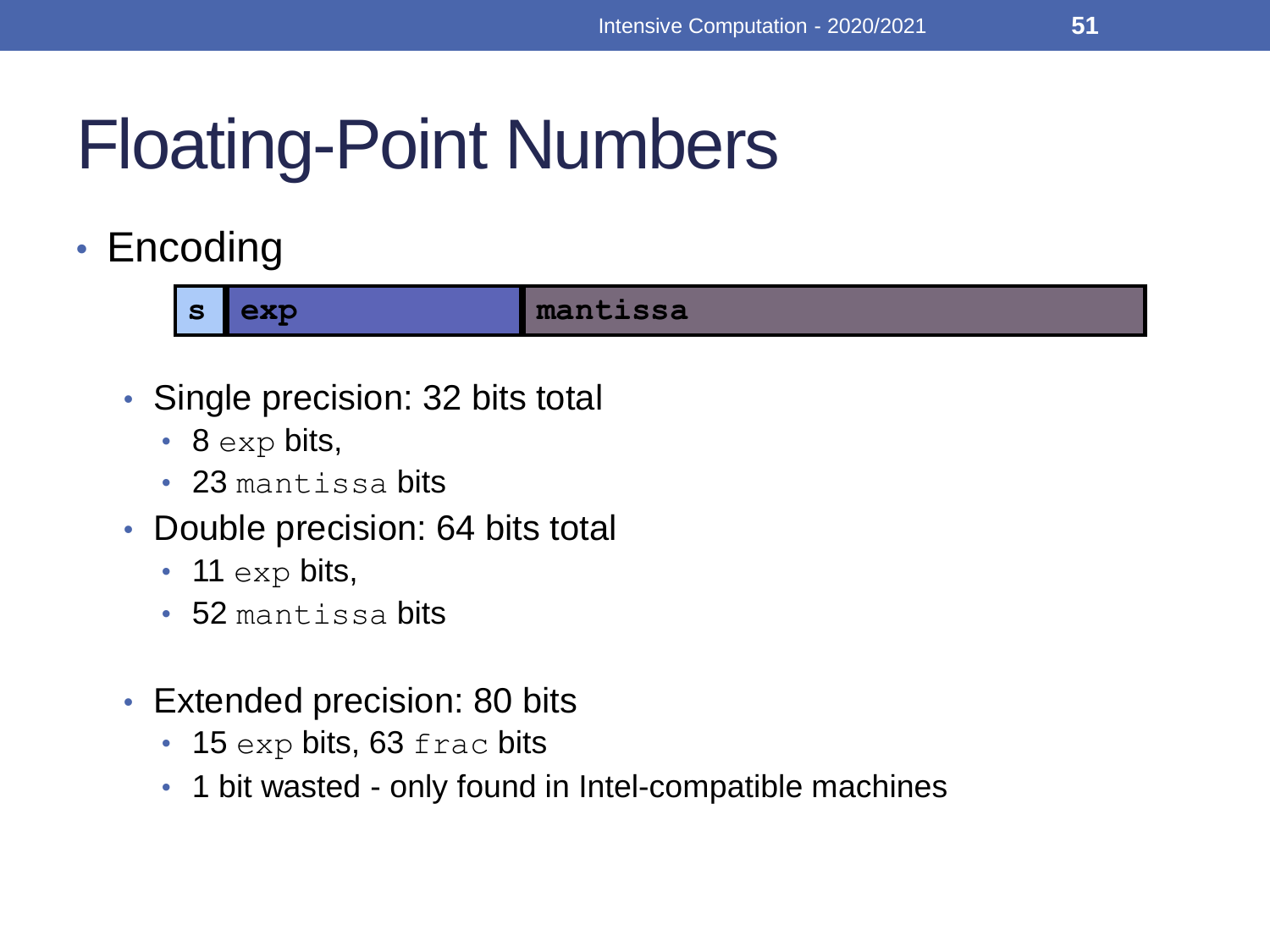#### • Encoding

**s exp mantissa**

- **Mantissa** (*Significand*)
	- Is assumed to be 1.xxxxx
		- So a mantissa equal to 000...0 is interpreted to be 1.0, and a mantissa equal to 11…11 is interpreted to be 1.1111
	- Always has a leading pre-binary-point 1 bit, so *no need to represent it explicitly* (hidden bit then restored)
	- This is called a normalized representation
	- Special cases are used to represent denormalized mantissas, NaN, etc
- **Exponent**: excess representation  $\rightarrow$  actual exponent + Bias
	- Ensures exponent is unsigned
	- *Single*: Bias = 127 *Double*: Bias = 1023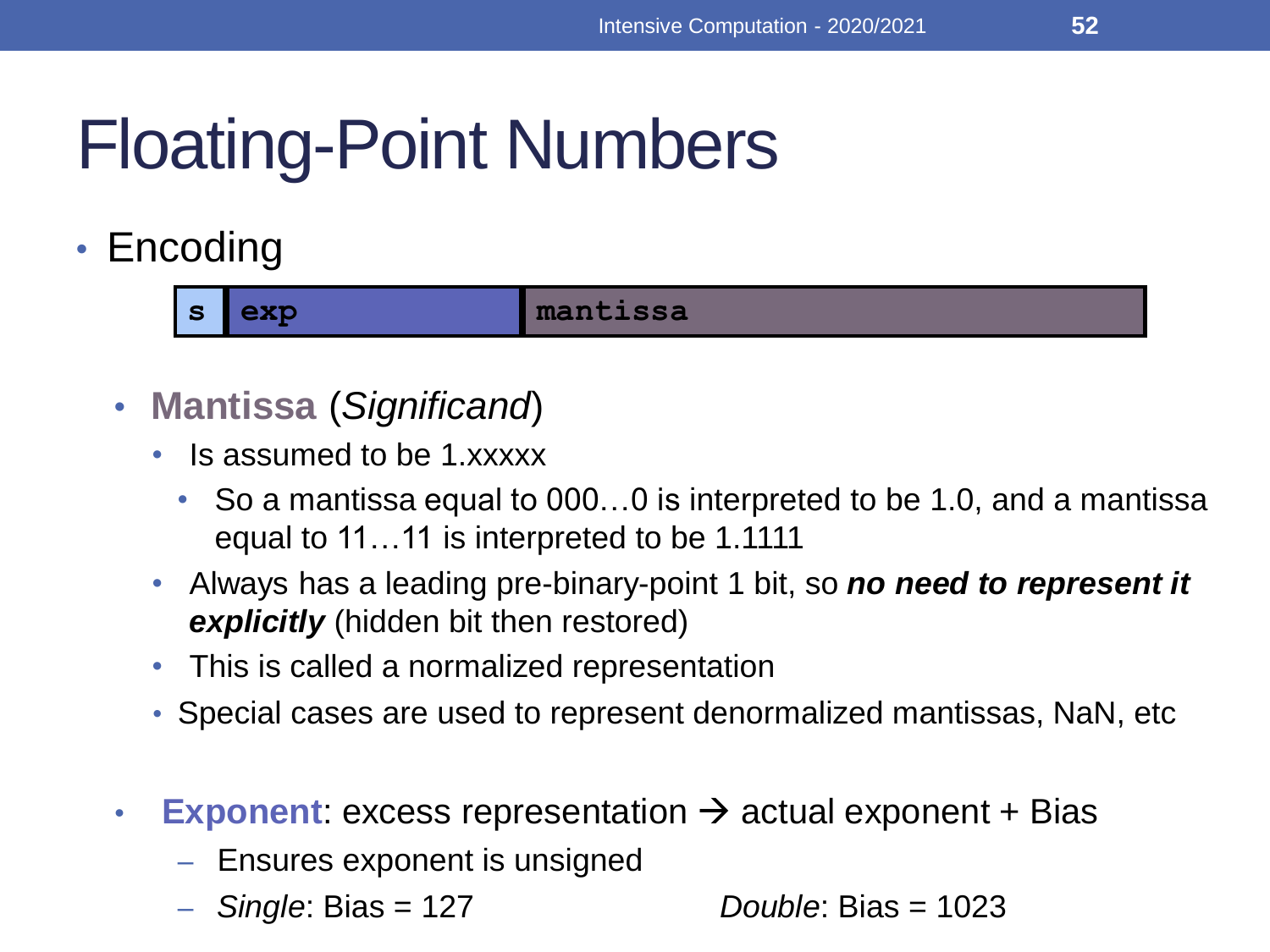- Not all real numbers *exactly* representable
- Represented real numbers are called machine numbers
- Floating-point systems look grainy and unequally spaced

| $\cdot$ Example         | $e = -1$                            | $e = 0$                           | $e = 1$                   |
|-------------------------|-------------------------------------|-----------------------------------|---------------------------|
|                         | $1.00 \text{ X } 2\gamma - 1 = 1/2$ | $1.00 \text{ X } 2\gamma = 1$     | $1.00 \times 2$ = 2       |
| • 3 bit mantissa        | $1.01$ X 2 $($ -1 $)$ = 5/8         | $1.01 \text{ X } 2 \cdot 0 = 5/4$ | $1.01 \text{ X } 2$ = 5/2 |
| • exponent $\{-1,0,1\}$ | $1.10 \text{ X } 2\gamma - 1 = 3/4$ | $1.10 \text{ X } 2 \cdot 0 = 3/2$ | $1.10 \text{ X } 24 = 3$  |
|                         | $1.11 X 2(-1) = 7/8$                | $1.11 \times 20 = 7/4$            | $1.11 \times 2$ = 7/2     |

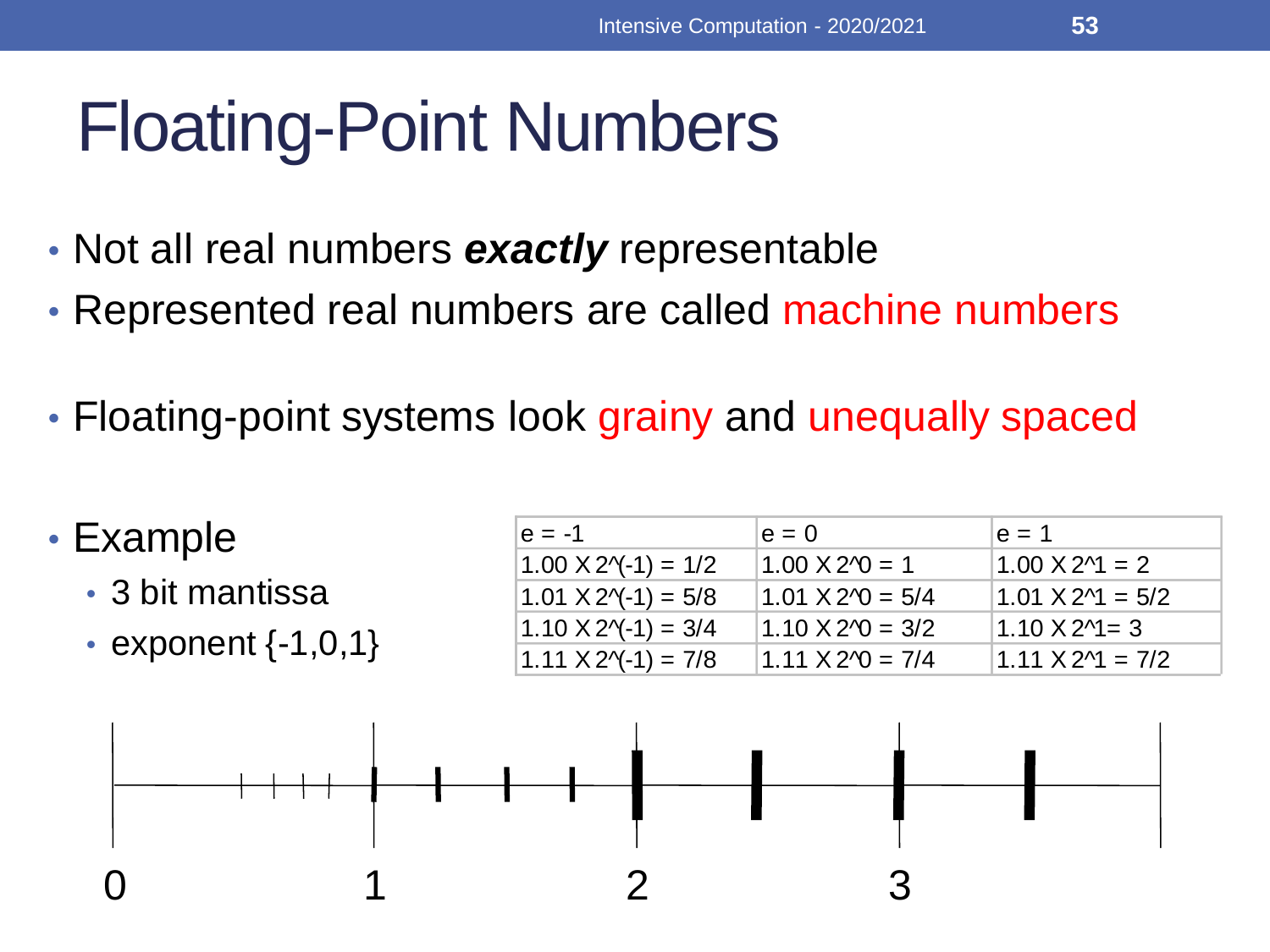- If a real number x is not exactly representable, then it is approximated by "nearby" floating-point number
- Two commonly used rules:
	- **chop**: truncate x after (p 1)st digit also called *round toward zero*
	- **round to nearest**: fl(x) is nearest floating-point number to x, using floating-point number whose last stored digit is even in case of tie; also called *round to even*
- This process is called rounding
	- Error introduced is called **rounding error**
	- *Round to nearest is most accurate*, and is default rounding rule in IEEE systems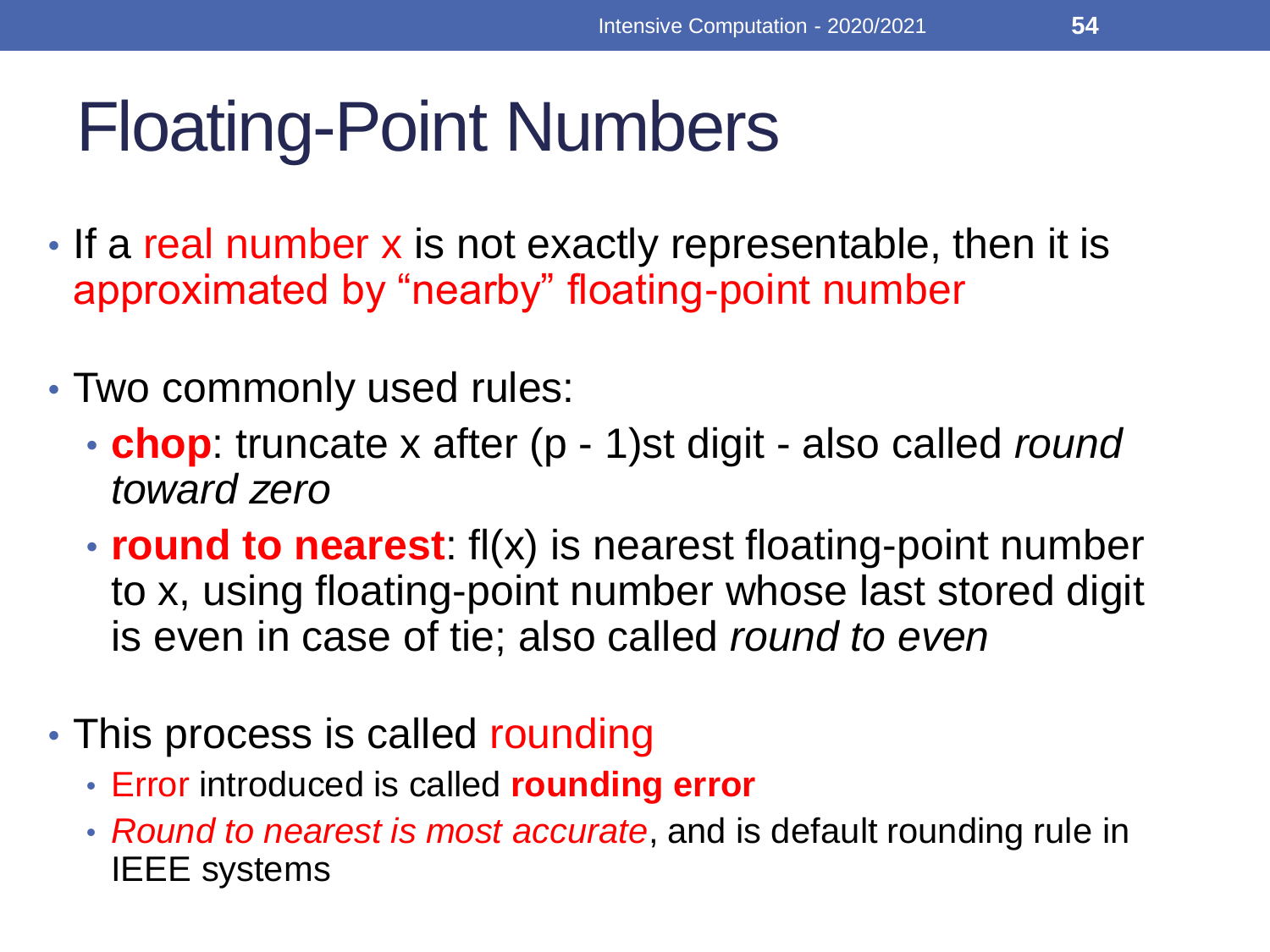- Accuracy of floating-point system characterized by unit roundoff or machine precision (or machine epsilon)  $\varepsilon_{\text{mach}}$
- Maximum relative error in representing real number x within range of floating-point system is given by

$$
\left|\frac{fl(x)-x}{x}\right| \leq \varepsilon_{\text{mach}}
$$

- For IEEE floating-point systems
	- $\epsilon_{\text{mach}} = 2^{-24} \approx 10^{-7}$  in single precision
	- $\cdot$   $\varepsilon$ <sub>mach</sub> = 2<sup>-53</sup>  $\approx$  10<sup>-16</sup> in double precision
	- So IEEE single and double precision systems have about 7 and 16 decimal digits of precision, respectively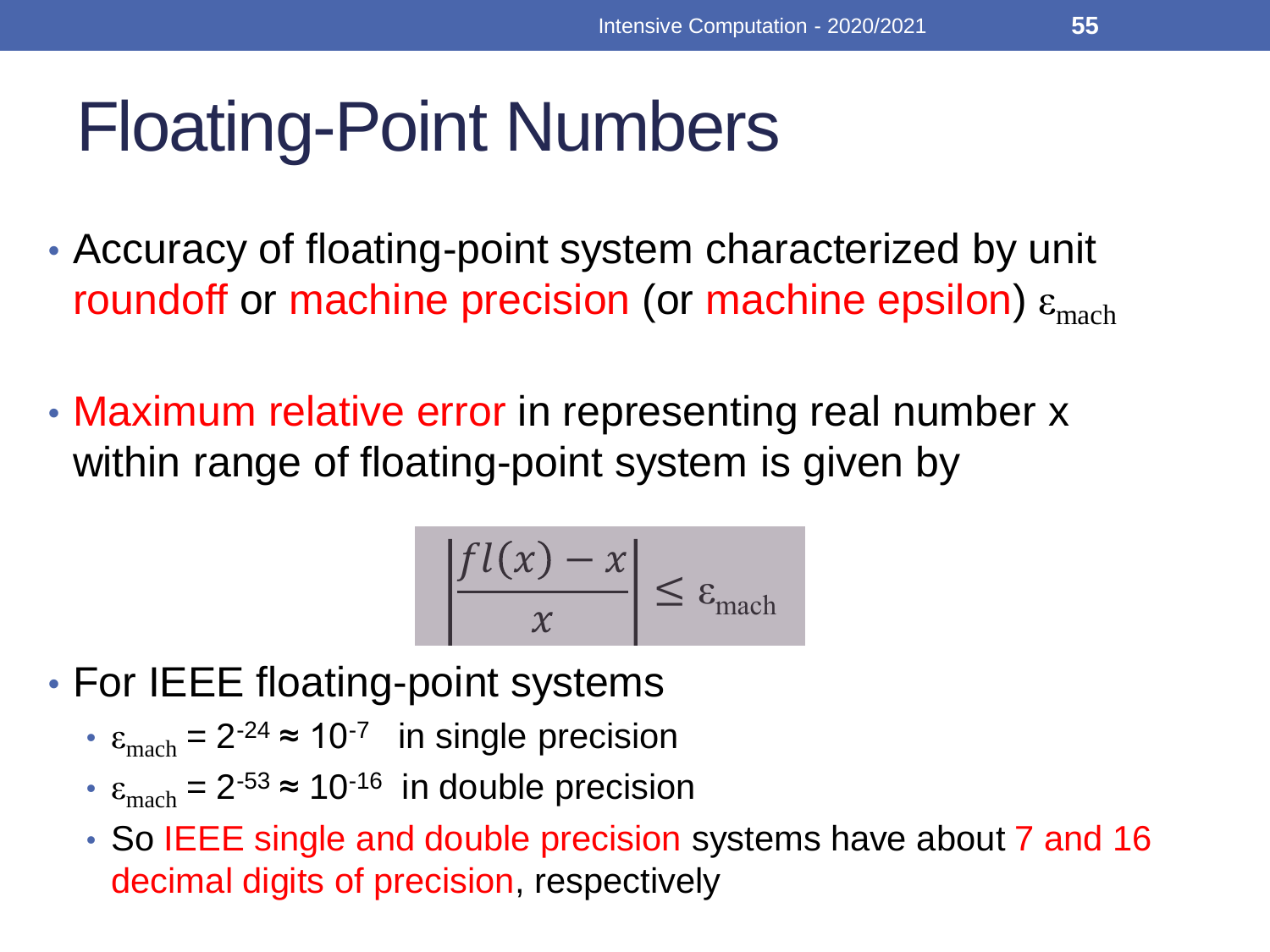### FP Multiplication

#### • Operands

(–1)*s1 M1* 2 *E1* (–1)*s2 M2* 2 *E2*

#### • Exact Result

(–1)*<sup>s</sup> M* 2 *E*

- Sign *s*: *s1* **xor** *s2*
- Significand *M*: *M1* \* *M2*
- Exponent *E*: *E1* + *E2*

#### • Fixing

- If *M* ≥ 2, shift *M* right, increment *E*
- *Overflow* if *E* out of range,
- Round *M* to fit precision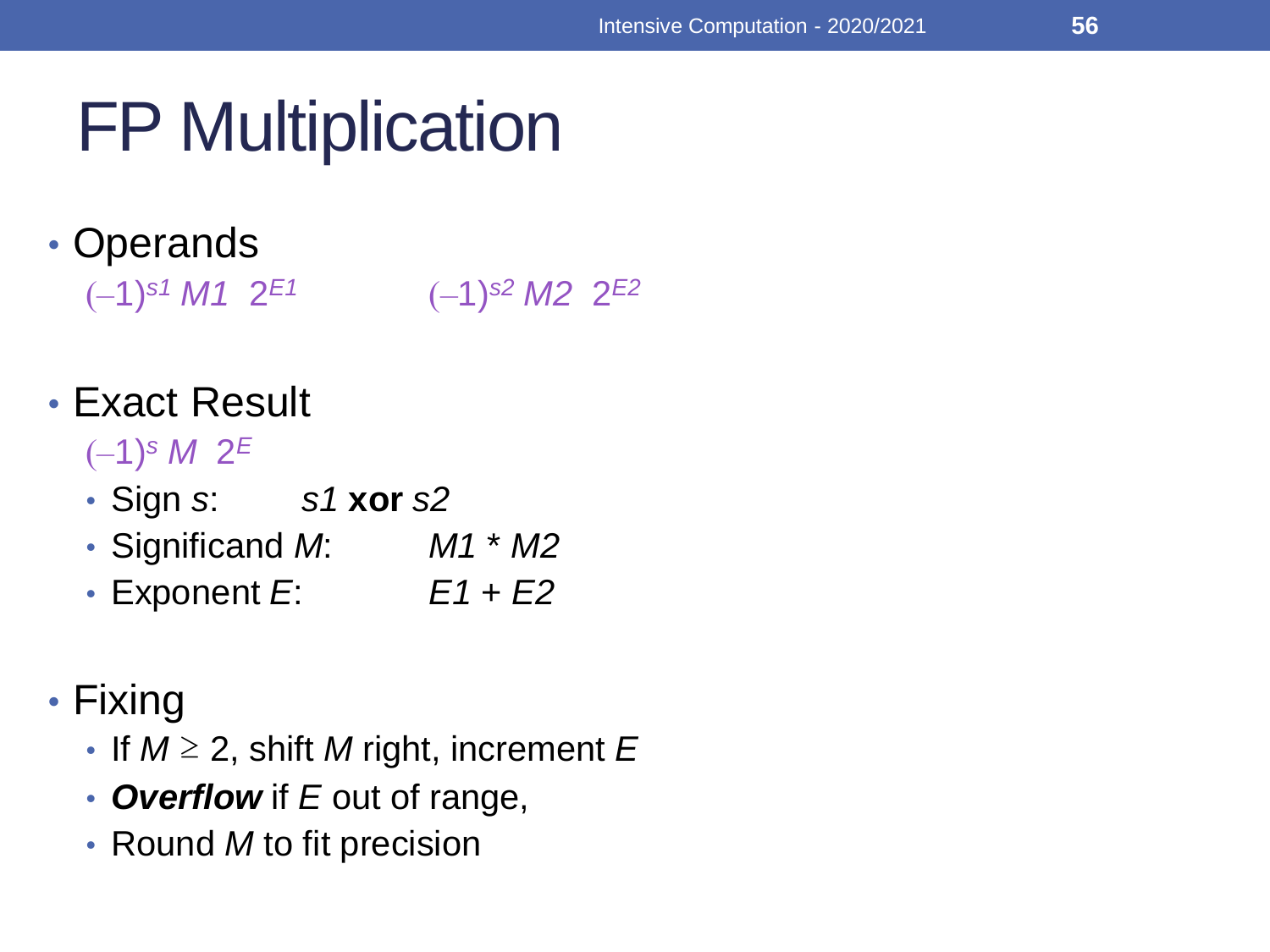### FP Addition

- Operands
	- (–1)*s1 M1* 2 *E1* (–1)*s2 M2* 2 *E2*
	- Assume *E1* > *E2*

#### • Exact Result

#### (–1)*<sup>s</sup> M* 2 *E*

- Sign *s*, significand *M*:
	- Result of signed align & add
- Exponent *E*: *E1*
- Fixing
	- If *M* ≥ 2, shift *M* right, increment *E*
	- if *M* < 1, shift *M* left *k* positions, decrement *E* by *k*
	- *Overflow* if *E* out of range
	- Round *M* to fit precision

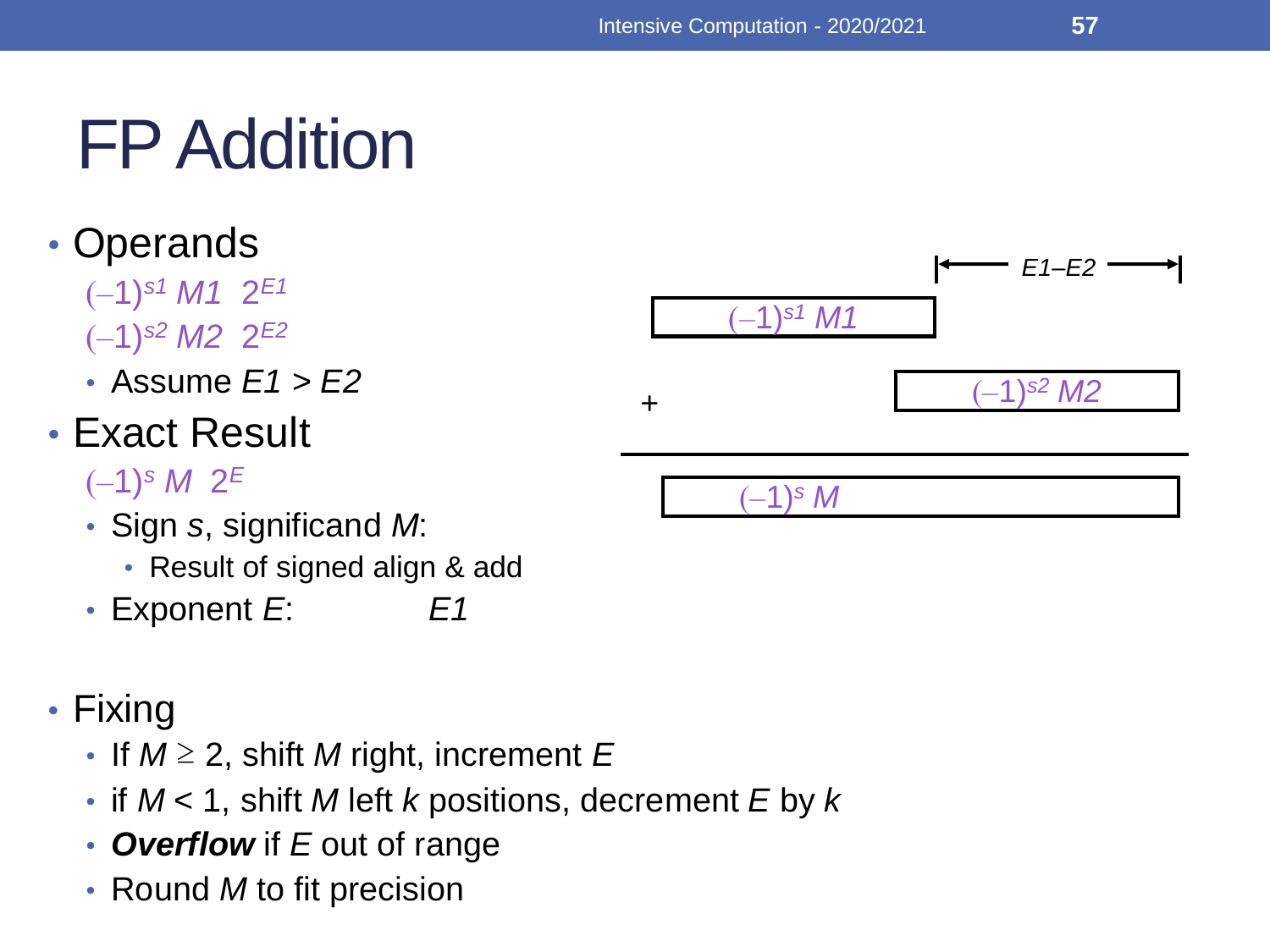- Addition or subtraction: Shifting of mantissa to make exponents match may cause loss of some digits of smaller number, possibly all of them
- Multiplication: Product of two *p*-digit mantissas contains up to 2*p* digits, so result may not be representable
- Division: Quotient of two *p*-digit mantissas may contain more than *p* digits
- Result of floating-point arithmetic operation may differ from result of corresponding real arithmetic operation on same operands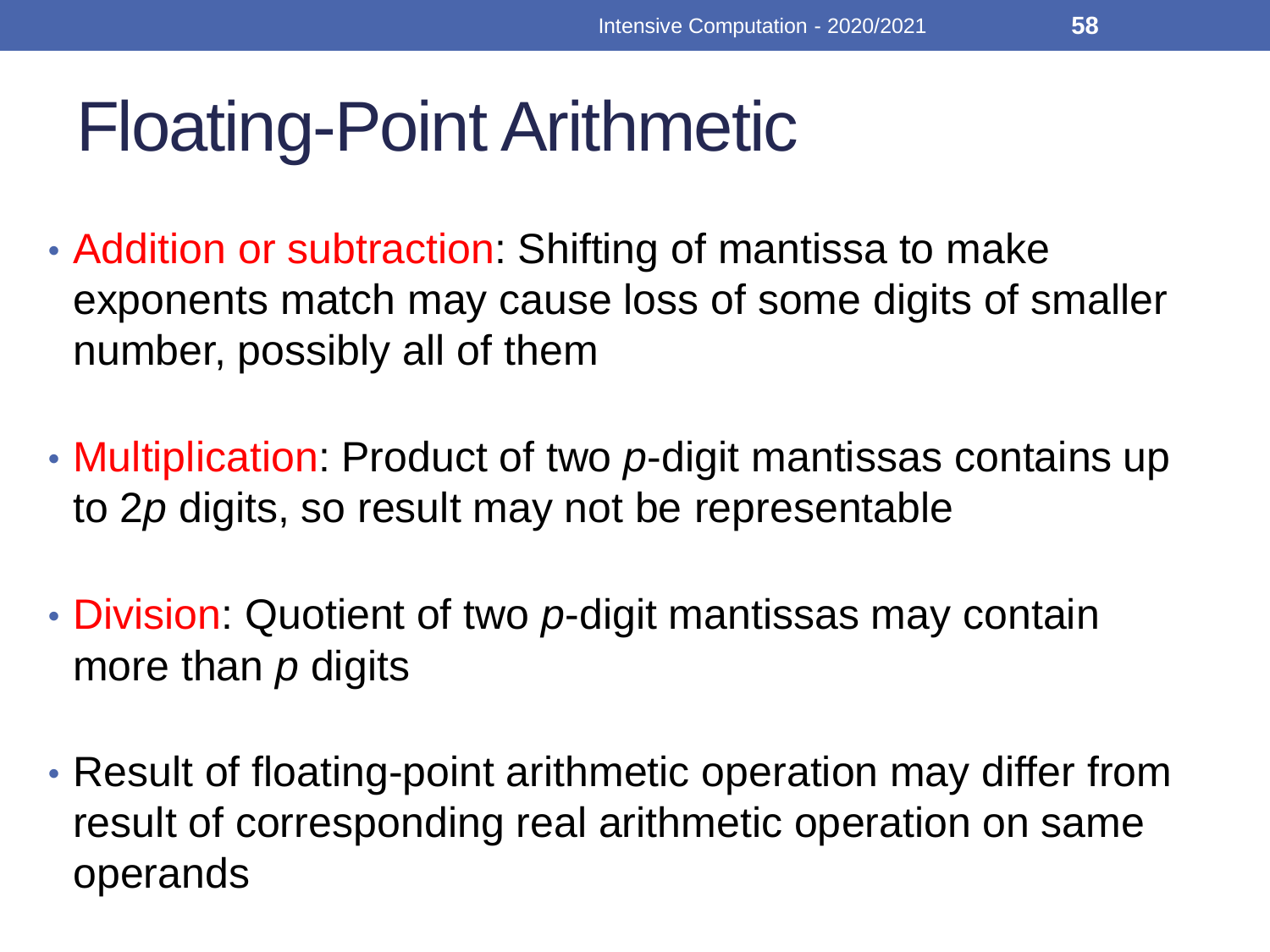#### **Example: cancellation**

- **Subtraction** between two *p*-digit numbers having same sign and similar magnitudes yields result with fewer than p digits
- Reason is that leading digits of two numbers cancel
- Example:  $1.92403x10^2 1.92275x10^2 = 1.28000x10^{-1}$
- Result is correct, and exactly representable but has only three significant digits
- Despite exactness of result, cancellation often implies serious loss of information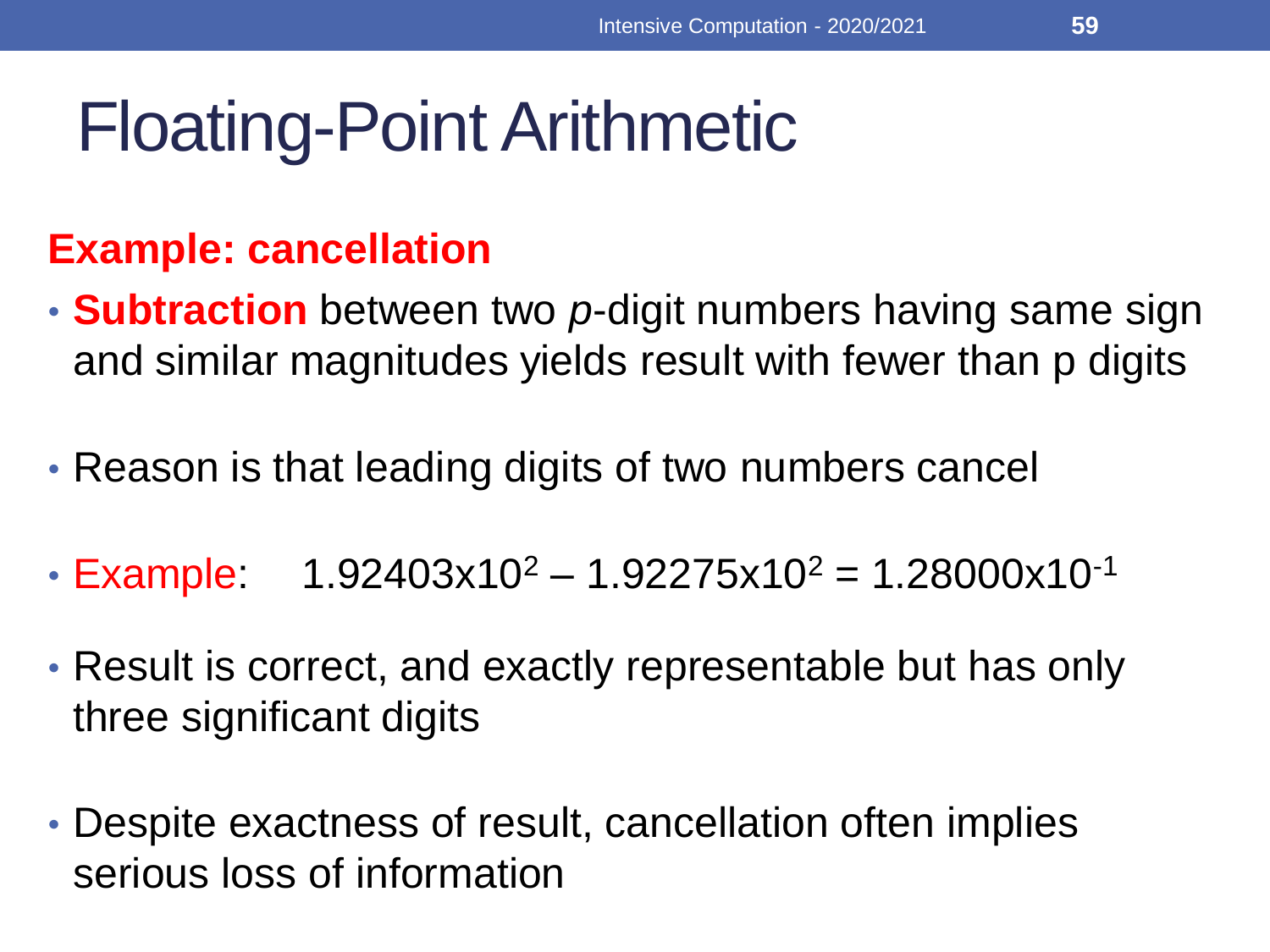#### **Cancellation**

• Operands are often uncertain due to rounding or other previous errors, so relative uncertainty in difference may be large

#### • Example

- if  $\varepsilon$  is positive floating-point number slightly smaller than  $\varepsilon_{\text{mach}}$ , then (1  $+ \varepsilon$ ) - (1 -  $\varepsilon$ ) = 1 - 1 = 0 in floating-point arithmetic
- it is correct for actual operands of final subtraction, but true result of overall computation, 2 ε, has been completely lost
- Subtraction itself is not at fault: it merely signals loss of information that had already occurred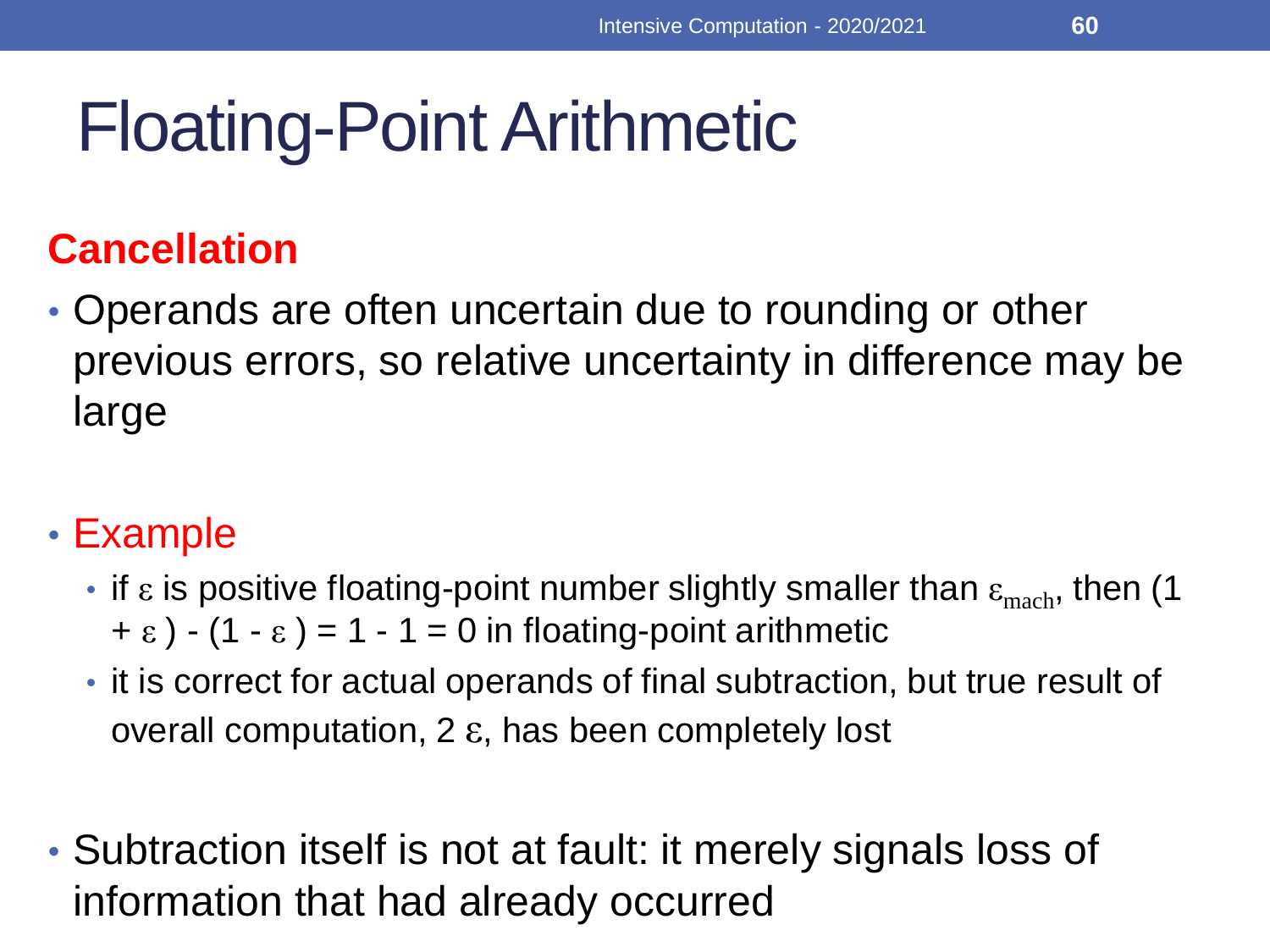#### **Cancellation**

- Digits lost to *cancellation* are *most significant*, leading digits
- Digits lost in *rounding* are *least significant*
- Because of this effect, it is generally bad idea to compute any small quantity as difference of large quantities, since rounding error is likely to dominate result
- For example, summing alternating series, such as

 $e^x = 1 + x + x^2/2! + x^3/3! + ...$ 

for  $x < 0$ , may give disastrous results due to catastrophic cancellation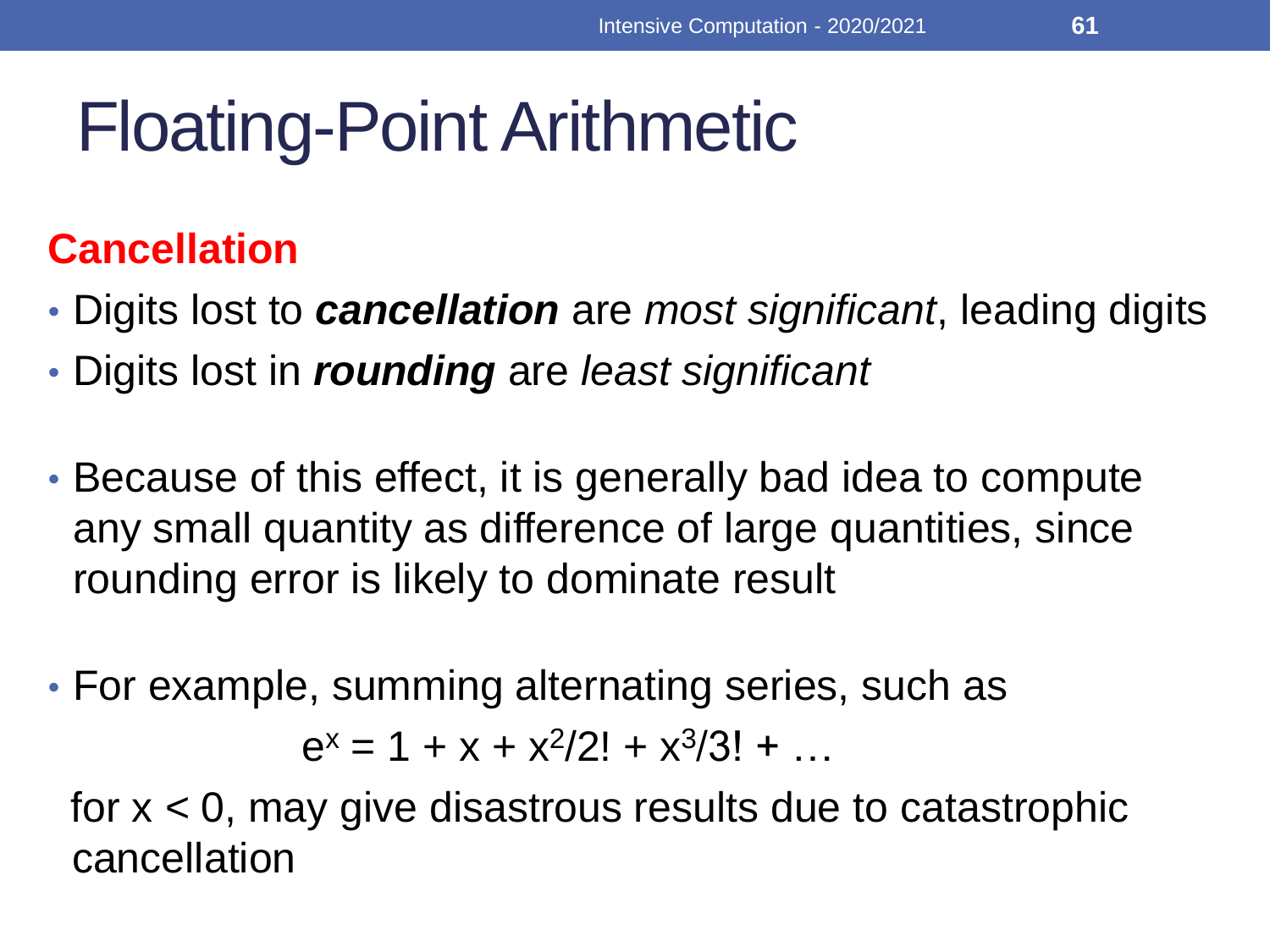# MEASUREMENT ERRORS

Averaging, Errors and Uncertainty - Upenn - Lab Manual - Physics & Astronomy Dept [https://www.physics.upenn.edu/sites/www.physics.upenn.edu/files/Managing%20Err](https://www.physics.upenn.edu/sites/www.physics.upenn.edu/files/Managing%20Errors%20and%20Uncertainty.pdf)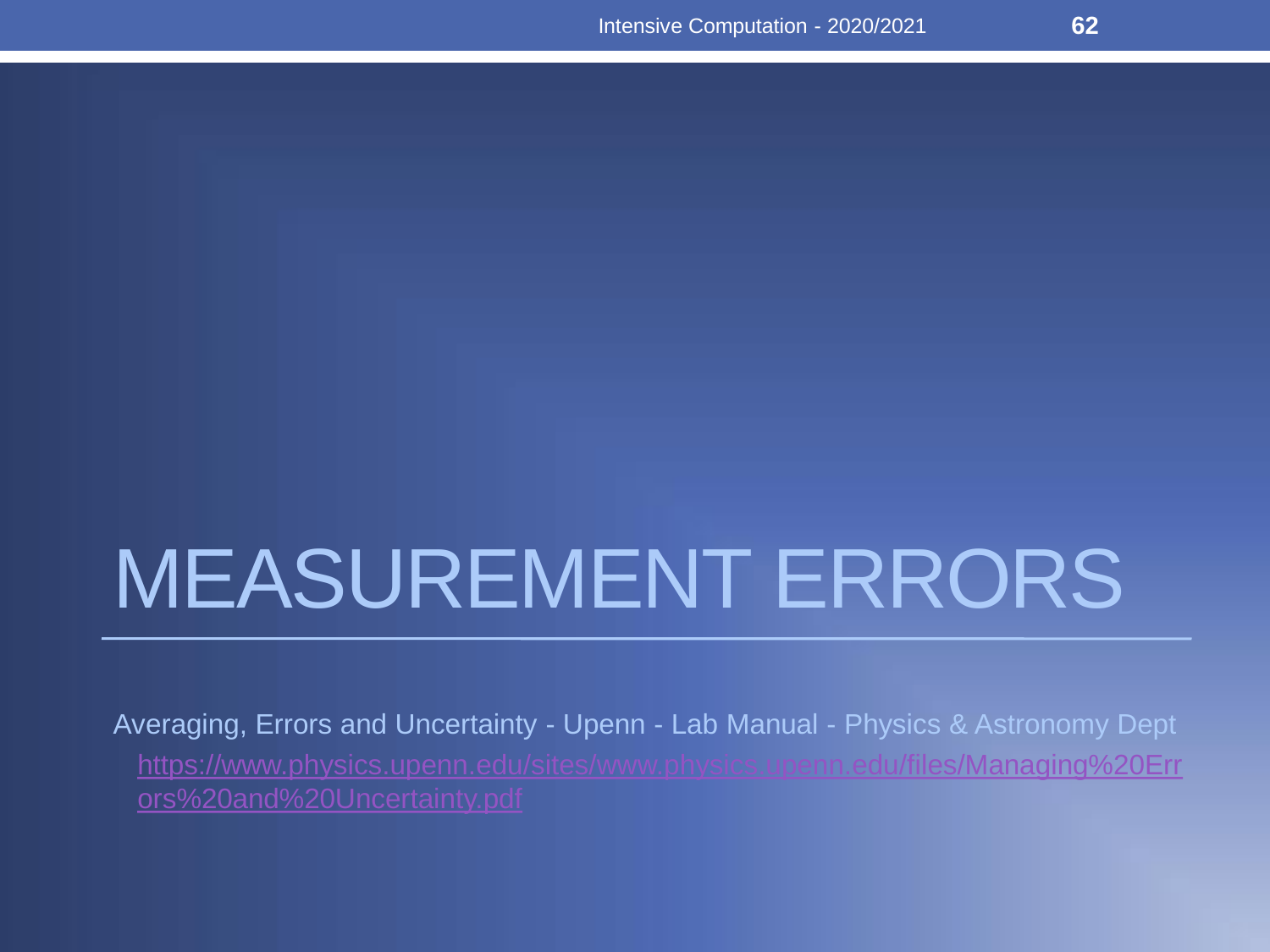### Measurements Errors

There are three types of limitations to measurements:

#### 1) **Instrumental limitations**

- Any measuring device can only be used to measure to with a certain degree of fineness
- Our measurements are no better than the instruments we use to make them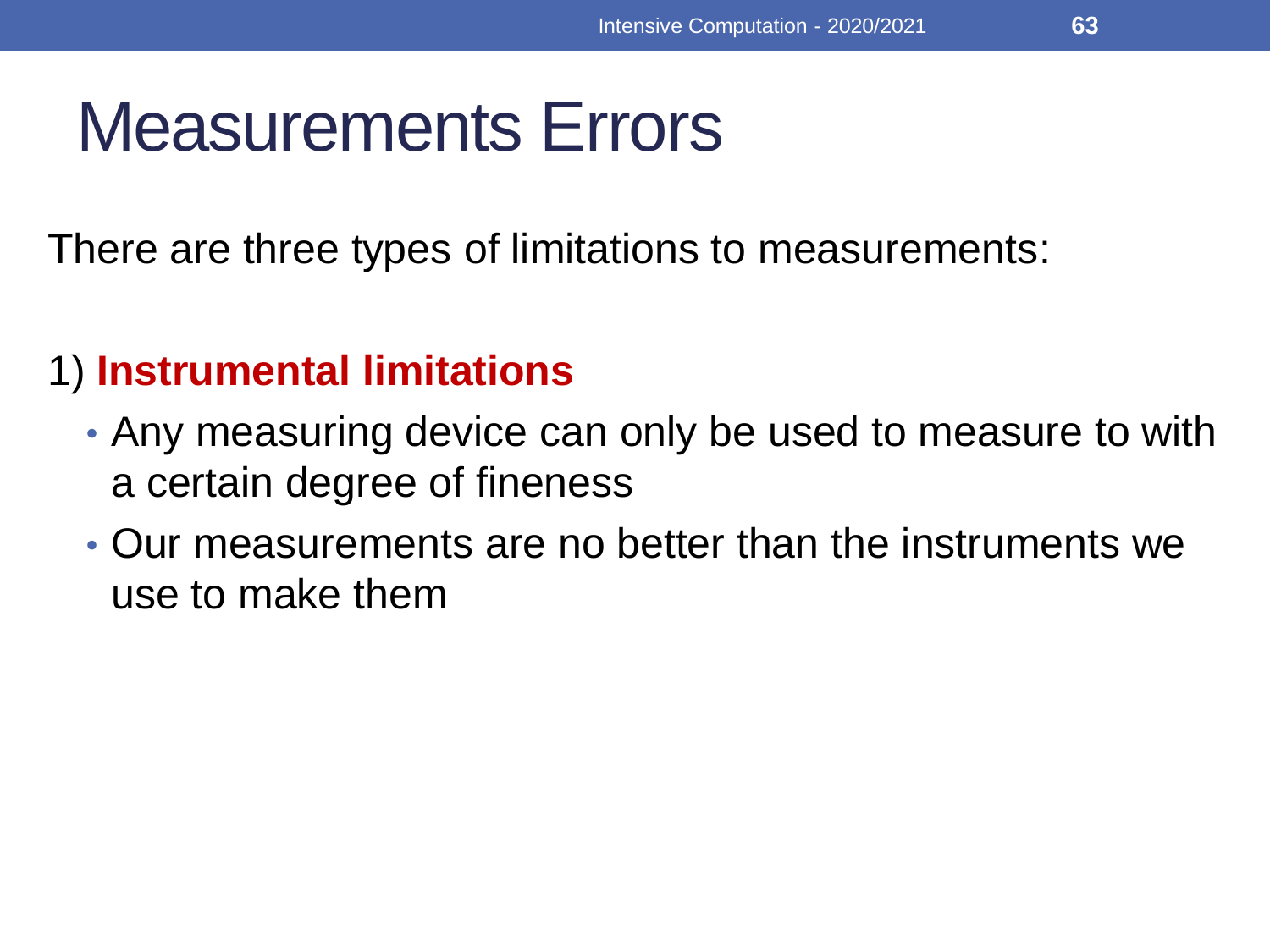### Measurements Errors

There are three types of limitations to measurements:

#### 2) **Systematic errors and blunders**

- These are caused by a mistake *which does not change*  during the measurement.
- For example, if the platform balance you used to weigh something was not correctly set to zero with no weight on the pan, all your subsequent measurements of mass would be too large.
- Systematic errors do not enter into the uncertainty. They are either identified and eliminated or lurk in the background producing a shift from the true value.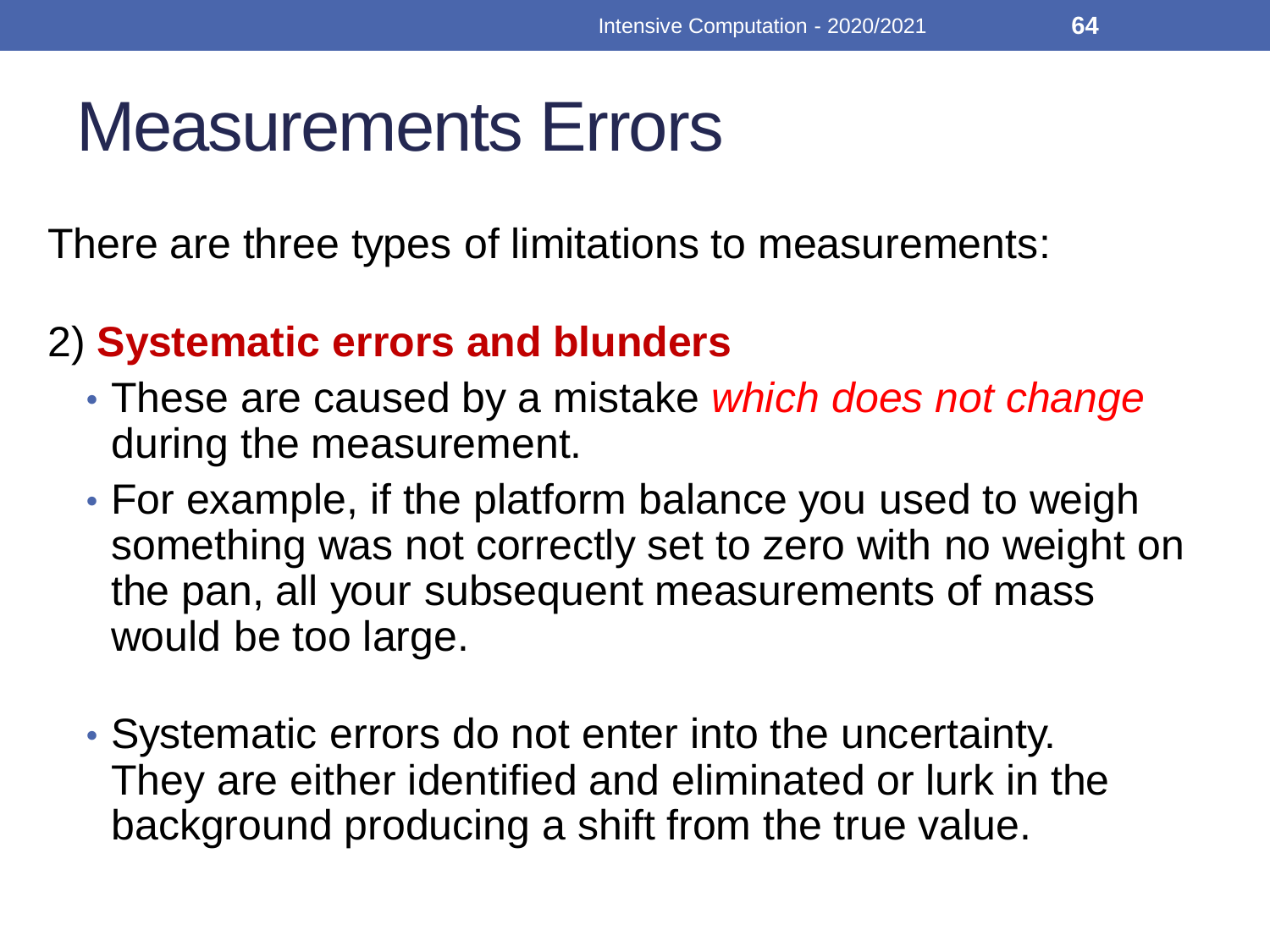### Measurements Errors

There are three types of limitations to measurements:

#### 3) **Random errors**

- These arise from unnoticed variations in measurement technique, tiny changes in the experimental environment, etc.
- Random variations affect precision. Truly random effects average out if the results of a large number of trials are combined.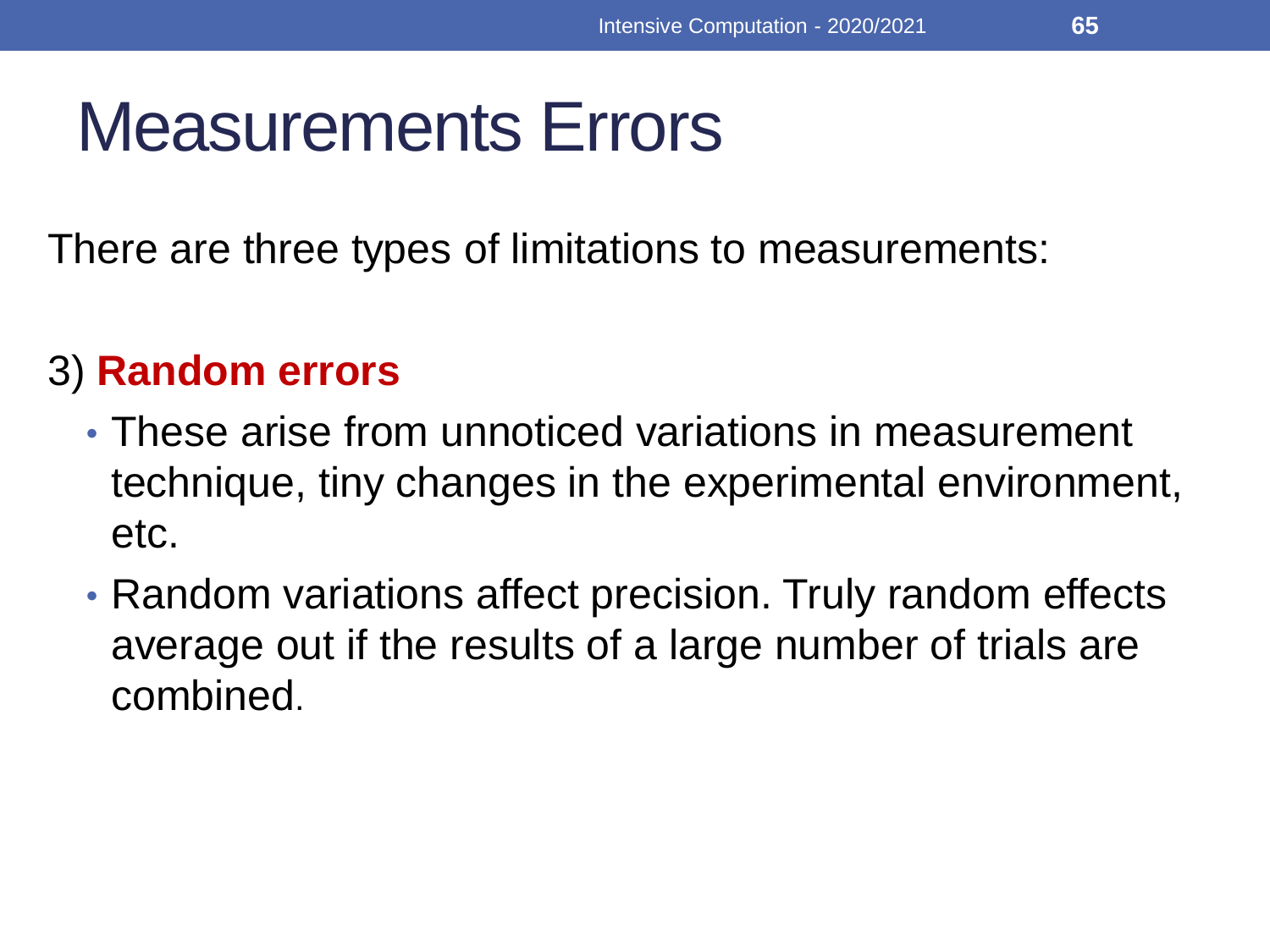#### Precision and Accuracy

- A **precise** measurement is one where independent measurements of the same quantity *closely cluster* about a single value that may or may not be the correct value
- An **accurate** measurement is one where independent measurements *cluster about the true value* of the measured quantity

#### **Systematic** errors:

- are *not random* and therefore can never cancel out
- affect the *accuracy* but not the *precision* of a measurement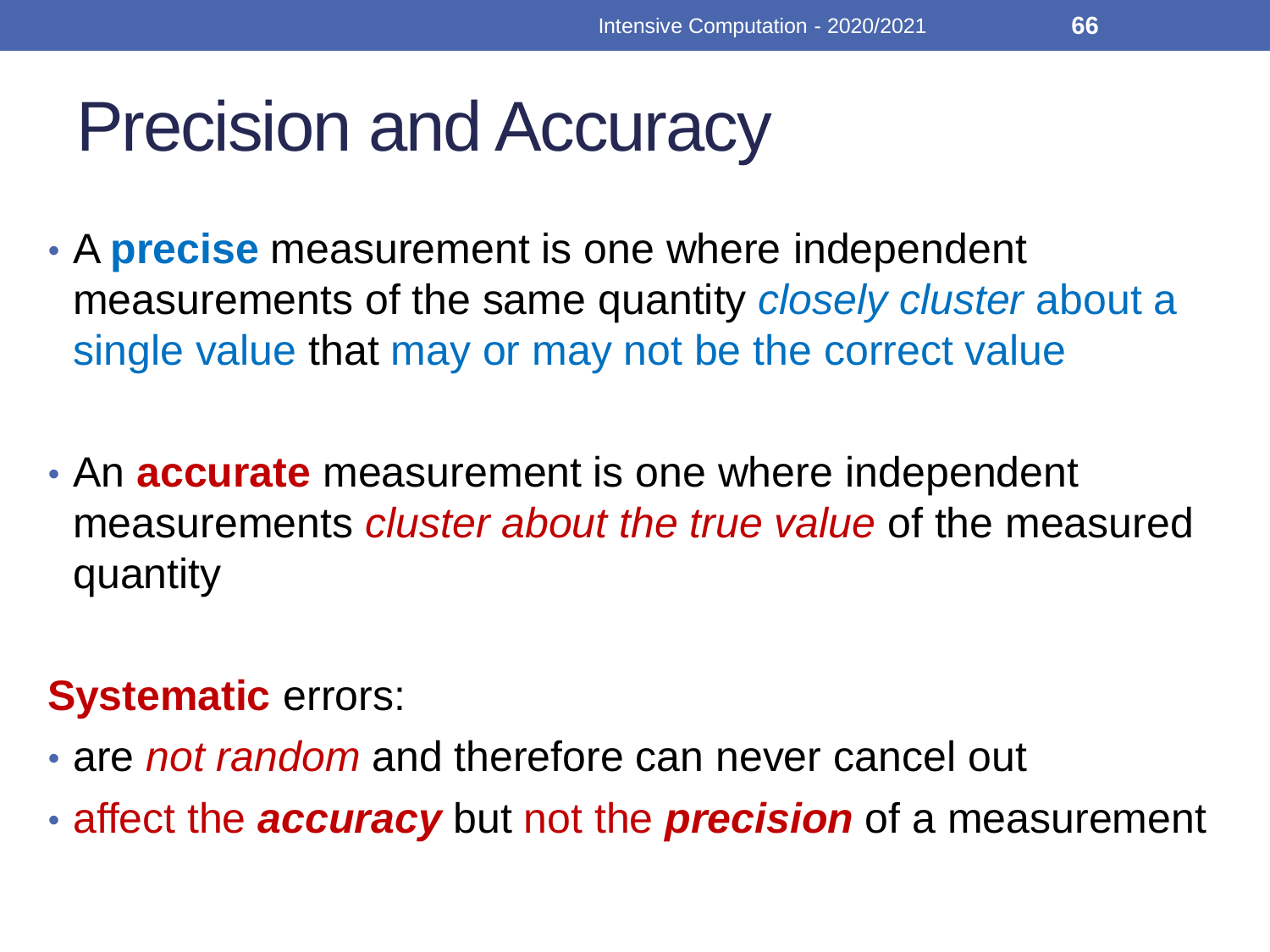#### Precision and Accuracy

• A. Low‐precision, Low‐accuracy:

The average (the X) is not close to the center

• B. Low-precision, High-accuracy:

The average is close to the true value

• C. High‐precision, Low‐accuracy:

The average is not close to the true value



A. Low Precision, Low Accuracy



C. High Precision, Low Accuracy



**B. Low Precision, High Accuracy** 



D. High Precision, High Accuracy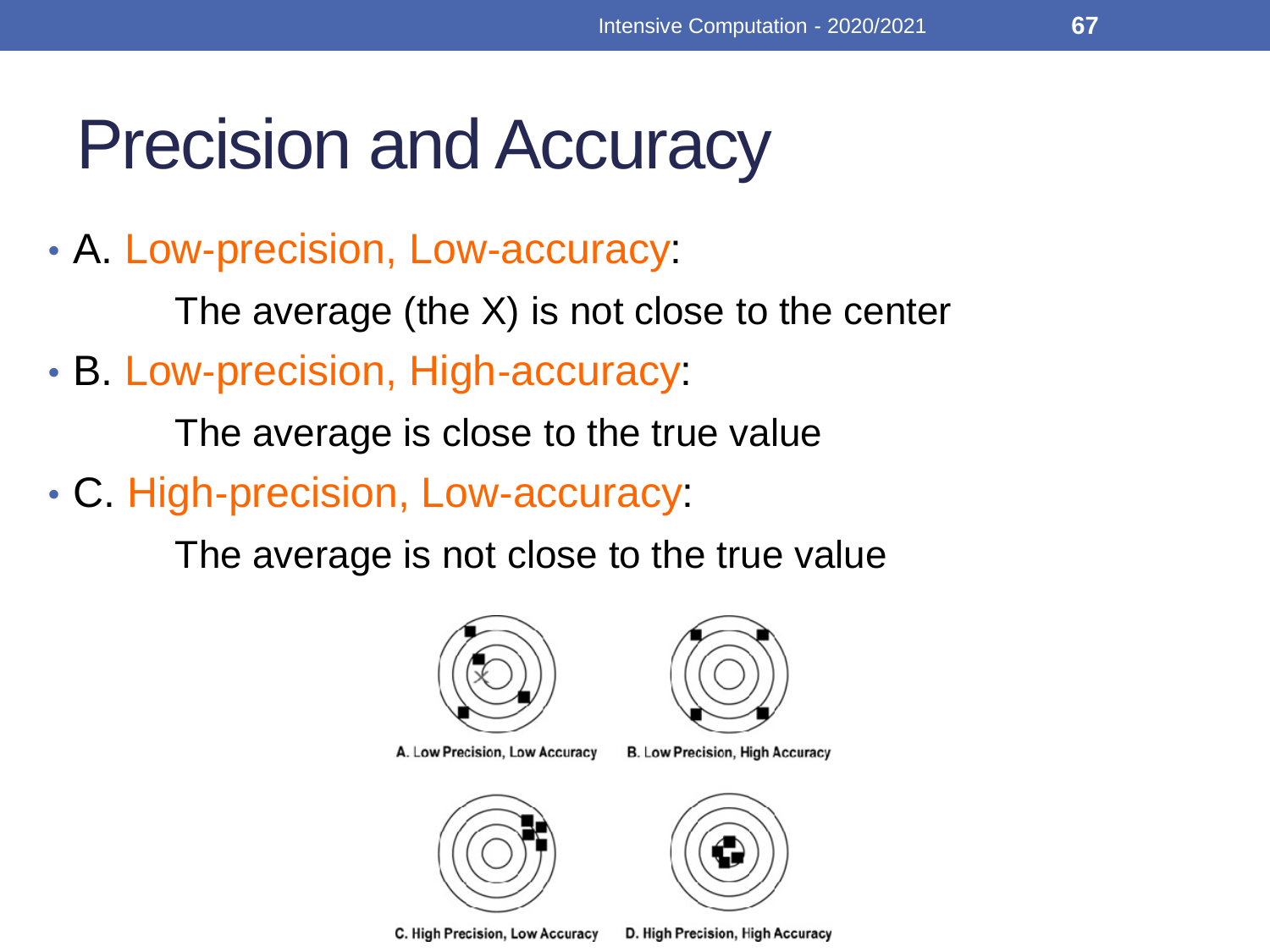### Uncertainty of Measurements

• Errors are quantified by associating an **uncertainty** with each measurement

#### • **Example**

- The best estimate of a length L is 2.59 cm,
- Due to uncertainty, the length might be:
	- as small as 2.57cm
	- or as large as 2.61cm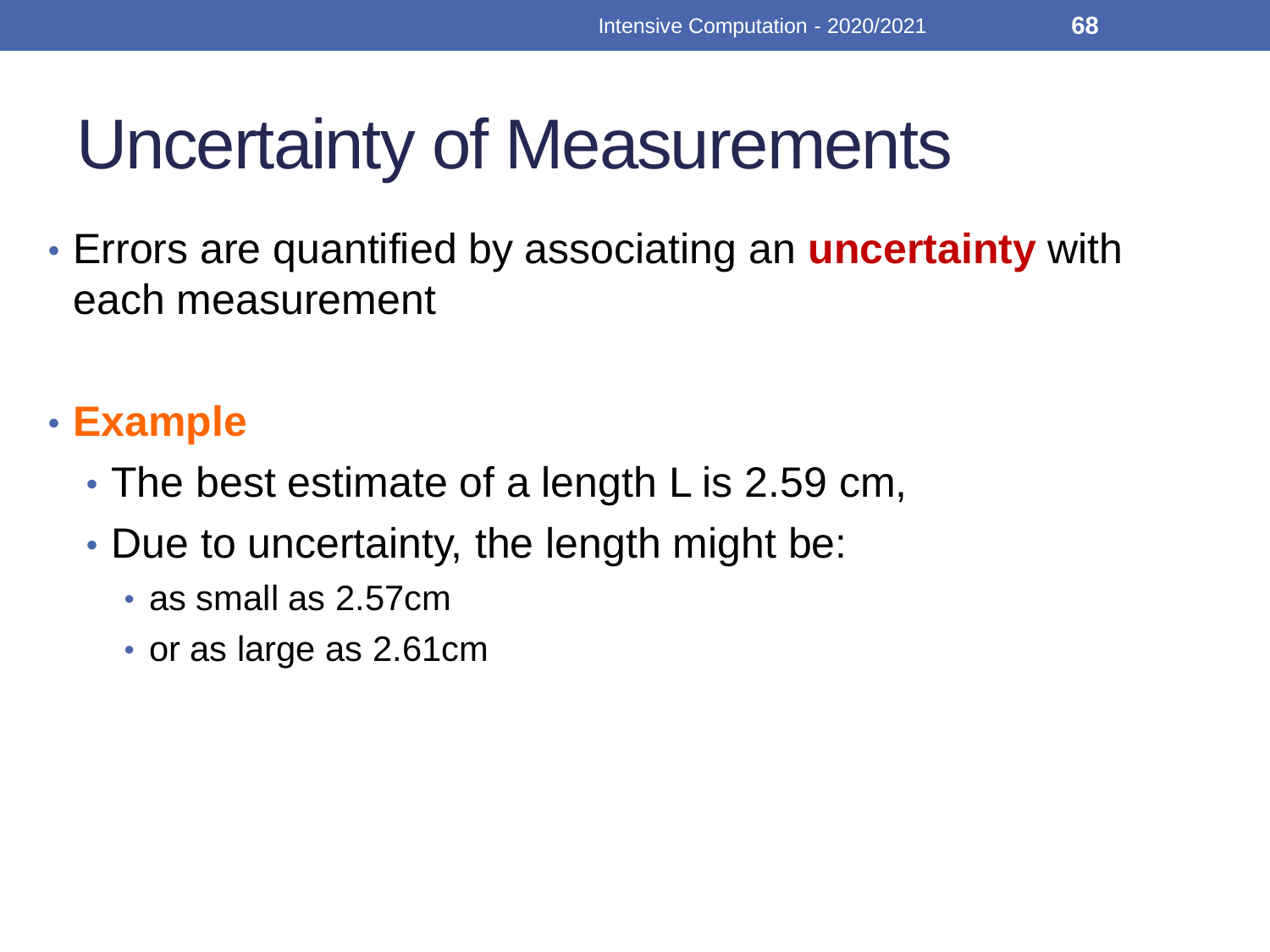### Uncertainty of Measurements

• Length L can be expressed with its uncertainty in two different ways:

#### **1. Absolute Uncertainty**

Expressed in the units of the measured quantity:

 $L = 2.59 \pm 0.02$  cm

#### **2. Percentage Uncertainty**

Expressed as a percentage independent of the units above, since  $0.02/2.59 \approx 1\%$ we would write  $L = 2.59$  cm  $\pm 1\%$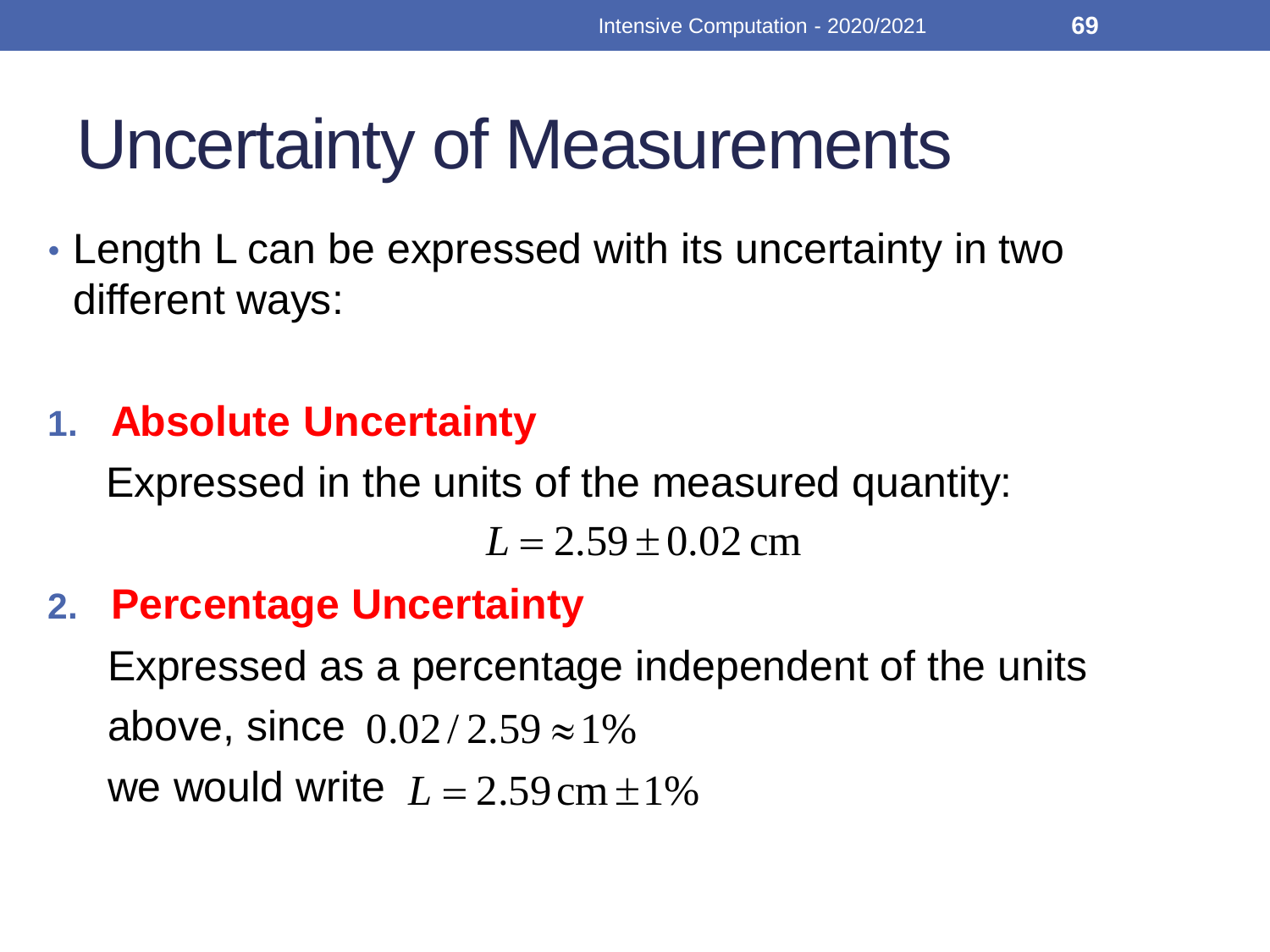# Significant Digits

Experimental numbers must be written in a way consistent with the precision to which they are known: **significant digits**  (or **figures**) that have physical meaning

- 1. All definite digits and the first doubtful digit are considered significant
- 2. Leading zeros are **not** significant digits

**Example**: L=2.31 cm has 3 significant figures.

For L=0.0231 m, the zeros serve to move the decimal point to the correct position

- 3. Trailing zeros are significant digits: they indicate the number's precision
- 4. One significant digit should be used to report the uncertainty or occasionally two, especially if the second digit is a five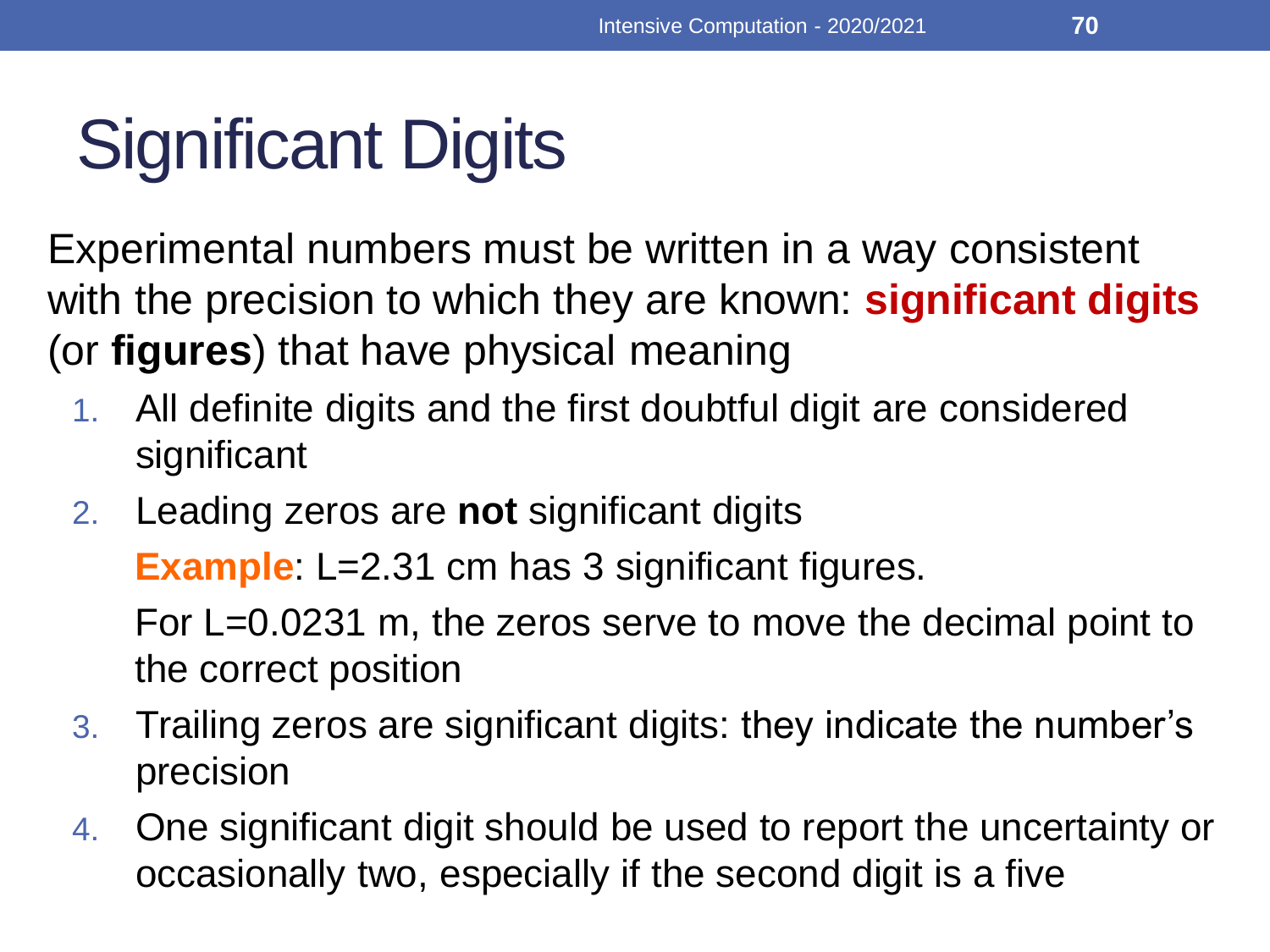### Rounding Numbers

- To keep the correct number of significant figures, numbers must be rounded off
- The discarded digit is called the **remainder**
- There are three rules for rounding:
	- **Rule 1**: If the remainder is less than 5, drop the last digits Rounding to one decimal place:  $5.346 \rightarrow 5.3$
	- **Rule 2**: If the remainder is greater than 5, increase the final digit by 1 Rounding to one decimal place:  $5.798 \rightarrow 5.8$
	- **Rule 3**: If the remainder is exactly 5 then round the last digit to the closest even number

This is to prevent rounding bias. Remainders from 1 to 5 are rounded down half the time and remainders from 6 to 10 are rounded up the other half.

Rounding to one decimal place:  $3.55 \rightarrow 3.6$ , also  $3.65 \rightarrow 3.6$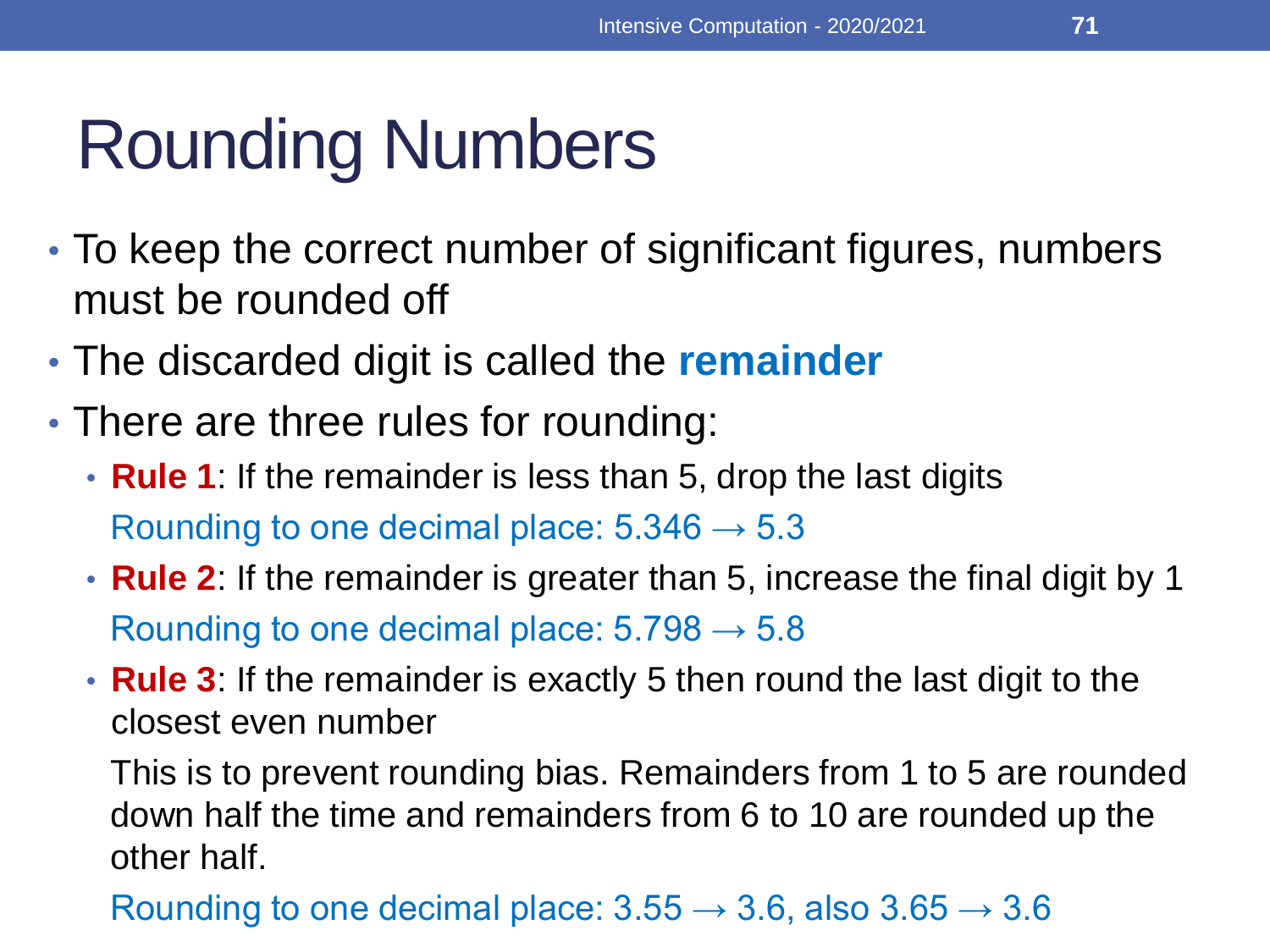**72**

#### **Examples**

**Example** The period of a pendulum is given by  $T = 2\pi \sqrt{l/g}$ 

Here,  $l = 0.24$ m is the pendulum length and  $g = 9.81$ m/s<sup>2</sup> is the acceleration due to gravity  $g = 9.81 \text{m/s}^2$  is

- **WRONG**:  $T = 0.983269235922$  s
- $\checkmark$  **RIGHT:**  $T = 0.98 \text{ s}$

**Note** You can obtain the first number by a calculator but there is no way you know *T* to that level of precision

When no uncertainties are given, report your value with the same number of significant digits as the value with the smallest number of significant digits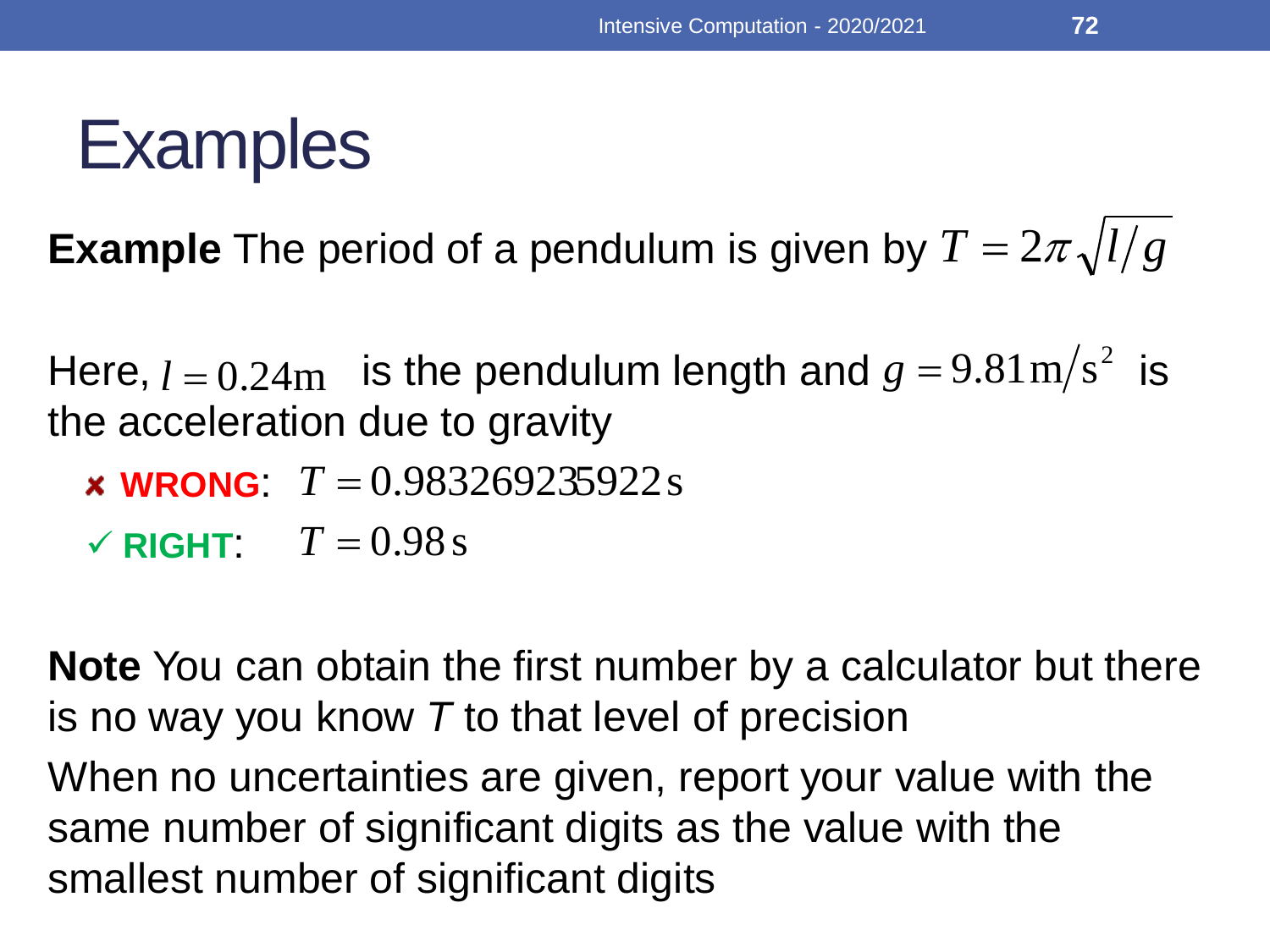**Example** The mass of an object was found to be 3.56g with an uncertainty of 0.032g

- **x WRONG**:  $m = 3.56 \pm 0.032$  g
- **× WRONG:**  $m = 3.56 \pm 0.032$  g<br> **/ RIGHT:**  $m = 3.56 \pm 0.03$  g

**Note** The first way is wrong because the uncertainty should be reported with one significant digit

**Example** The length of an object was found to be 2.593 cm with an uncertainty of 0.03 cm

- **× WRONG**:  $L = 2.593 \pm 0.03$ cm
- **× WRONG:**  $L = 2.593 \pm 0.03$ cm<br> **v** RIGHT:  $L = 2.59 \pm 0.03$ cm

**Note** The first way is wrong because it is impossible for the third decimal point to be meaningful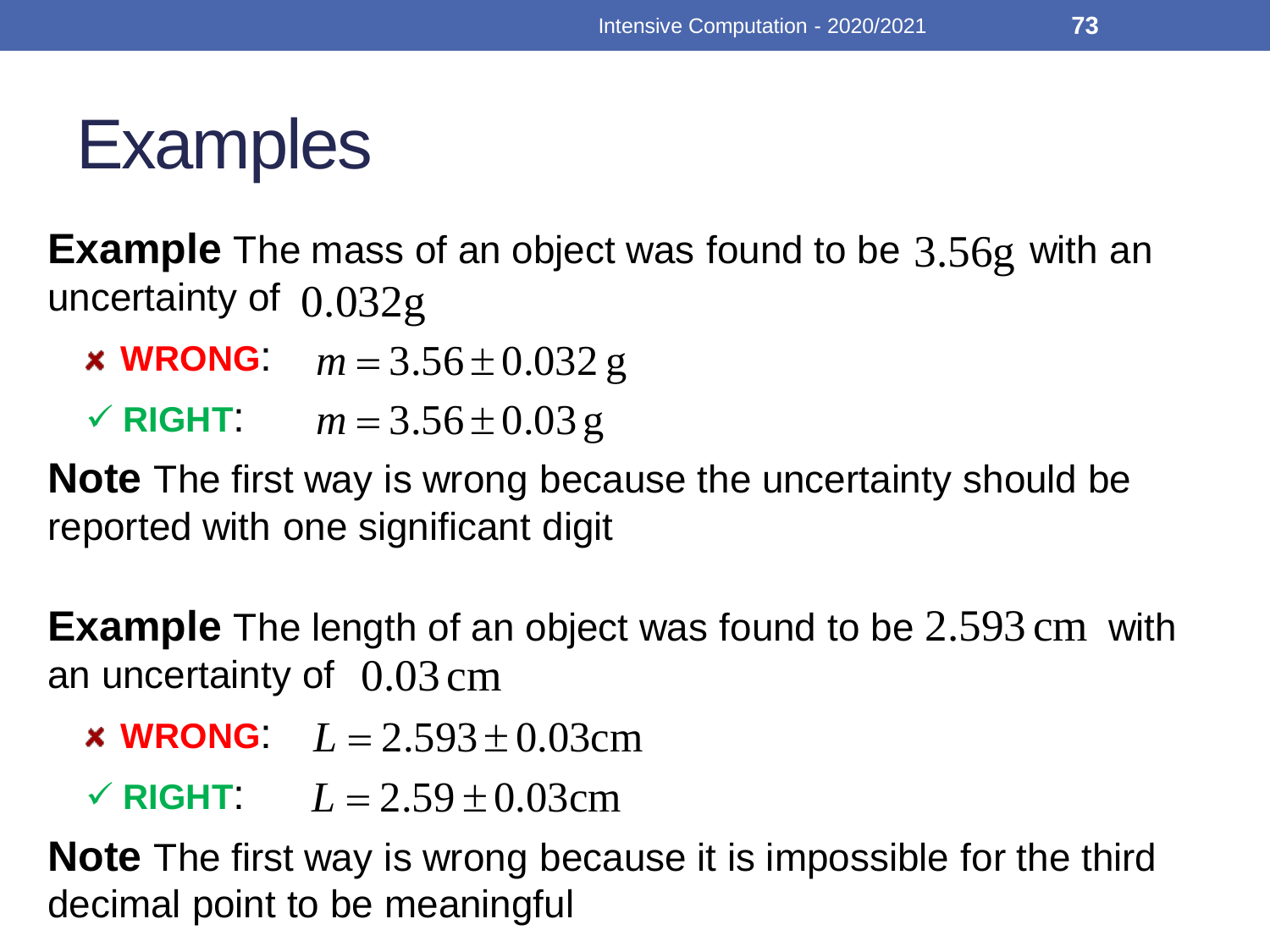**Example** The velocity was found to be 2.45 m/s with an uncertainty<br>of 0.6 m/s<br>*×* **WRONG:**  $v = 2.5 \pm 0.6$  m/s<br>*⁄* **RIGHT:**  $v = 2.4 \pm 0.6$  m/s of 0.6 m/s

- **x WRONG**:  $v = 2.5 \pm 0.6$  m/s
- **✓ RIGHT:**  $v = 2.4 \pm 0.6$  m/s

**Note** The first way is wrong because the first discarded digit is a 5 In this case, the final digit is rounded to the closest even number, 4

**Example** The distance was found to be 45600 m with an uncertainty of 1m

- **WRONG**:  $d = 45600 \text{ m}$
- $\sqrt{R}$ **IGHT**:  $d = 4.5600 \times 10^4$  m

**Note** The first way is wrong because it tells us nothing about the uncertainty. Scientific notation shows we know the value to within 1m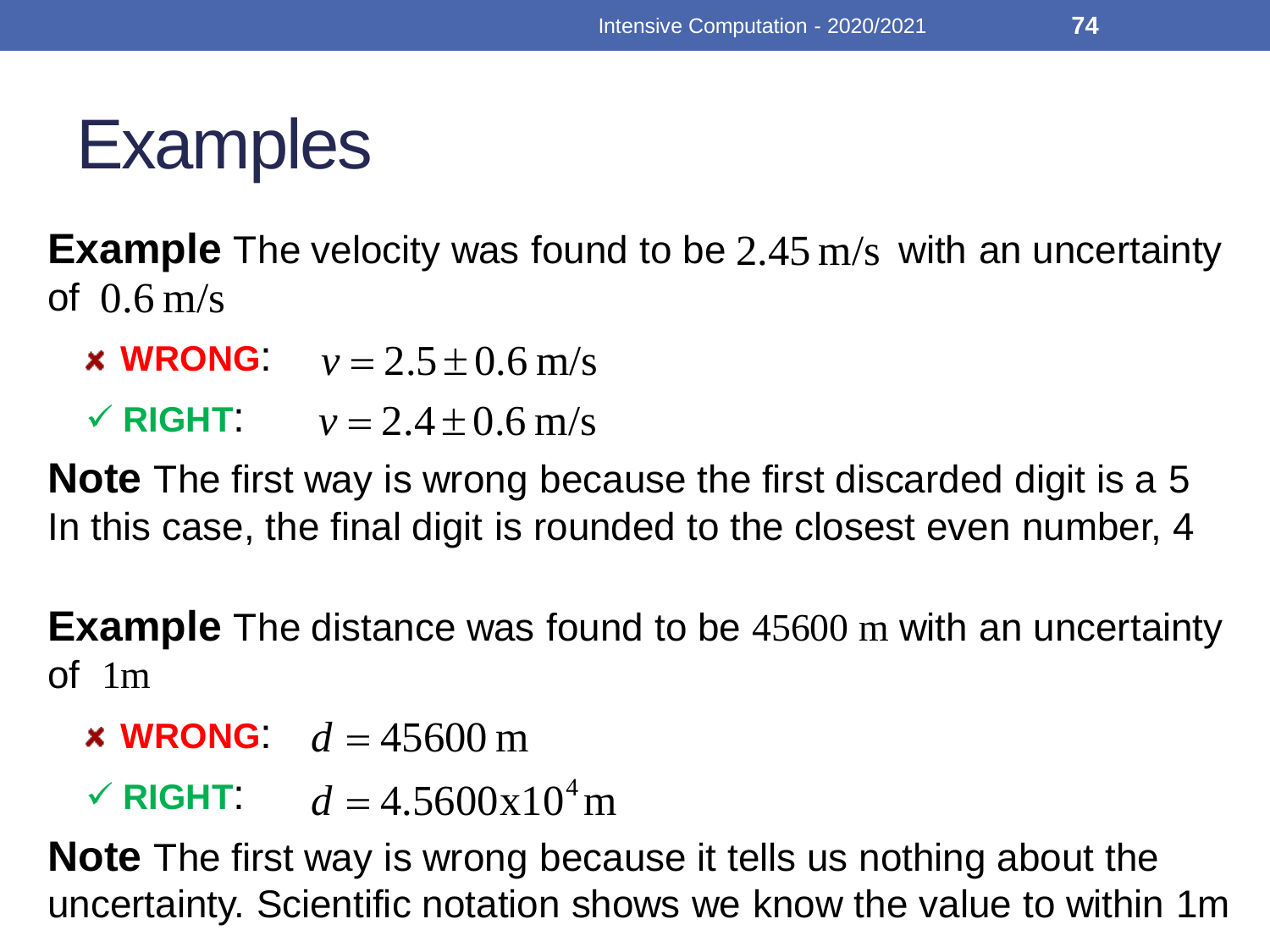#### Statistical Analysis of Small Data Sets

*Repeated measurements* allow you:

- To obtain a better idea of the actual value
- To characterize the uncertainty of your measurement

There are a number of quantities that are very useful in data analysis, that exploits:

- The value obtained from a particular measurement, *x*
- The times a measurement is repeated, *N*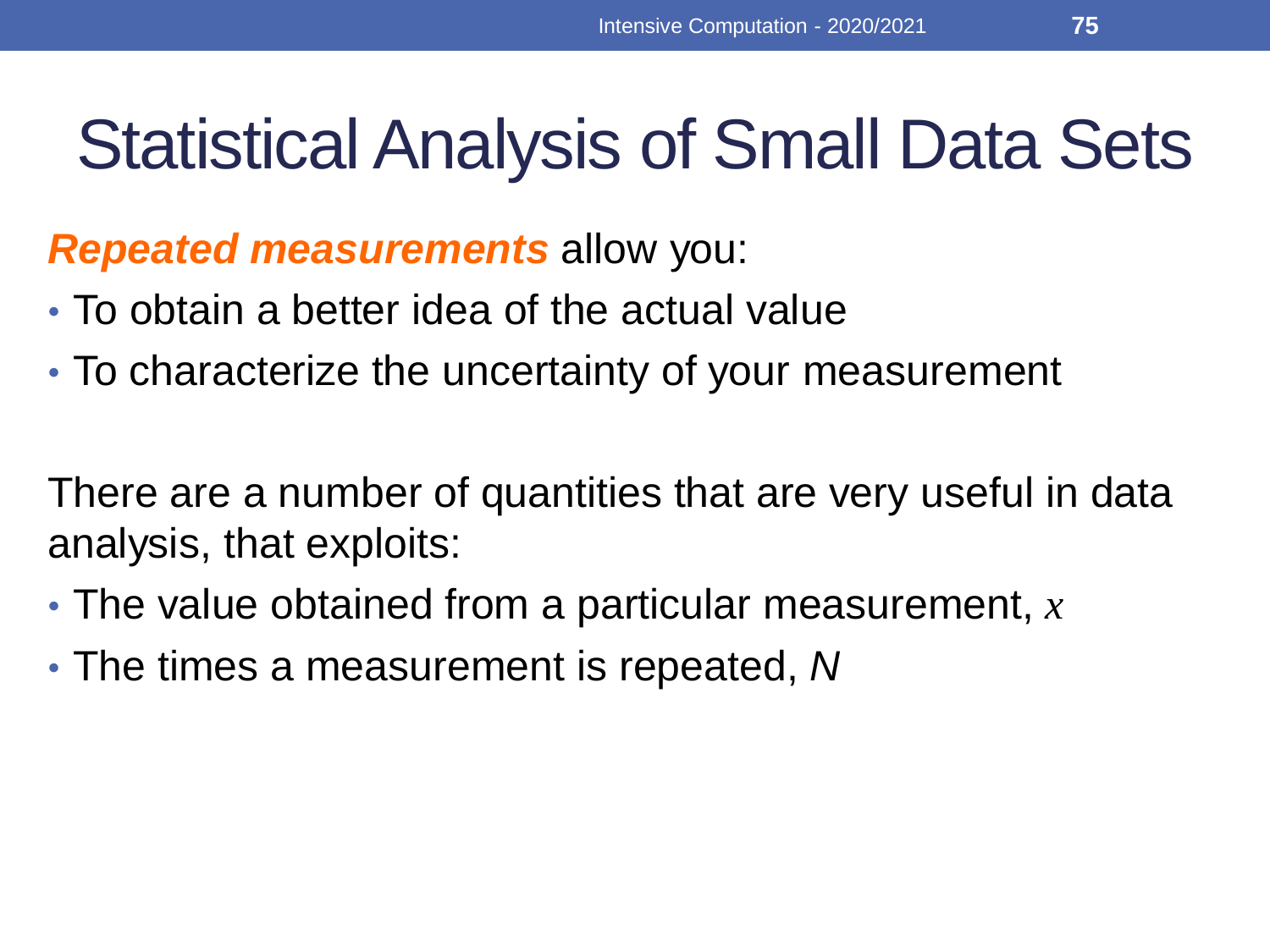## Statistical Analysis of Small Data Sets

Oftentimes (e.g. in lab) *N* is small, usually no more than 5 to 10

For small data sets we use the following formulas:

• **Mean -**  $x_{avg}$  The average of all values of  $x$  (the "best" value of  $x$ )

$$
x_{\text{avg}} = \frac{x_1 + x_2 + \dots + x_N}{N}
$$

• **Range -** *R* The "spread" of the data set. This is the difference between the maximum and minimum values of *x*

$$
R = x_{\text{max}} - x_{\text{min}}
$$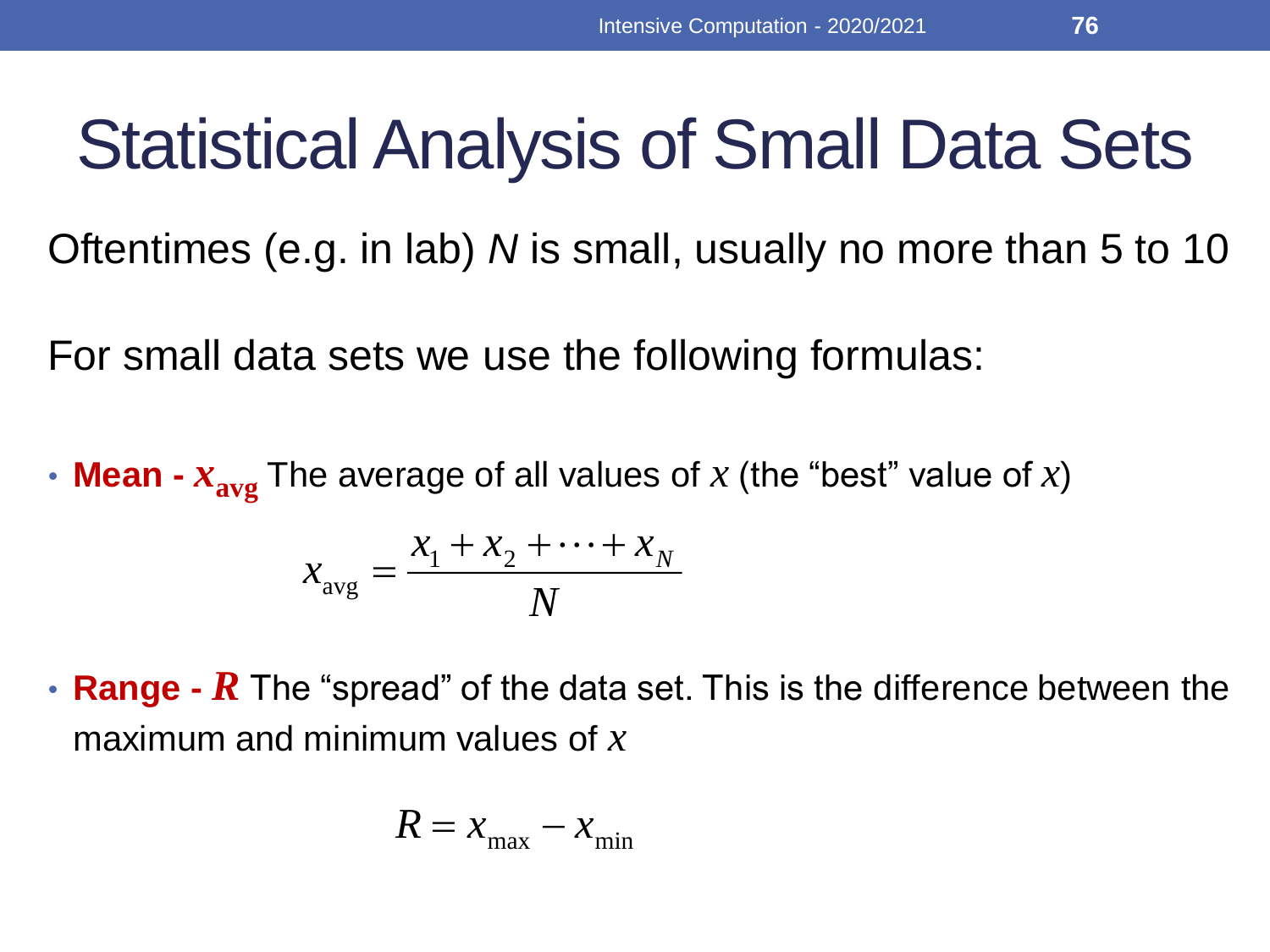#### Statistical Analysis of Small Data Sets

#### • **Uncertainty in a measurement -** Δ*x*

Determine this uncertainty by making multiple measurements.

From data you know that x lies somewhere between  $x_{\text{max}}$  and  $x_{\text{min}}$ 

$$
\Delta x = \frac{R}{2} = \frac{x_{\text{max}} - x_{\text{min}}}{2}
$$

#### • Uncertainty in the Mean -  $\Delta x_{\text{avg}}$

The actual value of  $x$  will be somewhere in a neighborhood around  $x_{\text{avg}}$ . This neighborhood of values is the uncertainty in the mean.

$$
\Delta x_{\text{avg}} = \frac{\Delta x}{\sqrt{N}} = \frac{R}{2\sqrt{N}}
$$

• **Measured value -** *x***<sup>m</sup>** The final reported value of a measurement of *x*  contains both the average value and the uncertainty in the mean

$$
x_{\rm m} = x_{\rm avg} \pm \Delta x_{\rm avg}
$$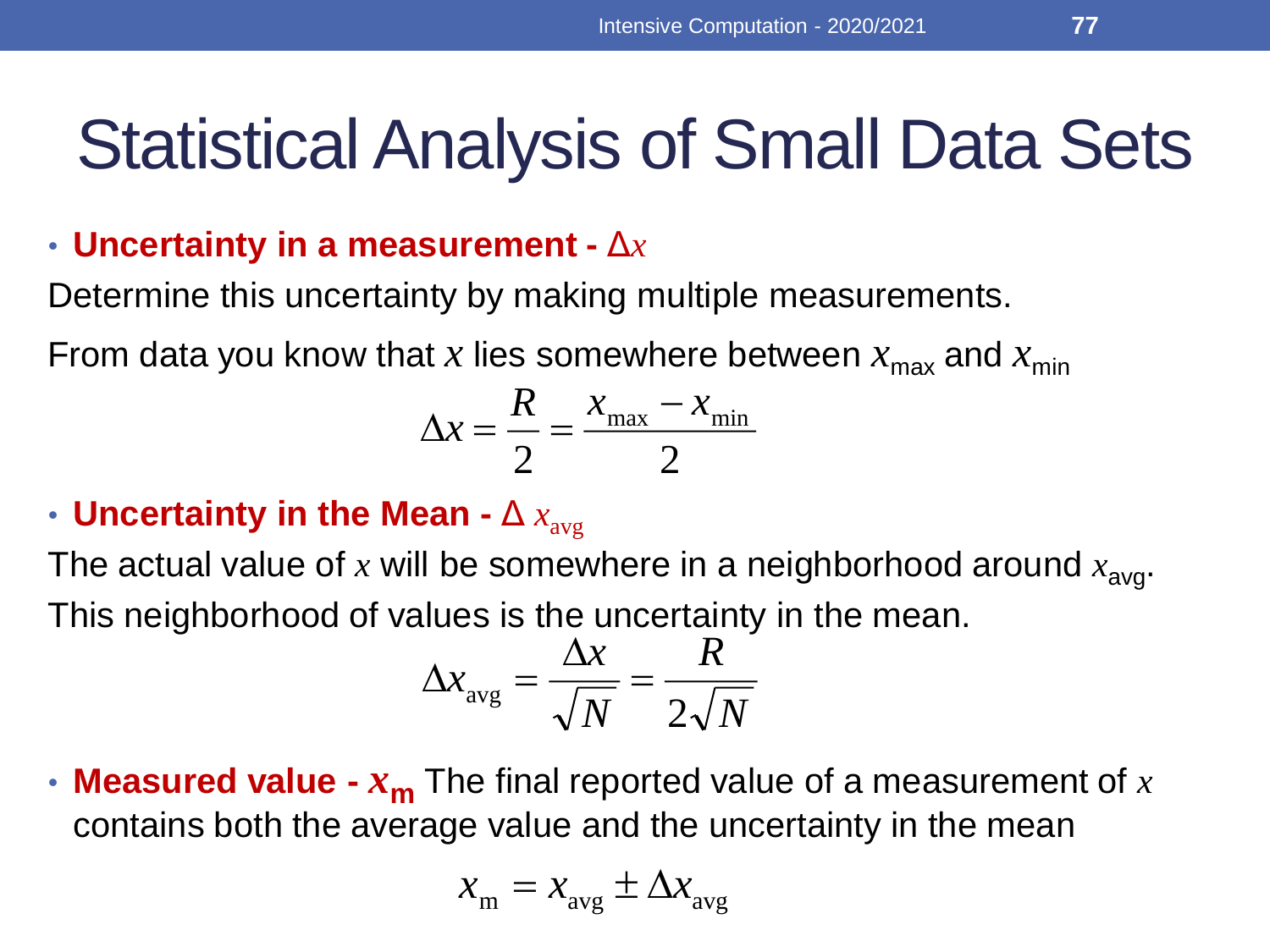• If only random errors affect a measurement, it can be shown mathematically that in the limit of an **infinite** number of measurements ( $N\to\infty$ ), the distribution of values follows a **normal distribution** (i.e. the bell curve)



• This distribution has a **peak at the mean value**  $x_{\text{avg}}$  and a **width given by the standard deviation** *σ*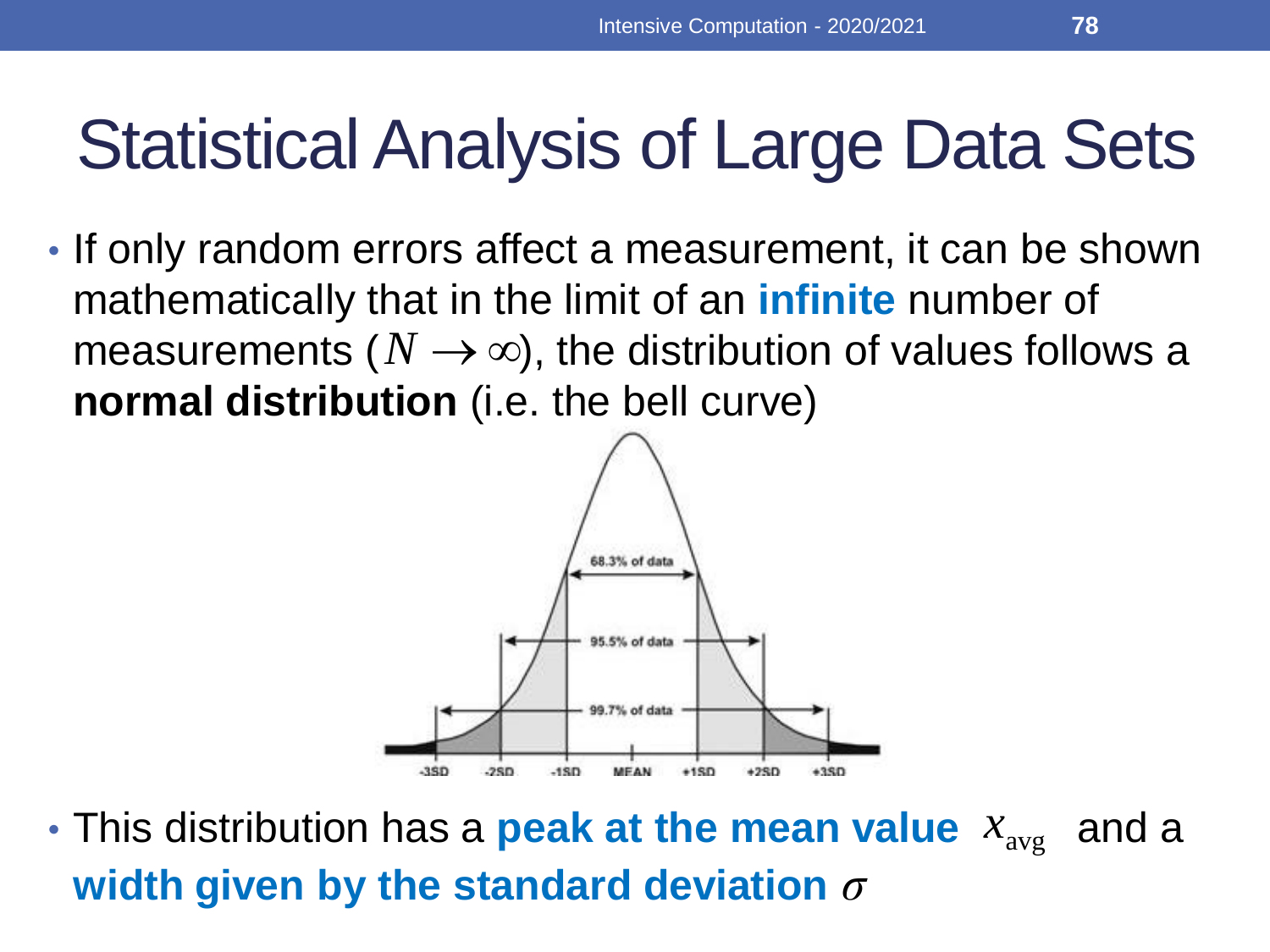- We never take an infinite number of measurements
- However, for a large number of measurements,  $N \sim 10-10^2$ or more, measurements may be approximately normally distributed

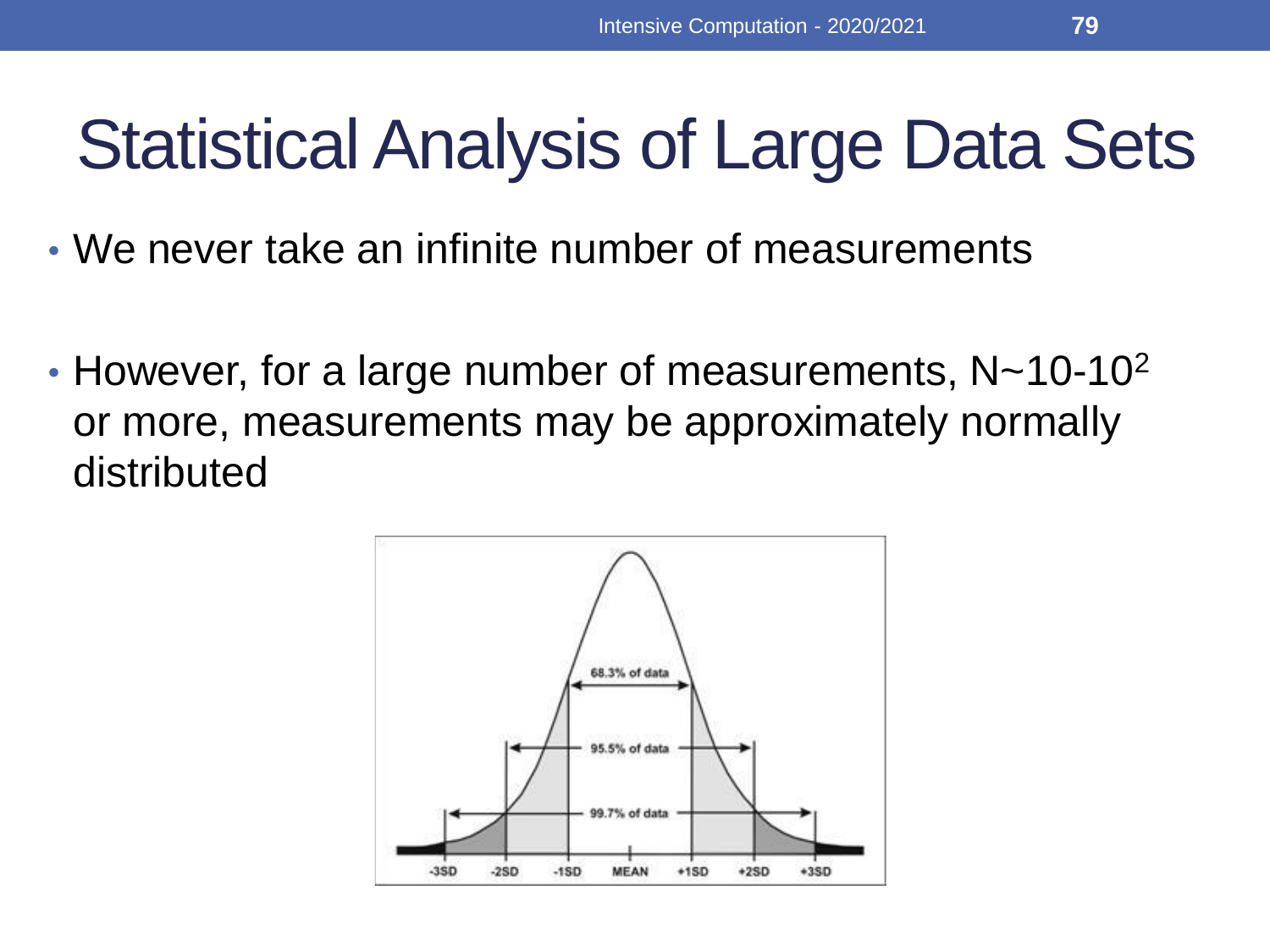For large data sets we use the following formulas:

• **Mean -**  $x_{avg}$  The average of all values of  $x$  (the "best" value of  $x$ ) This is the same as for small data sets

$$
x_{\text{avg}} = \frac{\sum_{i=1}^{N} x_i}{N}
$$

• **Uncertainty in a measurement -** Δ*x* The vast majority of your data lies in the range  $\; x_{\rm avg} \pm \sigma$ 

$$
\Delta x = \sigma = \sqrt{\frac{\sum_{i=1}^{N} (x_i - x_{avg})^2}{N}}
$$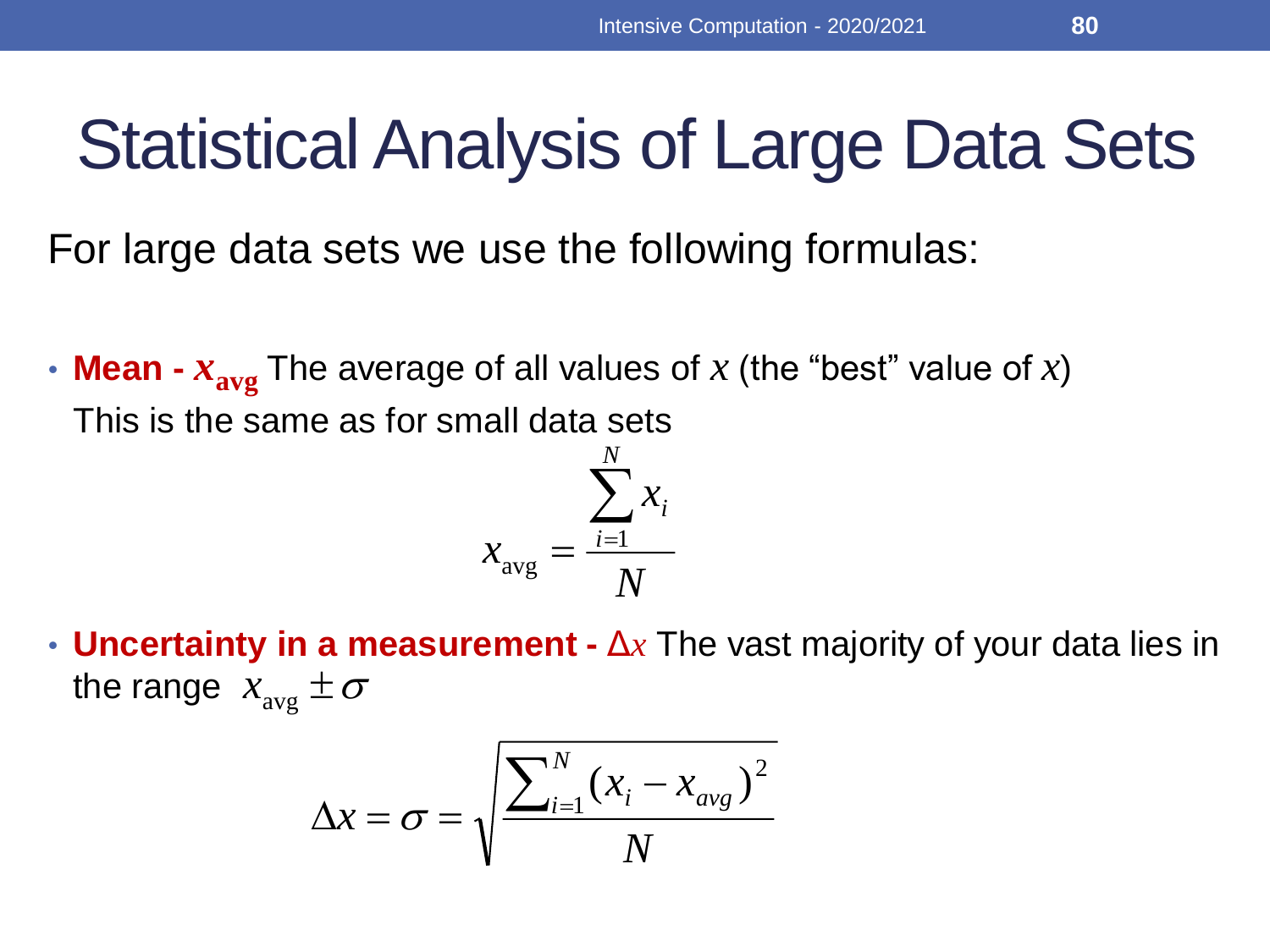For large data sets we use the following formulas:

• **Uncertainty in the Mean -**  $\Delta x_{avg}$  The actual value of x will be somewhere in a neighborhood around  $x_{avg}$ . This neighborhood of values is the uncertainty in the mean

$$
\Delta\!_{\rm avg} = \frac{\sigma}{\sqrt{N}}
$$

• **Measured Value** - *x***<sup>m</sup>** The final reported value of a measurement of *x*  contains both the average value and the uncertainty in the mean

$$
x_{\rm m} = x_{\rm avg} \pm \Delta x_{\rm avg}
$$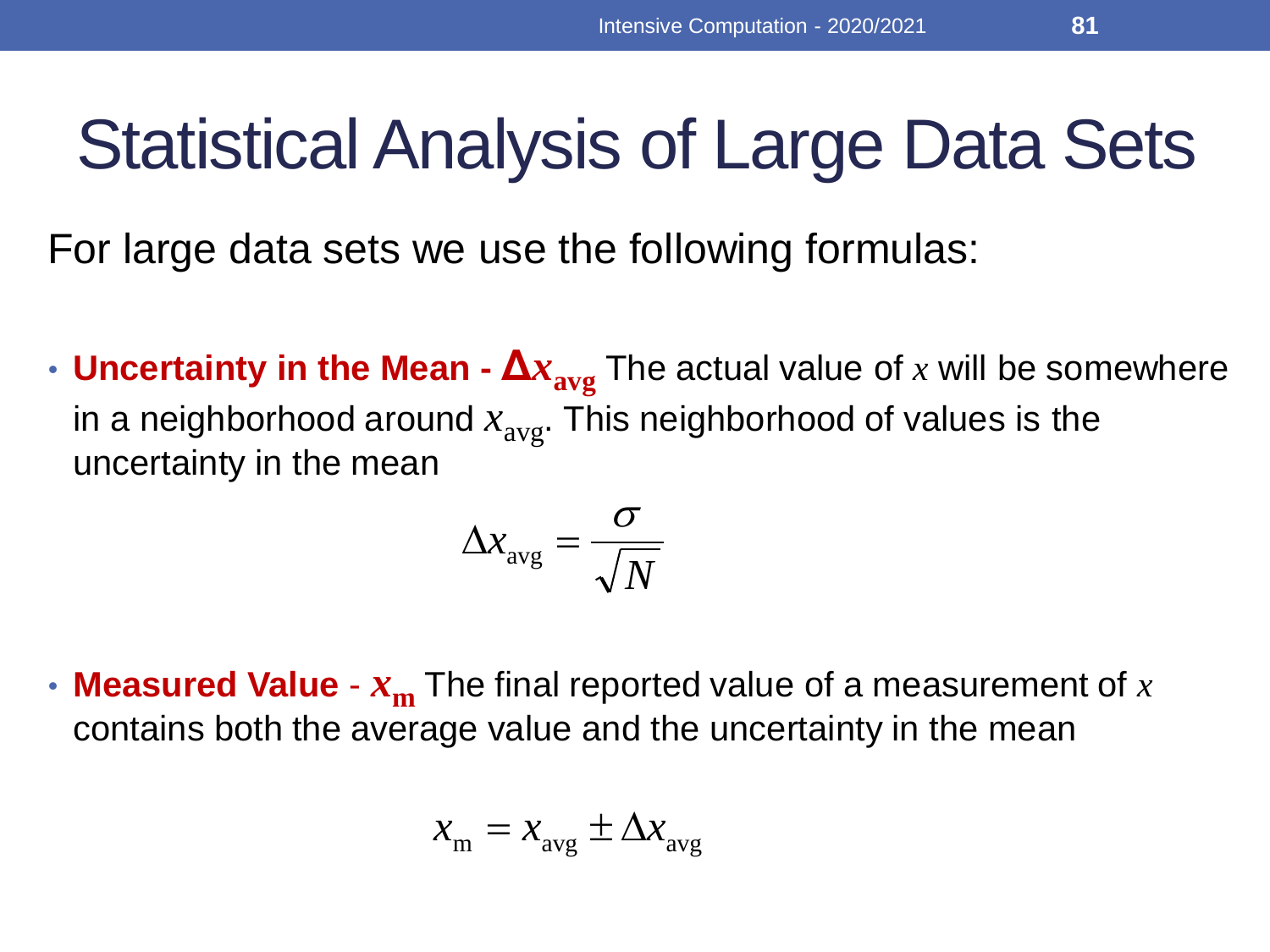## Propagation of Uncertainties

- Oftentimes we combine multiple values, each of which has an uncertainty, into a single equation
- The way these uncertainties combine depends on how the measured quantity is related to each value
- Rules for how uncertainties propagate are:

• Addition/Subtraction 
$$
z = x + y
$$
  $\Delta z = \sqrt{(\Delta x)^2 + (\Delta y)^2}$ 

• Multiplication

• Division

$$
z = x + y \qquad \Delta z = \sqrt{(\Delta x)^{-2} + (\Delta y)^{-1}}
$$
  
\n
$$
z = xy \qquad \Delta z = |xy| \sqrt{\left(\frac{\Delta x}{x}\right)^{2} + \left(\frac{\Delta y}{y}\right)^{2}}
$$
  
\n
$$
z = xy \qquad \Delta z = \left|\frac{x}{y}\right| \sqrt{\left(\frac{\Delta x}{x}\right)^{2} + \left(\frac{\Delta y}{y}\right)^{2}}
$$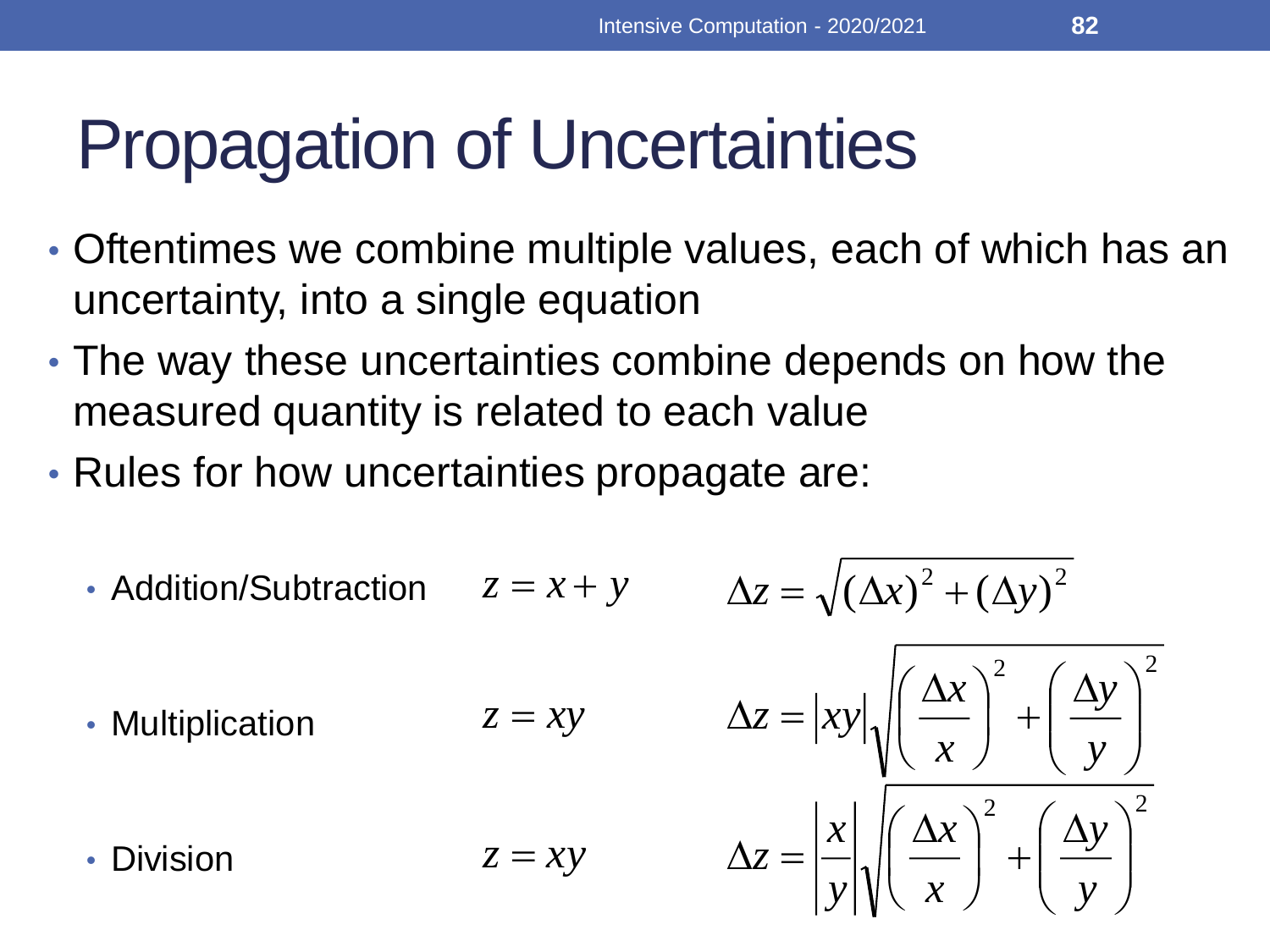- **Addition** The sides of a fence are measured with a tape measure to be 124.2cm, 222.5cm, 151.1cm and 164.2cm
- Each measurement has an uncertainty of 0.07cm
- Calculate the measured perimeter  $P_m$  including its uncertainty

$$
P = 124.2 \text{cm} + 222.5 \text{cm} + 151.1 \text{cm} + 164.2 \text{cm} = 662.0 \text{cm}
$$

$$
P = 124.2 \text{cm} + 222.5 \text{cm} + 151.1 \text{cm} + 164.2 \text{cm} = 662.0 \text{cm}
$$
  
\n
$$
\Delta P = \sqrt{(0.07)^2 + (0.07)^2 + (0.07)^2 + (0.07)^2} = 0.14 \text{cm}
$$
  
\n
$$
P_{\text{cm}} = 662.0 \pm 0.1 \text{cm}
$$

 $P_{\rm m} = 6$